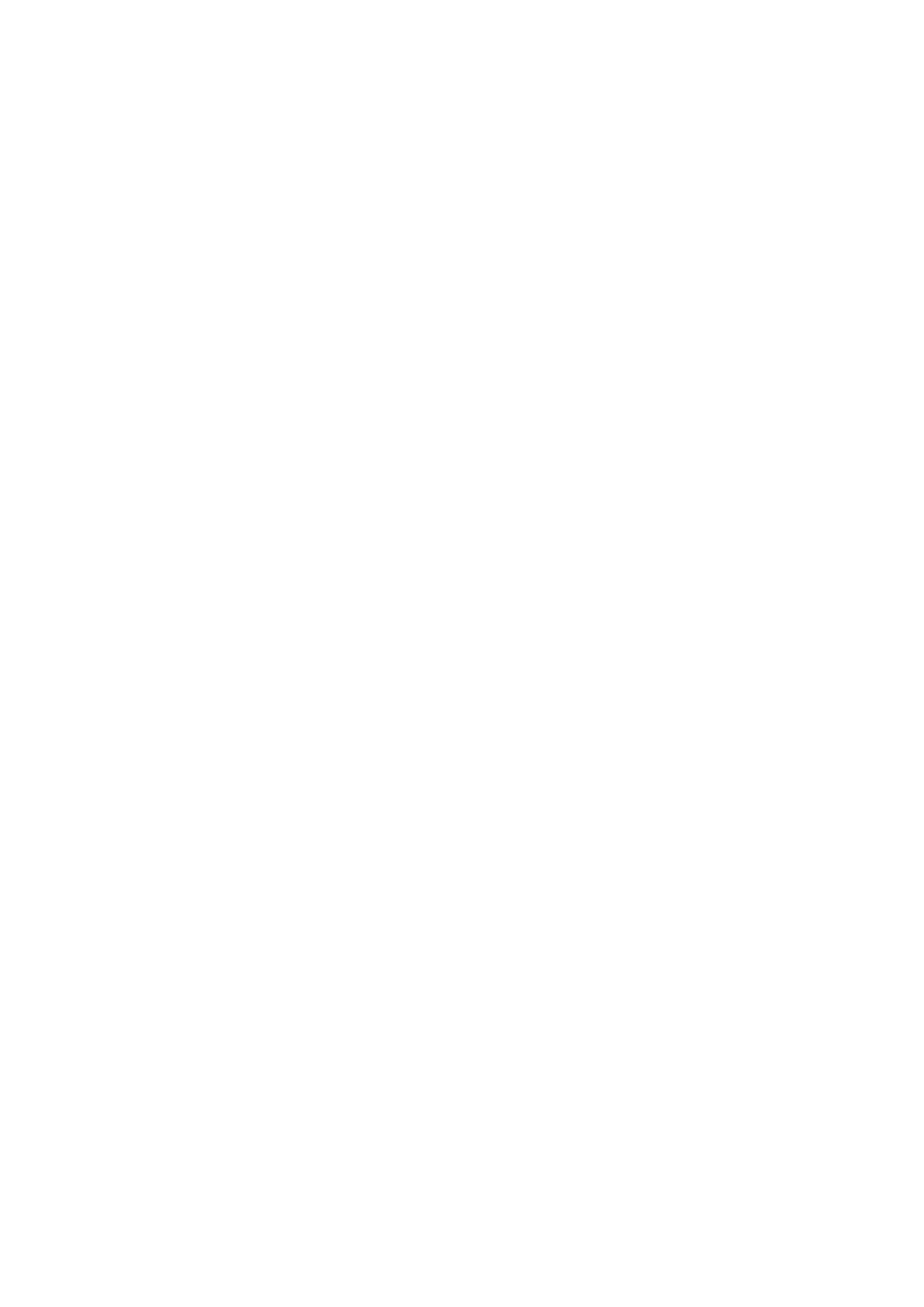### COMMISSIONED REPORT

# Potential problems within the Bath and North East Somerset Council and surrounding area with respect to hydrocarbon and other exploration and production

N J P Smith & W G Darling

The National Grid and other Ordnance Survey data are used with the permission of the Controller of Her Majesty's Stationery Office. Ordnance Survey licence number GD 272191/1999

*Key words: hydraulic fracturing,shale gas, coalbed methane exploration, geothermal, risks ,hot springs.* 

*Bibliographical reference:*

*N J P Smith & W G Darling*  **2012**. Potential problems within the Bath and North East Somerset Council and surrounding area with respect to hydrocarbon and other exploration and production. *British Geological Survey Commissioned Report CR/12/055*, 26 pp.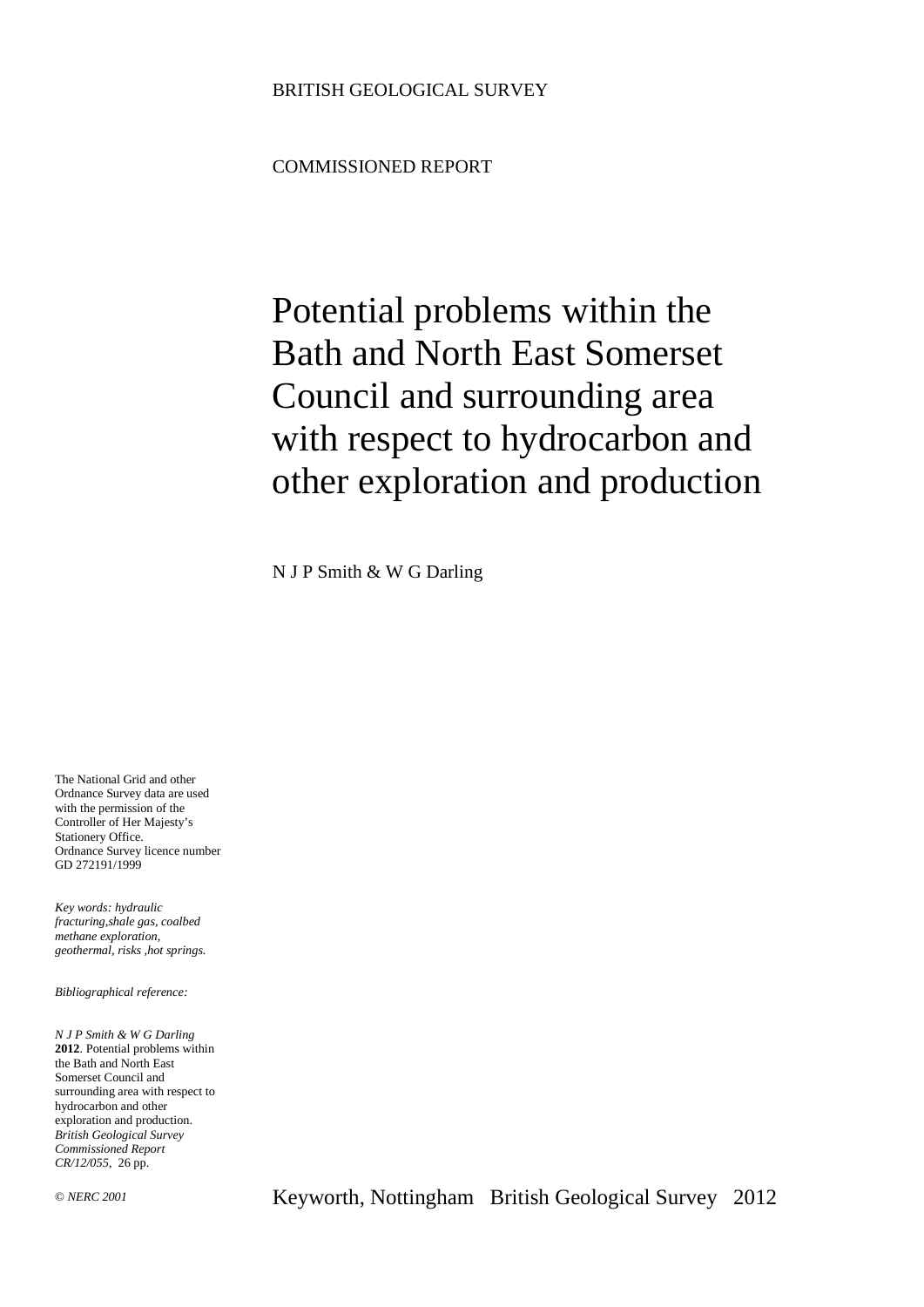#### **BRITISH GEOLOGICAL SURVEY**

The full range of Survey publications is available from the BGS Sales Desks at Nottingham and Edinburgh; see contact details below or shop online at www.thebgs.co.uk

The London Information Office maintains a reference collection of BGS publications including maps for consultation.

The Survey publishes an annual catalogue of its maps and other publications; this catalogue is available from any of the BGS Sales Desks.

*The British Geological Survey carries out the geological survey of Great Britain and Northern Ireland (the latter as an agency service for the government of Northern Ireland), and of the surrounding continental shelf, as well as its basic research projects. It also undertakes programmes of British technical aid in geology in developing countries as arranged by the Department for International Development and other agencies.*

*The British Geological Survey is a component body of the Natural Environment Research Council.*

#### **Keyworth, Nottingham NG12 5GG**

 0115-936 3241 Fax 0115-936 3488 e-mail: sales@bgs.ac.uk www.bgs.ac.uk Shop online at: www.thebgs.co.uk

#### **Murchison House, West Mains Road, Edinburgh EH9 3LA**

 0131-667 1000 Fax 0131-668 2683 e-mail: scotsales@bgs.ac.uk

**London Information Office at the Natural History Museum (Earth Galleries), Exhibition Road, South Kensington, London SW7 2DE**

**12** 020-7589 4090 Fax 020-7584 8270<br>**12** 020-7942 5344/45 email: beslondon@ email: bgslondon@bgs.ac.uk

#### **Forde House, Park Five Business Centre, Harrier Way, Sowton, Exeter, Devon EX2 7HU**

**■** 01392-445271 Fax 01392-445371

**Geological Survey of Northern Ireland, 20 College Gardens, Belfast BT9 6BS**

028-9066 6595 Fax 028-9066 2835

#### **Maclean Building, Crowmarsh Gifford, Wallingford, Oxfordshire OX10 8BB**

**1** 01491-838800 Fax 01491-692345

#### *Parent Body*

**Natural Environment Research Council, Polaris House, North Star Avenue, Swindon, Wiltshire SN2 1EU** 01793-411500 Fax 01793-411501 www.nerc.ac.uk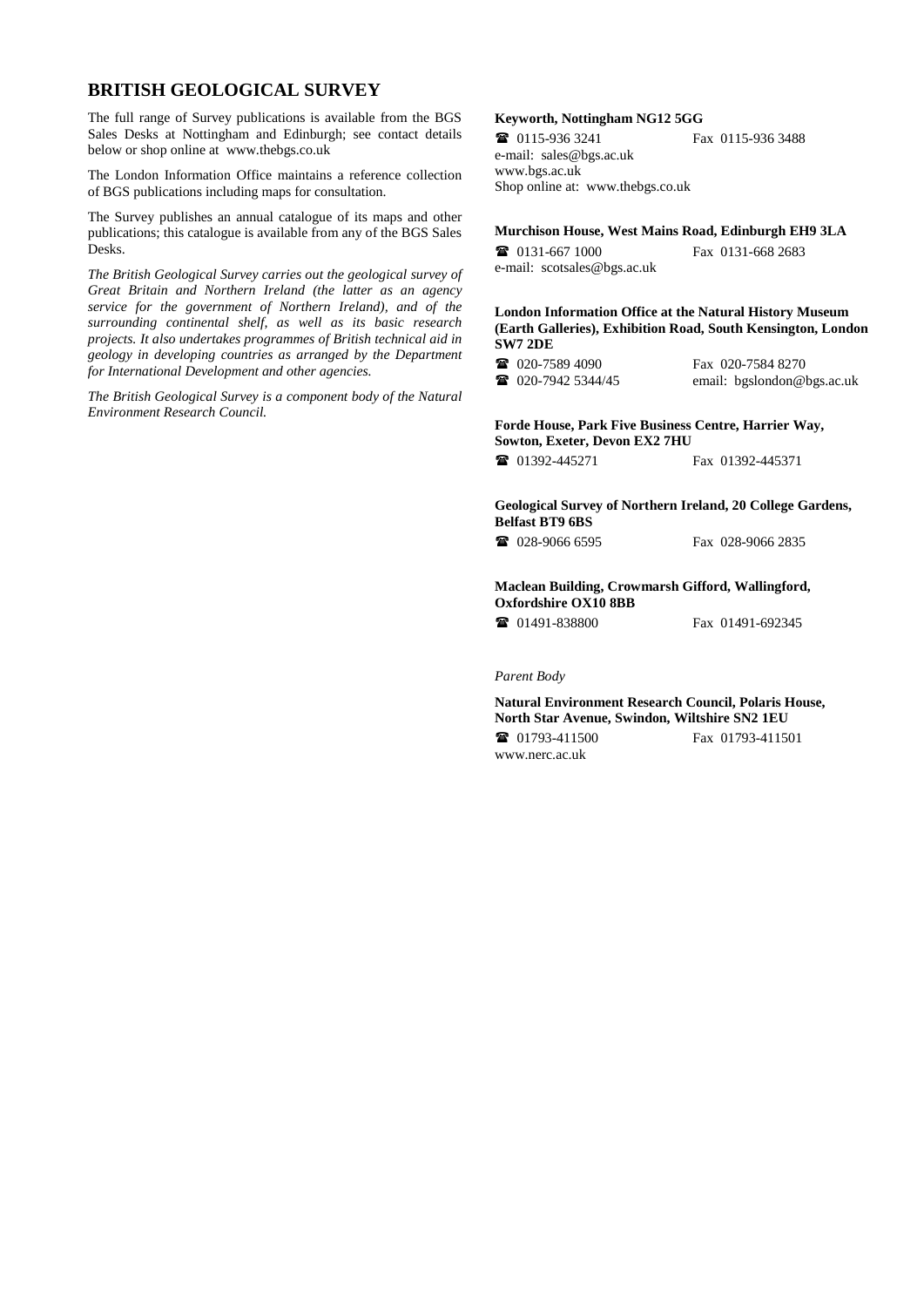# Foreword

This report is the commissioned product of a study by the British Geological Survey (BGS) in Keyworth and Wallingford.

The remit of the study was to provide:

1. A short review of methods of shale gas and coalbed methane working, and the potential problems that have been attributed to hydraulic fracturing that could give rise to detrimental effects in the B&NES area. These should include changes to the groundwater regime that might affect local water supplies and/or the hot springs; methane leakage at surface into water supplies (potable and the hot springs); and induced seismic events. Comment should be made on the potential risks associated with horizontal drilling if any.

2. A summary of the geological succession and structure with particular respect to possible shale gas and coalbed methane targets in the area and the hydrogeology of the hot springs. Reference could be made here to geothermal projects which may also use hydraulic fracturing.

3. An assessment of the possible risks from hydraulic fracturing that B&NES, adjacent councils and other regulatory bodies would need to consider.

4. Conclusions and recommendations - Having identified the possible risks, what reassurances would B&NES and/or neighbouring councils require from developers to ensure that any proposed works would not have a detrimental effect on persons, facilities or infrastructure in their areas of governance, with particular reference to the hot springs.

# Acknowledgements

We thank Philip Mansfield and Mark Williams for providing data used in this report and Ramues Gallois for discussion.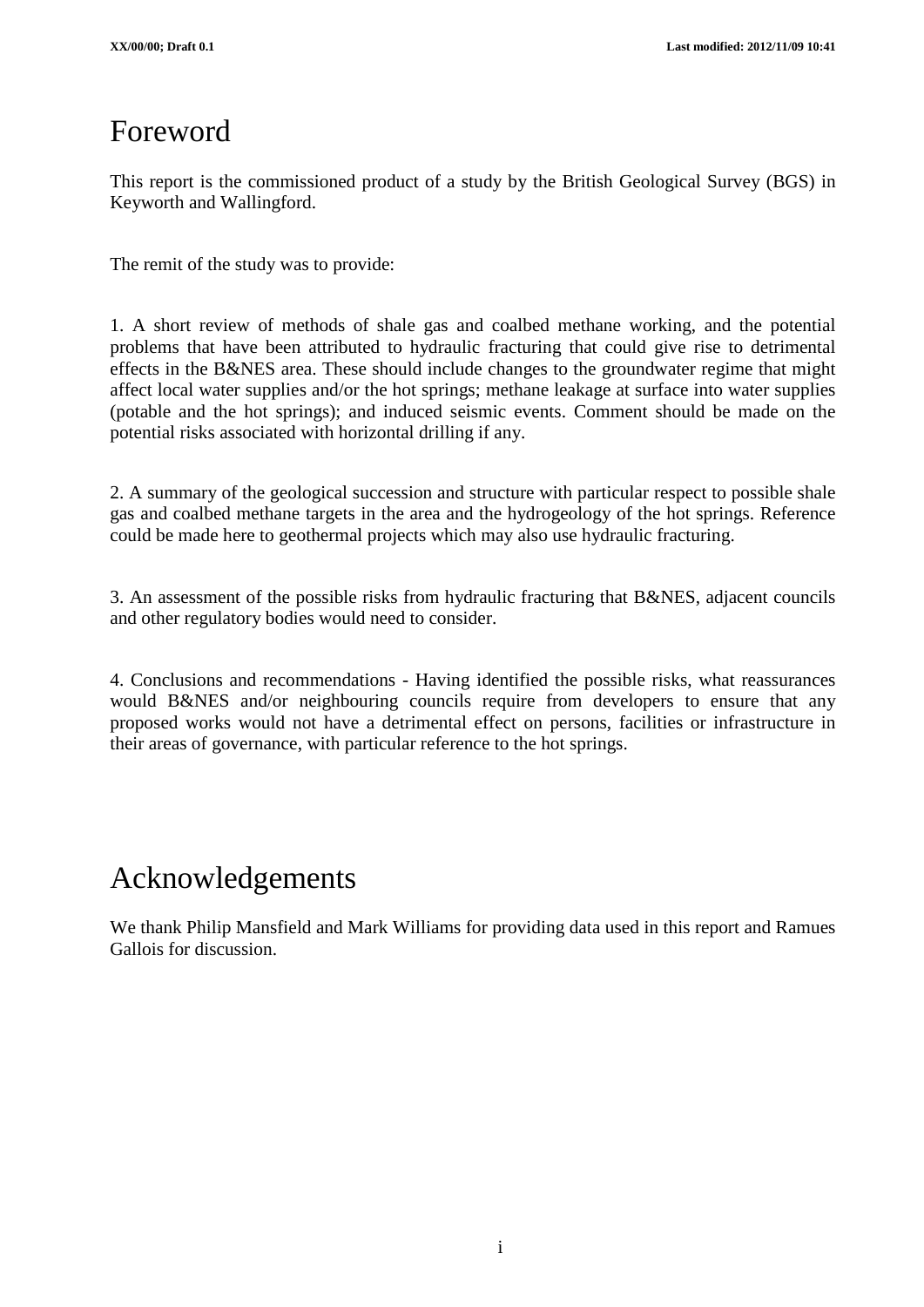### **Contents**

| $\mathbf{1}$            |                                                                                     |  |  |  |  |  |
|-------------------------|-------------------------------------------------------------------------------------|--|--|--|--|--|
|                         | 1.1 Review of shale gas, coalbed methane (CBM) and geothermal exploration methods 2 |  |  |  |  |  |
|                         | 1.2                                                                                 |  |  |  |  |  |
|                         | 1.3                                                                                 |  |  |  |  |  |
|                         | 1.4                                                                                 |  |  |  |  |  |
|                         |                                                                                     |  |  |  |  |  |
|                         | 2.1                                                                                 |  |  |  |  |  |
|                         | 2.2                                                                                 |  |  |  |  |  |
|                         | 2.3                                                                                 |  |  |  |  |  |
|                         | 2.4                                                                                 |  |  |  |  |  |
| 3                       |                                                                                     |  |  |  |  |  |
|                         | 3.1                                                                                 |  |  |  |  |  |
|                         | 3.2                                                                                 |  |  |  |  |  |
| $\overline{\mathbf{4}}$ |                                                                                     |  |  |  |  |  |
|                         | 4.1                                                                                 |  |  |  |  |  |
|                         |                                                                                     |  |  |  |  |  |

#### **FIGURES**

**Fig. 1 Onshore hydrocarbon licence areas, PEDLs 226, 227, 228 operated by UK Methane and PEDL 225 operated by Reservoir. The B&NES area is shown in black and the County of Avon Act areas in red, surrounding the City.**

**Fig. 2 1:625,000 Geological map of the area surrounding Bath**.

**Fig. 3 Relationships of thrusts in the north of Camerton Colliery (Kellaway & Welch 1993, fig. 40), Bath control area and Tuckingmill borehole. Faults (red), Carless seismic profiles (brown), Bath control area (yellow), other seismic (brown spots).**

**Fig. 4 Map of the Bath–Bristol area, with the approximate outline of the Carboniferous Bath–Bristol Basin shown by the dashed line.**

**Fig. 5 The base-case simulation of Atkinson and Davison (2002) showing calculated contours of groundwater head in the Carboniferous Limestone, flow lines and major groundwater systems.**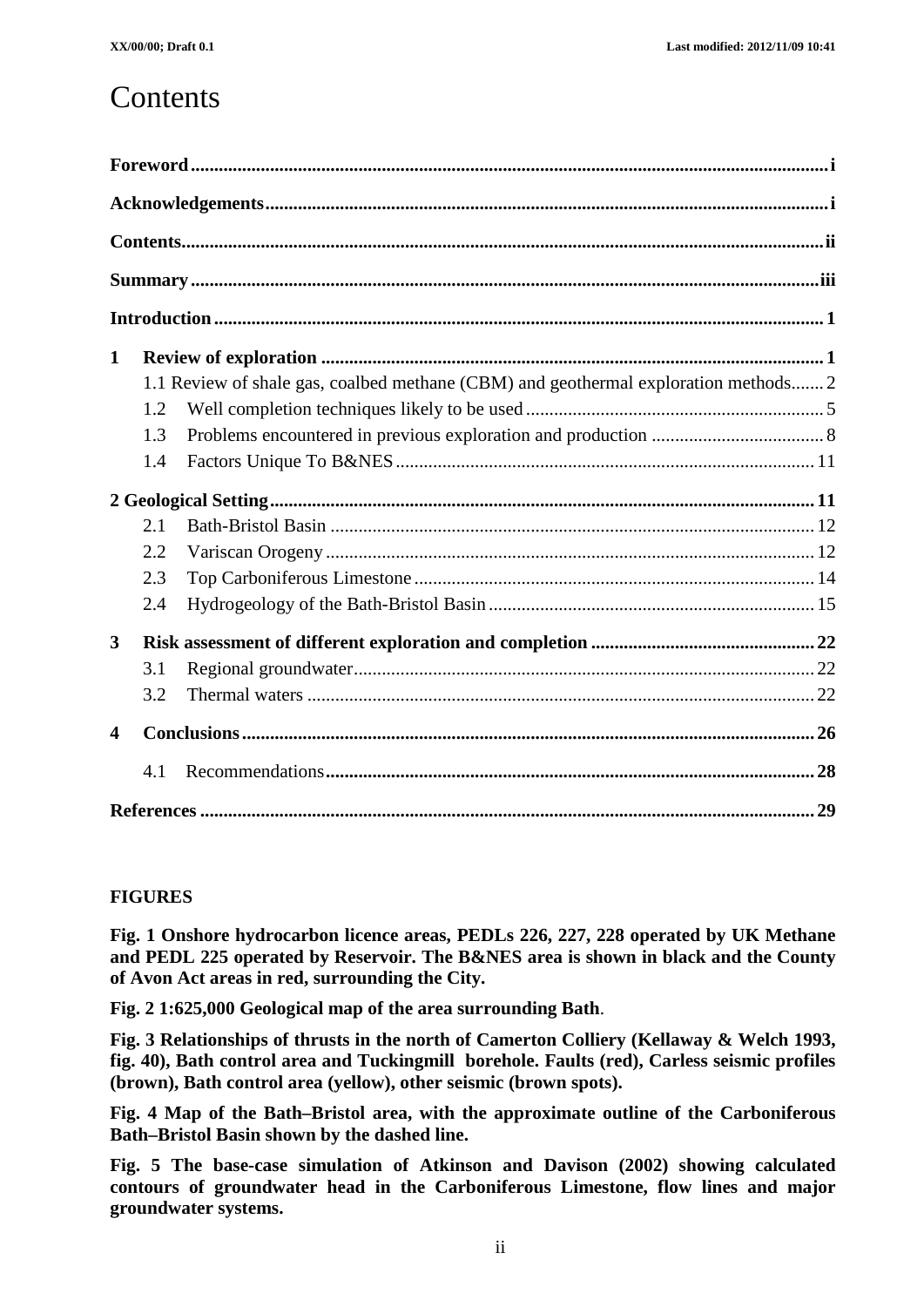**Fig. 6 Co-plots of various major ions illustrating the main processes giving rise to groundwater compositions found in the Bath–Bristol basin.**

**Fig. 7 Major ion concentrations (log scale) in the Bath and Hotwells thermal waters compared with the average for Lower Carboniferous sources south of Bristol and water abstracted at Filton, north Bristol.**

**Fig. 8 Geology of Bath area with Avon Act zones A (pink), B (green) and C (yellow) superimposed**

**Fig. 9 Bath hot springs (pink Zone A), other zones of Avon Act and Bath & NE Somerset Council planning control area. Fig. 1 Bath-Bristol Basin and surrounding area, with B&NES area**.

#### **TABLES**

**Table 1 Stratigraphic column of Namurian and older Carboniferous groups and formations.**

**Table 2 Major ion data for groundwaters in the Bath-Bristol Basin, from Burgess et al. (1980). All concentrations in mg/L.** 

### Summary

This report describes the potential for problems for the B&NES area caused by hydrocarbon, geothermal and other exploration in the vicinity.

The greatest threat is posed by near-field exploration within Bath, by drilling wells which divert the flow of the Bath hot springs or other works which might allow coldwater dilution. The timescale of these effects would be relatively rapid. These events have happened in the past.

Geothermal exploration would pose the most direct risk to the springs from the far-field area, as it would be targeting areas of hot water within the Carboniferous Limestone in the Radstock-Coalpit Heath Syncline. Any such wells might escape licensing control (DECC licenses for hydrocarbon exploration but there is no equivalent system for geothermal exploration unlike other countries, although this might be about to change with the Energy Bill or in the future) and requirements for notification to the British Geological Survey, but would still need planning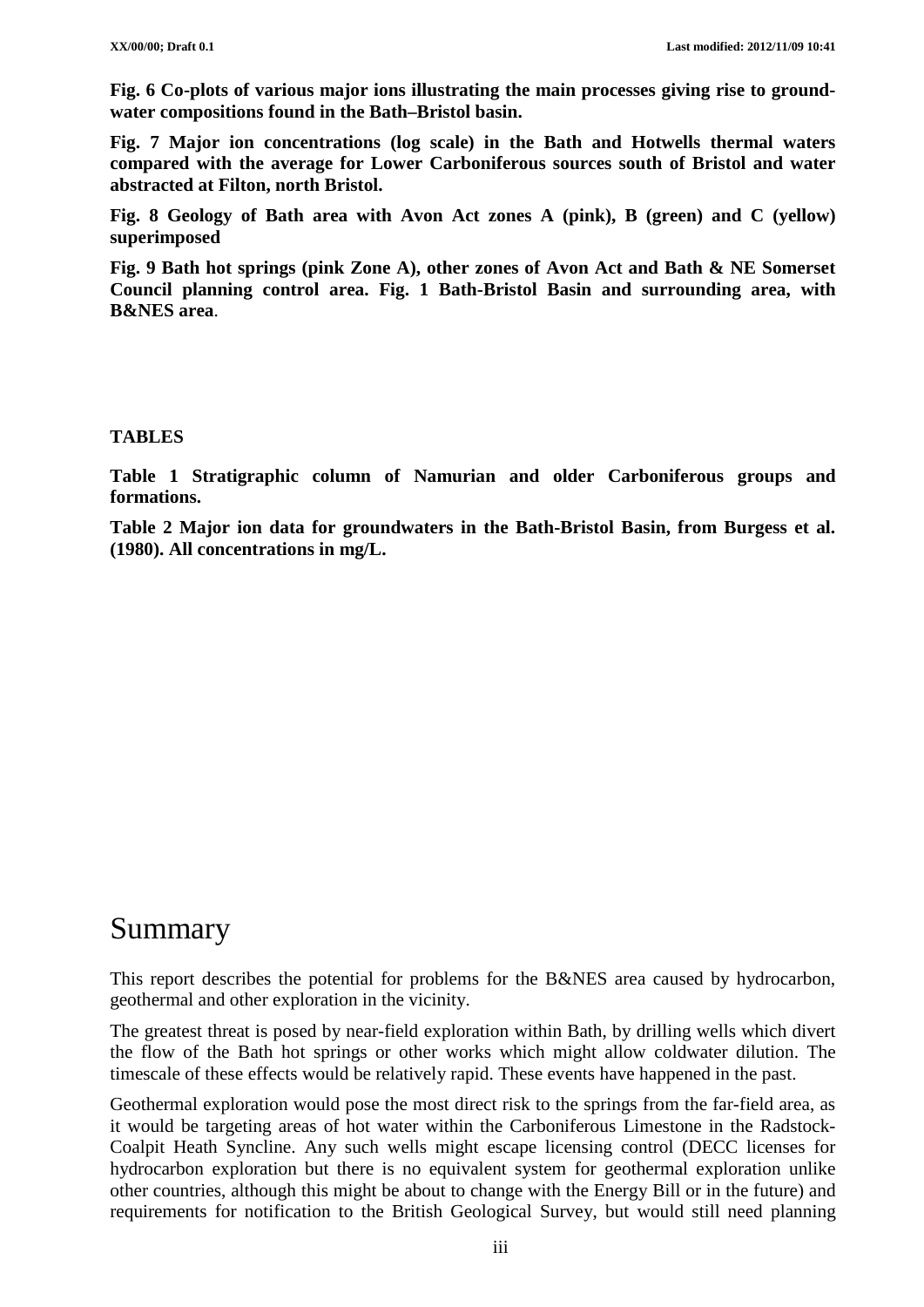permission. The timescale of the effects from such exploration are unknown but expected to be in thousands of years.

Exploration activity for coalbed methane (CBM) and shale gas, with seismic reflection profiles and vertical cored wells is not considered likely to have any measurable effect on the springs and minor effects to the population and infrastructure. In fact this would lead to greater knowledge of the subsurface and more data relevant to the Carboniferous near Bath.

Field development of CBM should not pose a significant risk as the stratigraphic level of interest (Westphalian coals) has not been traversed by the hot spring water. Migration of these waters is in strata underlying the Westphalian. However, any hydraulic fracturing needs to be confined to the target coals. Coalbed methane exploration and production is more low-key than shale gas operations and economically successful fields have not been established in the UK yet. The effects on the population, traffic flows and air emissions are therefore difficult to predict.

Field development of shale gas, however, would be a potential risk if the hydraulic fracturing, high gas flow, high density wells (HVHF) model is applied. Both the Courceyan Lower Limestone Shale Group and early Namurian targets are close enough to the probable formations in which the waters are migrating to pose an undefinable risk to the springs. If a slower, low gas flow, cottage-industry type development was allowed and the gas flowed freely from fractures this is considered no risk to the springs.

Providing best practices are followed with regard to the position of legacy shafts and boreholes, well completions, abandonment and monitoring, recently defined in several publications for the European Commission, Environment Agency and DECC, earthquakes and pollution of aquifers are not considered to present a risk any higher than in the rest of the UK. There are no regionally important aquifers like the Sherwood Sandstone or Chalk groups in the area.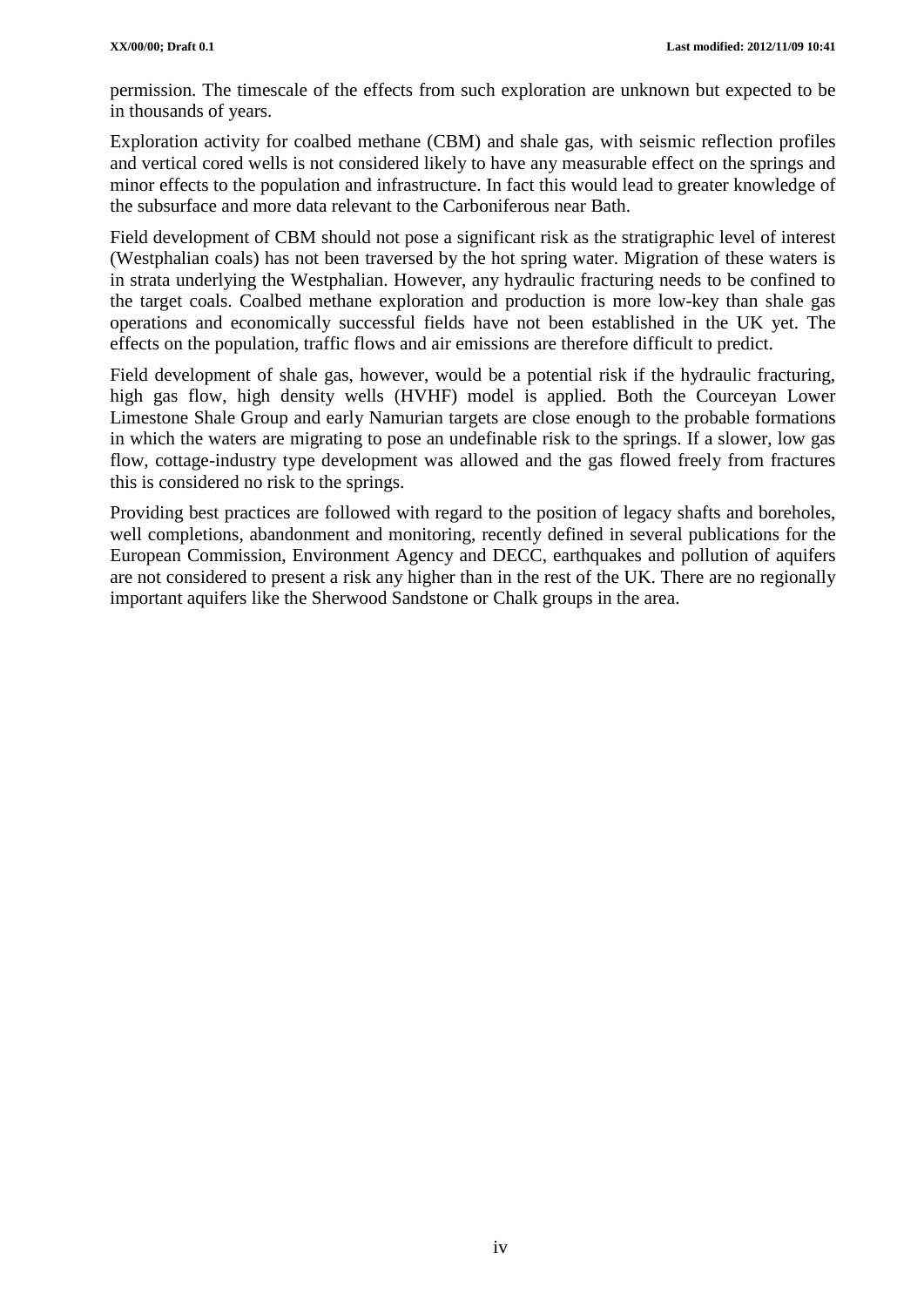# Introduction

Current interest in unconventional hydrocarbon resources in the form of shale gas and coalbed methane led to successful applications for PEDL exploration licences in and adjacent to the B&NES area, in 2008. The companies involved have indicated that their primary interests are coalbed methane in the Bristol-Somerset Coalfield and possible shale gas in Carboniferous mudstones. The granting of PEDL production licences in or adjacent to the B&NES area could lead to applications to carry out hydraulic fracturing (also known as fracking, hydrofracking or hydrofracturing) as this is the new commercially proven method of obtaining significant quantities of gas from these unconventional sources. Hydraulic fracturing is used to increase the bulk permeability of rock masses in order to increase the rate of extraction of fluid or gas reserves, principally hydrocarbons and water (cold potable or hot geothermal).

The purpose of this report is to assess the potential for:

(i) possible contamination of potable water supplies by methane and/or chemicals,

(ii) possible changes in the hydraulic regime at depth that might have an effect on water supplies and/or on the hot springs at Bath,

(iii) possible induced seismicity.

The two principal potential hydrocarbon resources in the UK that are potentially amenable to hydraulic fracturing are:

(i) organic-rich mudstones (total organic carbon  $(TOC) > 2%$ ) that have been sufficiently thermally altered to generate gas (shale gas) and

(ii) coals that contain methane hosted in fractures and/or adsorbed on organic compounds (coalbed methane).

In the Bath-Bristol-Mendips area possible targets are confined to the Carboniferous succession. The underlying Devonian and overlying Triassic rocks are not sufficiently organic rich, and the organic-rich latest Triassic (Westbury Mudstone) and early Jurassic (Lias) have not been sufficiently deeply buried to reach the required thermal maturity. However these might constitute a shale oil or biogenic shale gas target at some future stage if sufficiently organic-rich.

## 1 Review of exploration

Limited shale gas exploration has taken place in the UK. Four wells have been drilled on the Cuadrilla licence. One well has been hydraulically fractured. Most of the problems in exploration and production derive from the US as this is the only country where production has been established. Coalbed methane exploration has been carried out in the UK since the early 1990s, including with hydraulic fracturing. Pilot projects, extracting gas and generating electricity, have been established at Airth, in Scotland and Doe Green, in Lancashire. Simple vertical CBM wells do not produce unlike, in comparable strata, in the US.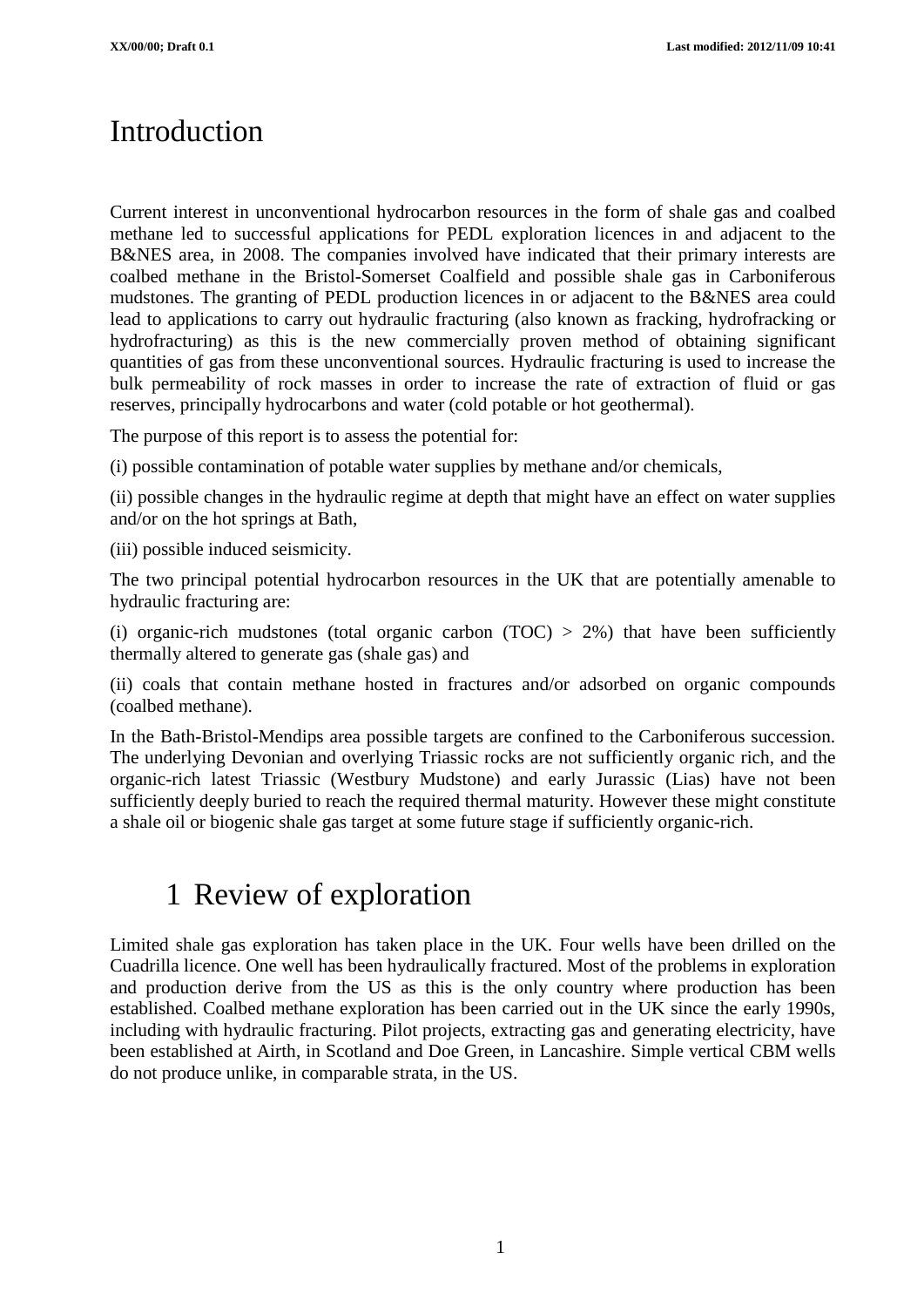#### **1.1 REVIEW OF SHALE GAS, COALBED METHANE (CBM) AND GEOTHERMAL EXPLORATION METHODS**

Two companies holding current licences from DECC for hydrocarbon exploration, relevant to the Bath Spa system, are Eden Energy (Australian) and UK Methane (operator, based in Bridgend, Wales). These companies were initially pursuing a joint venture for coalbed methane in PEDLs 226, 227 and 228, having been awarded these in the  $13<sup>th</sup>$  Round of licensing held in 2008 (Fig. 1). Neither of the companies, holding current licences, has experience of shale gas drilling. They have experience of coalbed methane (CBM) drilling in South Wales but not, apparently, in Australia. This joint venture now has expressed interest in shale gas exploration and has 3 possible sites in the Mendips (The Royal Society 2012, p18). We understand from B&NES and DECC that UK Methane company has made an application to drill at Keynsham but we have no further information.

Another company, Reservoir Resources Ltd has a 2008-awarded licence to the south, over the southern Mendips. This company has a base in Dublin. It is not known what the original hydrocarbon target of this company was, but the licence is mostly on the southern side of the Mendips (Fig. 1), where the circulation from recharge is probably southwards, away from Bath. The company has a drill or drop (the licence) commitment to DECC which expires on the  $1<sup>st</sup>$  July 2014.

There is a new,  $14<sup>th</sup>$  Round of licensing, imminent, but not yet announced. The Strategic Environmental Assessment (SEA) of the onshore has been completed for this round and it does not exclude any of the area of Fig. 1. The full process of the SEA was not complete according to DECC (Rikki Kiff pers. comm.16-4-12), but has been subsequently completed according to the DECC website:

[http://og.decc.gov.uk/en/olgs/cms/licences/lic\\_rounds/timing\\_of\\_the\\_/timing\\_of\\_the\\_.aspx](http://og.decc.gov.uk/en/olgs/cms/licences/lic_rounds/timing_of_the_/timing_of_the_.aspx)

#### **1.1.1 Shale Gas exploration and production**

Since about 2010 a lot of attention has been directed towards shale gas in the petroleum industry. Some early movers like Cuadrilla Resources had already seen this coming and obtained licences in 2008. All the other licences obtained at this time were for conventional hydrocarbons or coalbed methane. By 2011 the media and general public's attention was also focused on shale gas exploration. Cuadrilla's first UK shale gas well spudded in August 2010 and began hydraulic fracturing in 2011. This was suspended when felt earthquakes were linked to this testing. No horizontal wells or laterals have been drilled so far, but these would be needed for production of gas.

The Bath-Mendips area is not one of the main conventional hydrocarbon areas of England (DECC 2004, Fig. 5), although seismic reflection data has been acquired to the south and east of Bath for hydrocarbon exploration. It lies to the north of the Wessex Basin, therefore without sufficiently mature Jurassic strata and with unproven Carboniferous source rocks. Consequently this area (Bath-Mendips) has been assumed to be a riskier venture. No drilling took place for conventional hydrocarbons except at distant locations, Devizes and Norton Ferris, which were dry (Fig. 2). However as  $13<sup>th</sup>$  Round licences have been awarded (for CBM exploration) it is likely that some exploration will be attempted. It is important to draw a distinction between exploration and exploitation. The first only requires a PEDL from DECC, giving exclusivity to the licence area, and various permissions to drill from other regulatory bodies are needed. To convert to production licences requires a new round of permissions from the regulatory bodies.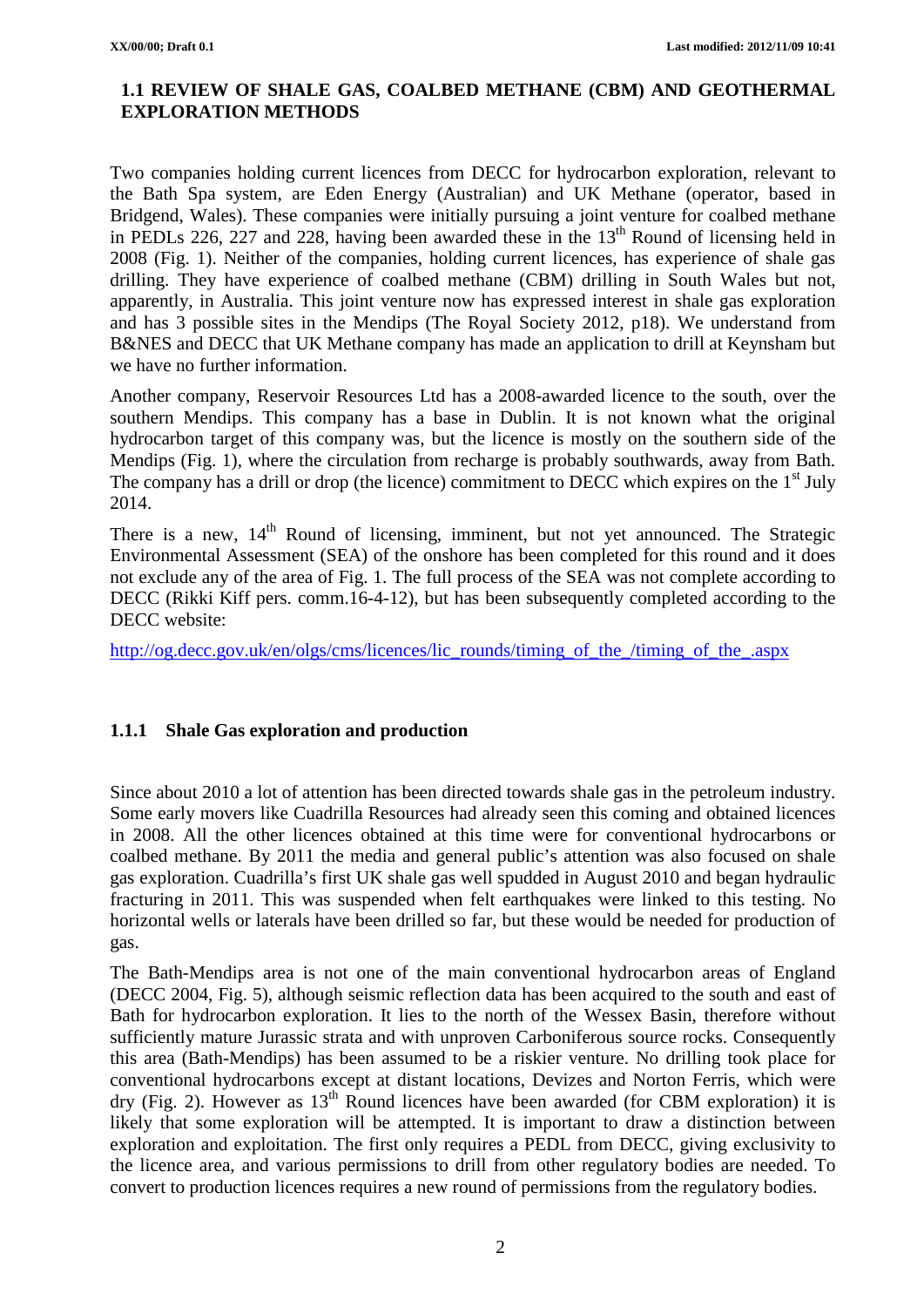The targets of shale gas exploration in the Bath-Mendips area are likely to be the Namurian basal shales (unnamed formation of the Quartzitic Sandstone Group) and the Courceyan Lower Limestone Shale Group (basal Carboniferous, Table 1, Figs  $1 \& 2$ ). The former is the age equivalent of the target in the Cuadrilla licence (Upper Bowland Shale), whereas the latter is an age equivalent of Texas' Barnett Shale.

A partly cored and geophysically-logged vertical borehole is so common nowadays it would be difficult to justify preventing it being drilled, but would be useful for a company's exploration and may serve to rule out the area for exploration. Total organic carbon exceeding 2% is one of the key elements to successful conventional and shale gas exploration in the US and was applied to the UK data set (DECC 2010b, Smith et al. 2011). At present very little data on total organic carbon is available for UK strata outside the main hydrocarbon areas. Gas window maturity of the shales is also required. Very sparse data on Coal Measures suggests this might apply in the Mendips-Bath area, but actual data would be needed for exploration. The thickness of the shales and the gas content are not known without drilling and the companies would need these data in order to make a decision about abandoning the project or proceeding. Discovery of poor or marginal total organic carbon in the two formations and/or immaturity would render the project written off as 'dry'.

Vertical drilling without hydraulic fracturing may also help us get a better understanding of the deep thermal regime. There are very few properly logged boreholes in this area (no sonic logs, which hampers both hydrocarbon and hot spring research) and none which reach the base of the Carboniferous, having started in Mesozoic strata.

Exploration would seek thick, organic-rich shales within the gas window. Exploration wells are needed to confirm fragmentary evidence based on outcrops and testing of cores would be necessary to prove potential.

The current stage in exploration in the UK, where small companies possess potentially attractive acreage, inevitably leads to the prospects being built up in the hope that larger companies farmin to the acreage or take over the companies. The reason for this is that most of these companies possessed acreage before shale gas exploration potential was known. This has occurred worldwide. Also the large petroleum companies were unaware of the significant developments in shale gas, and its implications for them, until relatively recently.

#### **1.1.2 Coalbed methane (CBM) exploration**

UK Methane hold 3 licences, awarded in the  $13<sup>th</sup>$  Round of Onshore Hydrocarbon Licensing by DECC in 2008 (PEDLs 226, 227 and 228, Fig. 1). These were applied for to explore, originally, for coalbed methane. However since about 2010 all companies have been re-evaluating their acreage by including shale gas prospects, usually found at deeper levels than the Westphalian coals.

Some of the basic data needed to assess coalbed methane prospectivity does not exist for the Bristol-Somerset coalfield (DECC 2010a). Exploration is therefore starting from a very low level of knowledge compared to other coalfields. For example no gas content data on coals was measured by the National Coal Board during its attempts to minimize risks of gas explosions. Few boreholes within the coalfield have been geophysically-logged, so correlation of the sequence between different parts of the coalfield is not satisfactorily completed. Traditionally the late Westphalian coal workings of the Bristol-Somerset Coalfield did not encounter 'fiery' seams but even older workings targeting stratigraphically deeper seams, steeply dipping where involved in Variscan thrusting to the south of the coalfield, did experience gas explosions. Even in other UK coalfields exploration and subsequent coalbed methane field development has been very slow and difficult. The 'easy' model of drilling vertical wells, began in coals of a similar age in the Black Warrior Basin of Alabama, US and establishing economic production does not work in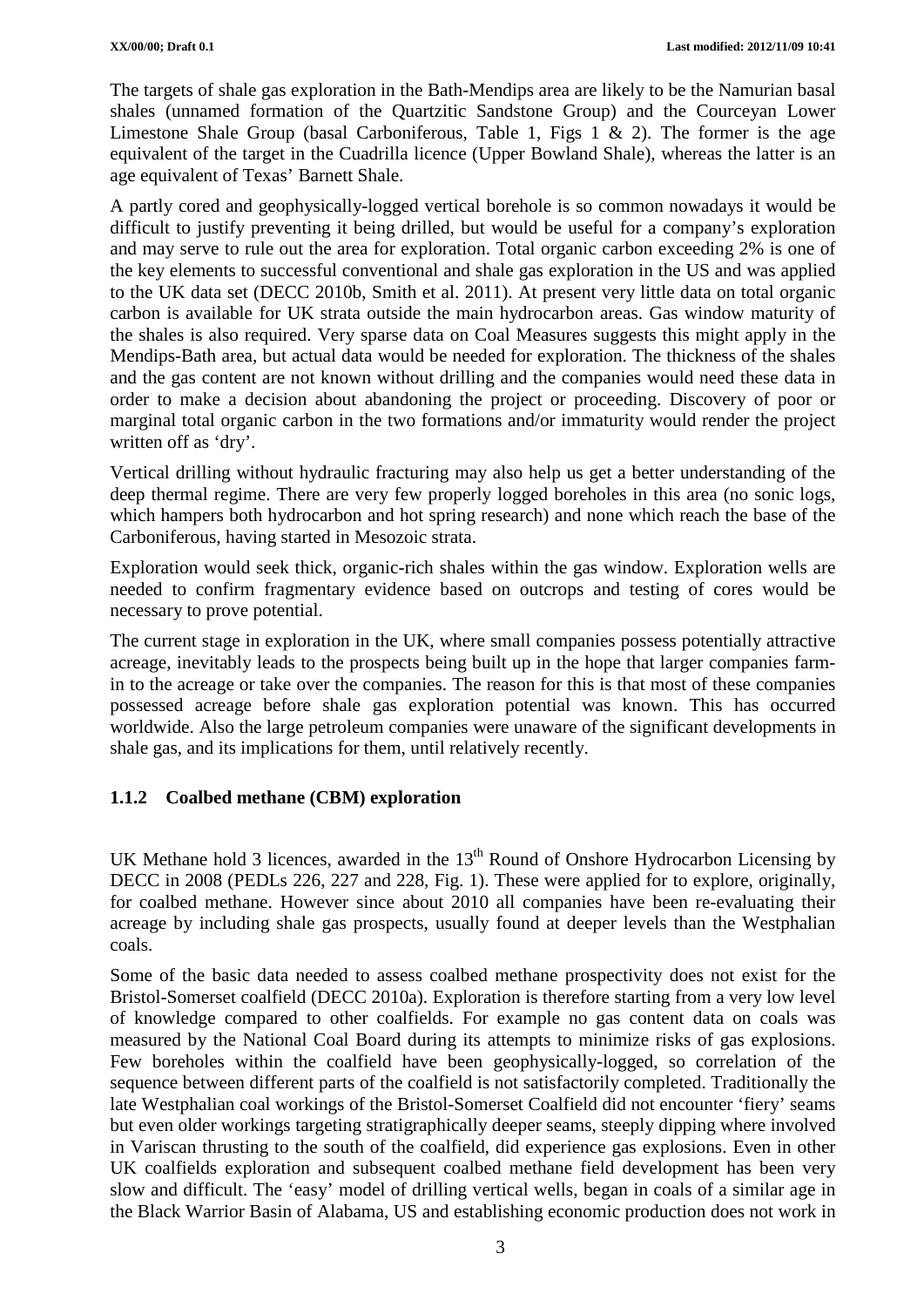the UK or Europe. The reason is probably the lower permeability of UK coals. IGas have had to drill lateral completions and drill sump completions in order to drain water from the coals in their Doe Green pilot CBM field in Lancashire.



**Fig. 1 Onshore hydrocarbon licence areas, PEDLs 226, 227, 228 operated by UK Methane and PEDL 225 operated by Reservoir. The B&NES area is shown in black and the County of Avon Act areas in red, surrounding the City. Fig. 2 shows the complete geological map and key.**

It is not known exactly what sort of CBM exploration will be attempted. The following is based on the experience of obtaining production from low permeability coals in the US. These coals are defined as having permeabilities of less than 3 mD. There has been a recent tendency in the UK to explore for CBM without seismic reflection, making concealed highs impossible to locate. No such data, west of Bath, has been acquired either for hydrocarbon or NCB purposes.

The main target will be the Lower Coal Measures, below the main mined seams in the coalfield, hoping for high gas contents. The permeability of these coals is, however, likely to be very low. Those areas without mining of the younger seams might also see drilling to target these seams, because they may have higher permeabilities. Multi-lateral wells will be needed, of which current configurations are trilateral, quadrilateral or pinnate. These are designed to give full coverage of the reservoir, cause the gas to flow faster and therefore recover more of the gas and a greater rate. The laterals are generally unlined. The downdip quadrant is often left undrilled because it is more difficult for gas to lift water in an updip direction. Pinnate wells have been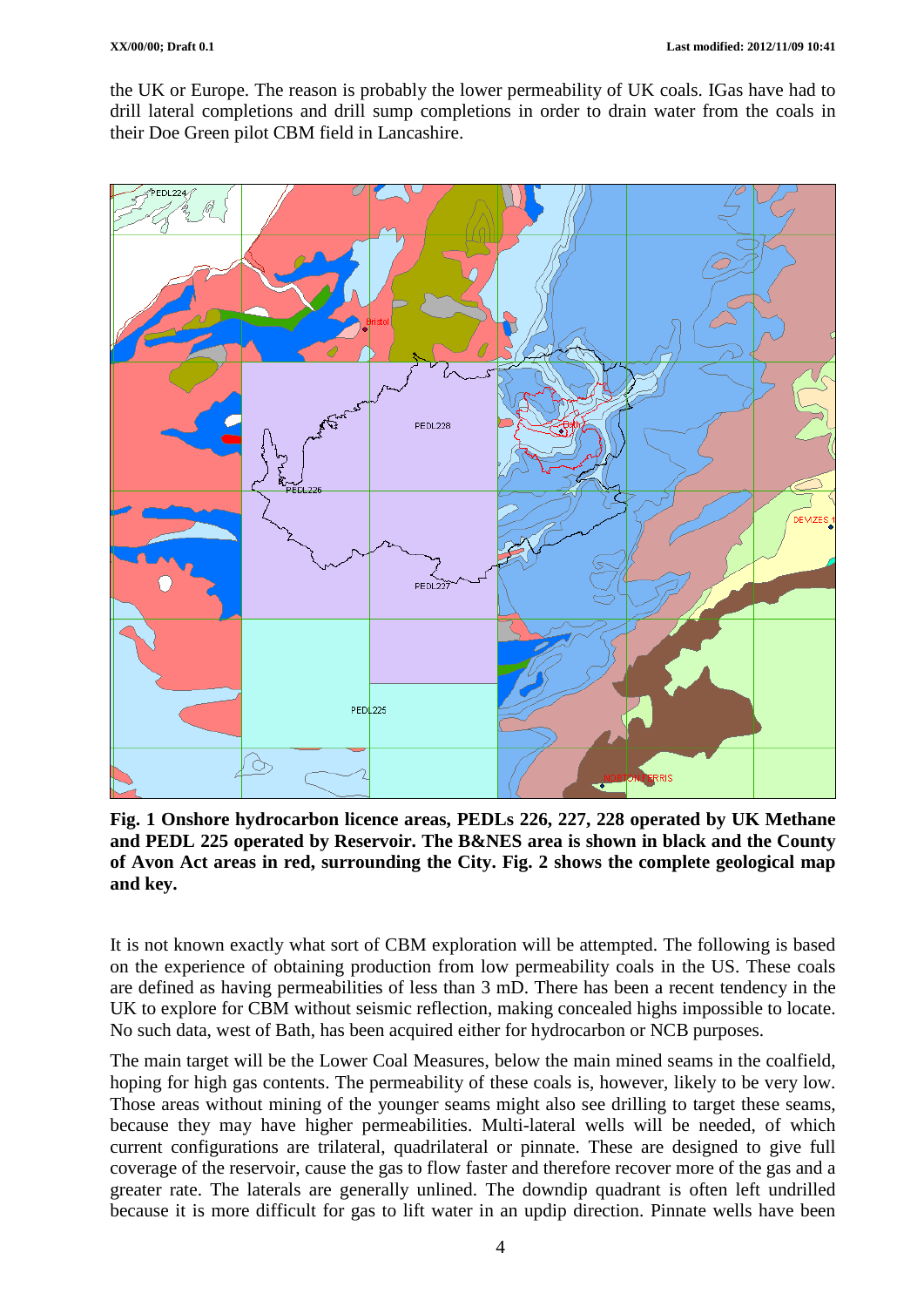drilled in the US Carboniferous basins, Appalachian, Cahaba and Arkoma, since about 1989. Microholes, of radius 1-2" can be drilled rapidly out from vertical wells e.g. perhaps 3 radials per seam, but the penetration of such radials is so far limited. Most ultimately successful CBM wells require pumping of water for about 18 months by which time gas should be increasing and water production declining. Fracturing of seams is based on several seams per stage or pinpoint, with mostly  $N_2$  foam and or gel fluids. In Australia slickwater fracture treatments are common. Proppant (see section 1.2.2) used is mostly 20-40 mesh sand at a rate of about 5000lb/ft of coal. Surface in seam wells of 4000' length at an angle of 48 degrees (often 2 in a chevron shape) are drilled to meet vertical production wells in Australia.

IGas, at the Doe Green pilot CBM field in Lancashire, have drilled sumps below their target seams to assist dewatering and completed over 1000' laterals within the seams in 3 wells. Fracturing needs to be confined to the coal otherwise excessive water production from adjacent non-coal beds may occur and this is more likely in coals with vertical fractures. If this occurs the coals will never be properly dewatered to allow the gas to be produced. These production aims are, coincidently, in keeping with those seeking protection of the Bath hot springs, by restricting fracturing and dewatering within the Coal Measures.

### **1.1.3 Geothermal exploration**

Any future geothermal exploration would seek to find hotter water (possibly nearer to the recharge), probably at maximum depth within the north-south trending Radstock-Coalpit Heath Syncline, west and southwest of Bath. This area is affected by thrust faults and the current seismic reflection coverage is inadequate to define these potential maximum depths. This would be the most serious, direct threat to the Bath hot springs, as it would be focussed on the migrating water, within the Carboniferous Limestone. As far as we know exploration for geothermal does not need a licence, but it would require planning permission from the local authority and any abstraction would come under the Environment Agency control. It is less likely that adjacent local authorities would see such exploration as undesirable as it would bring development to their area.

### **1.2 WELL COMPLETION TECHNIQUES LIKELY TO BE USED**

So far in the UK the Cuadrilla shale gas exploration drilling has been conducted by vertical drilling. Development or appraisal drilling to exploit a field would, however, be conducted by horizontal drilling based on US practice. CBM drilling worldwide now uses horizontal drilling within the coals, because a greater part of the reservoir can then be accessed from individual wells.

The first hydraulic fracturing took place in the Hugoton Gasfield, in 1947 (Pan American Petroleum Corporation) in Grant County, Kansas. This was in a conventional, sandstone reservoir. Hydraulic fracturing has been applied to geothermal reservoirs (both sedimentary and igneous) and is known to generate microearthquakes. These microearthquakes, which are not felt and have minus value magnitudes  $(M_L)$ , are monitored to assess how far the artificial fractures are developing. During the 1990s hydraulic fracturing was applied to the Barnett Shale in the Fort Worth Basin of Texas, and the subsequent improvement in well productivity sparked off the shale gas exploration which is now worldwide. This technique was combined with horizontal drilling, made possible by the progressive improvement of downhole motors controlling directional drilling from the 1970s. A larger volume of the shale reservoir was now accessible, which could therefore produce larger gas flows.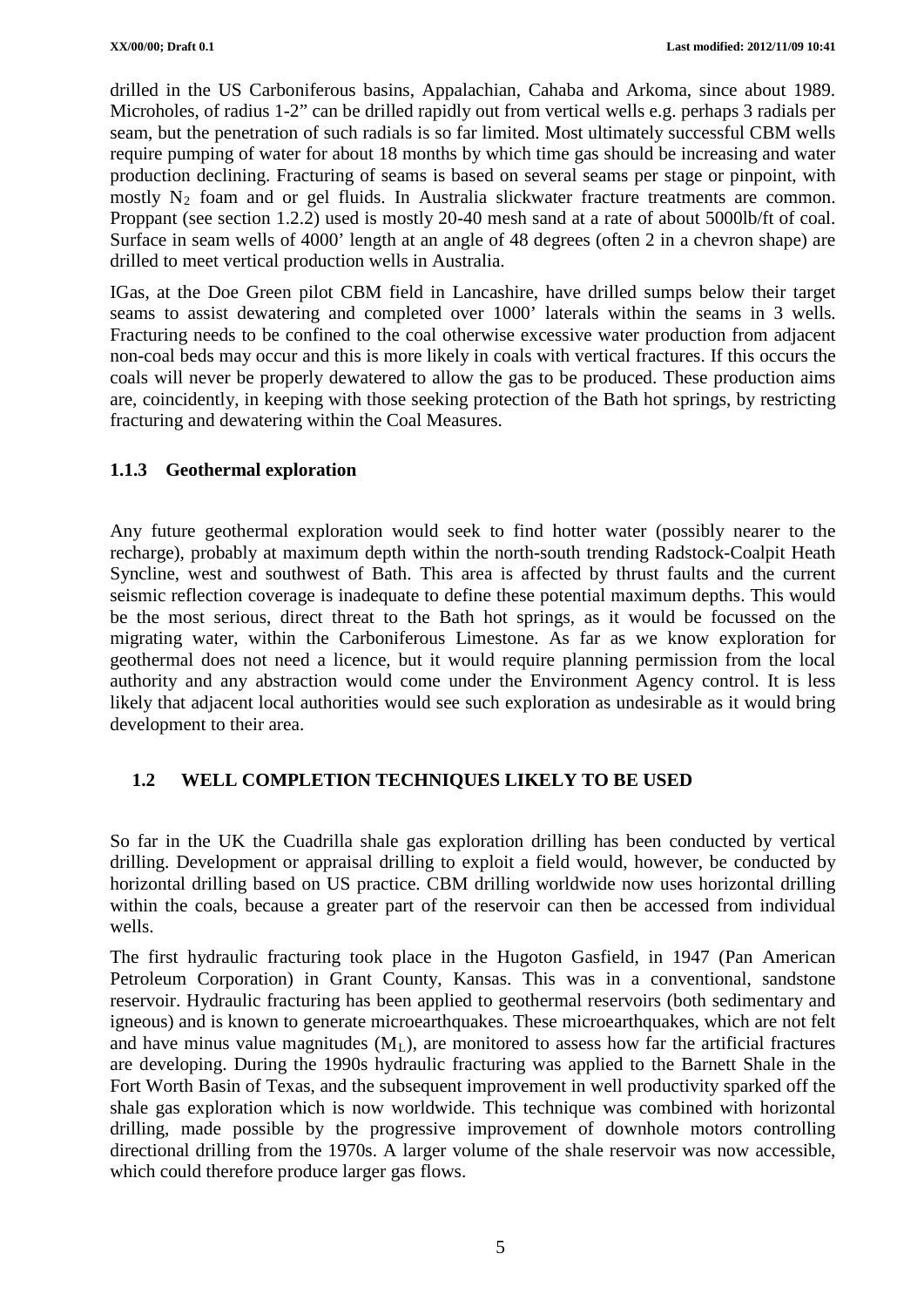The report for the European Commission (AEA 2012b) has compiled a lot of detail on the well completion techniques.

### **1.2.1 Water Used For Fracturing**

Hydraulic fracturing applied to shale gas reservoirs was first used in the Barnett Shale of the Fort Worth Basin, Texas. Success here led to the worldwide search for shale gas. Much larger volumes of water are used in unconventional wells compared to conventional wells.

Hydraulic fracturing consists of pumping into the formation very large volumes of fresh water that generally has been treated with a friction reducer, biocides, scale inhibitor, and surfactants, and contains sand as the propping agent. Cuadrilla Resources website lists the chemicals added to the water. Under the Water Resources Act 1991 the environmental regulator has the power to demand disclosure of the chemicals used (The Royal Society 2012, p19). The treatment fluid maximizes the horizontal length of the fracture while minimizing the vertical fracture height. The aim is to avoid fractures reaching other formations above and below the target, which may hold water. The fractures, which are held open by the sand, result in increased surface area, which further results in increases in the desorption of the gas from the shale and increases in the mobility of the gas. The result is more efficient recovery of a larger volume of the gas-in-place.

Temporary storage at the surface in open ponds is not permitted in the UK (The Royal Society 2012), although the report for the Environment Agency (AEA 2012a) referred to ponds and pits in their table 2.1. The impact of spills of fracturing fluid or flowback water at the surface are minimised by installing impermeable site lining, called bunding (The Royal Society 2012) and this is common at many different industrial sites.

The hydraulic fracturing technique now used e.g. in the Marcellus Shale of the Appalachian Basin, US is also known as high volume, hydraulic fracturing (HVHF) because it uses much more fluid than conventional reservoir hydraulic fracturing. In conventional field reservoirs hydraulic fracturing typically used 20,000 to 80,000 gallons of fluid each time, but HVHF uses 2 to 7.8 million gallons of fluids (on average 5.6 million), the exact amount depending on the length of the well bore and the number of fractures created along it.

In 1997, the first slick water fracture (or light sand fracture) was performed in the Barnett and found to be very successful in stimulating gas flow. Slick water uses fewer gelling agents and more friction reducers (greater lubrication) to encourage penetration into the formation. Slick water fracturing of a vertical well completion can use over 1.2 million gallons (28,000 barrels) of water, while the fracturing of a horizontal well completion can use over 3.5 million gallons (over 83,000 barrels) of water. In addition, the wells may be re-fractured multiple times after production decline lasting several years, in order to increase production back to near original rates.

Enhancements to the process have been made, for example a polymer enhanced foam in a patent of 1998 which combined an aqueous solvent, surfactant, fluid loss additive, and foam breaker which is mixed at the surface. Whole conferences in the US are currently devoted to the water issue, the resolution of which may lead to recycling of the water used and technologies to be able to use or re-use saline water are now being applied to onshore operations in the US (The Royal Society 2012).

A typical sequence of operations in the US is described below. The operations are likely to be modified in future years by technological changes and, in the UK, under pressure from environmental regulations. We see the way forward as planning consent being contingent on applying the latest, highest environmental standards. Before operators or service companies perform a hydraulic fracture treatment of a well, they conduct a series of tests to ensure that the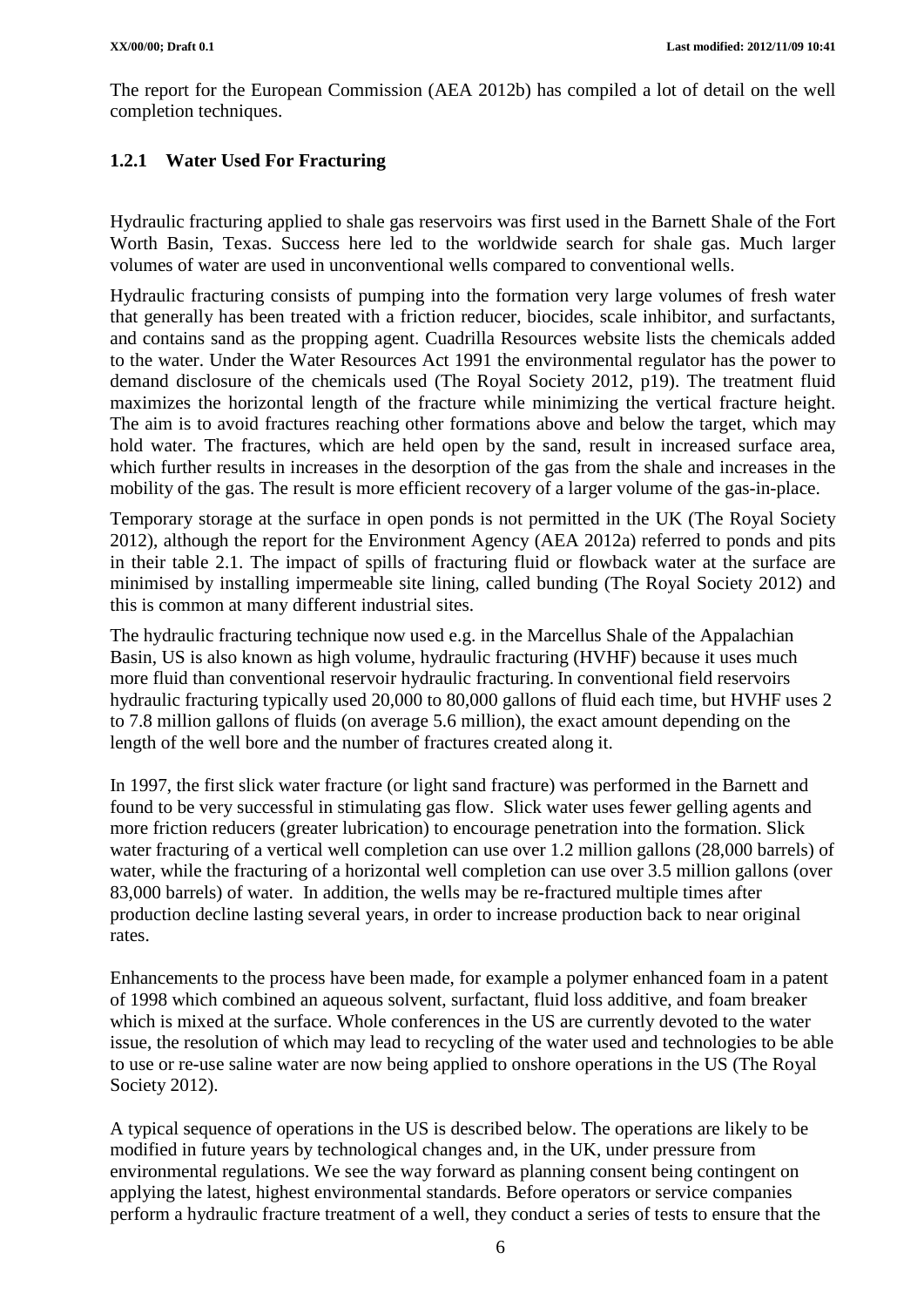well, well-head equipment, and fracturing equipment are in proper working order and will safely withstand the fracture treatment pressures and pump rates. It should be noted that minimum construction requirements are typically mandated by regulatory agencies to make sure that the well construction and fracture treatment design are protective of environmental resources and are safe for operation. After testing surface equipment, the hydraulic fracturing process begins with the pumping of a 'rock‐acid' (often hydrochloric acid (HCl)) treatment to clean the near‐wellbore area which may have become plugged with drilling mud and cement. The next step is a slug of 'slickwater' which combines water with a friction‐reducing chemical additive allowing the water to be pumped faster into the formation. Slickwater hydraulic fractures treatments work best in low‐permeability reservoirs, and have been the primary instrument in opening up unconventional plays like the Barnett Shale, US. In addition to the cost advantage, slickwater hydraulic fractures treatments require less clean-up, provide longer fractures, and carry proppant farther into the fracture network. After the first water slug, the operator begins the fracturing process by pumping a large volume of slickwater with fine sand at a low volume. Subsequent steps include the application of slickwater volumes with coarser sand proppant that keep fractures closer to the well-bore open. The last step is a flush to remove proppant from the equipment and well-bore. After the flush, the next treatment stage is begun on a new portion of the borehole that contains its own specific reservoir parameters including thickness, local stress conditions, compressibility, and rigidity. The staged fracturing treatments are closely monitored by technicians from service and operating companies. By fracturing discrete intervals of the wellbore (either horizontal or vertical), the operator is able to make modifications to accommodate local changes in the shale reservoir including lithology, natural splitting, rigidity, and changes in the stress regime.

Fracturing stages are determined with the help of numerical simulators to predict fracture performance in the shale reservoir. Engineers and geologists can manipulate the simulator and evaluate the effect on fissure height, length, and orientation. Predictions from the simulator can be used to monitor and evaluate the results of the fracture job. Monitoring can also be done in real-time at the well by way of micro-earthquake mapping. This technology can locate the fracture tips in an east-west and north-south direction from the borehole and track their growth as the job proceeds and more steps are completed. Of particular importance is the growth of fractures in the vertical direction. Operators take particular care to ensure that they do not migrate out of the shale reservoir and extend into adjacent water‐bearing units. Such fissures can ruin the economics of a shale gas well. During the fracturing treatment, a number of chemicals are added to the water‐sand mix. Each chemical compound serves a specifically engineered purpose such as reducing viscosity or bacterial growth or bio‐fouling reservoir surfaces. The make-up of fracturing fluid will vary from one basin to another and from one contractor to another. A fracture fluid used in the Fayetteville Shale, US contained 99.5 percent water with less than 0.5 percent other compounds. Any toxicity of the components, such as acid, is greatly reduced by dilution in the pumped fluid and by the reaction of the acid with the rock in the subsurface that converts the acid into salts.

Flow back water is the water which is returned to the surface from the formation after the fracturing. Allowing the well to flow back and recovering more water might be needed to prevent felt earthquakes (see below). Unlike in the US where this is disposed of down wells, in the UK it is likely to be tankered away, for treatment prior to disposal. However, the Royal Society report (2012) does not rule out the option of subsurface disposal in the UK.

#### **1.2.2 Proppant Technology**

As a refinement to the hydraulic fracturing process proppants, in the form of different sized sand, about 1-1.9% of the total volume, are pumped down the well into the fractures (King 2012). These hold the fractures open allowing more gas to flow. Patents to improve the likelihood of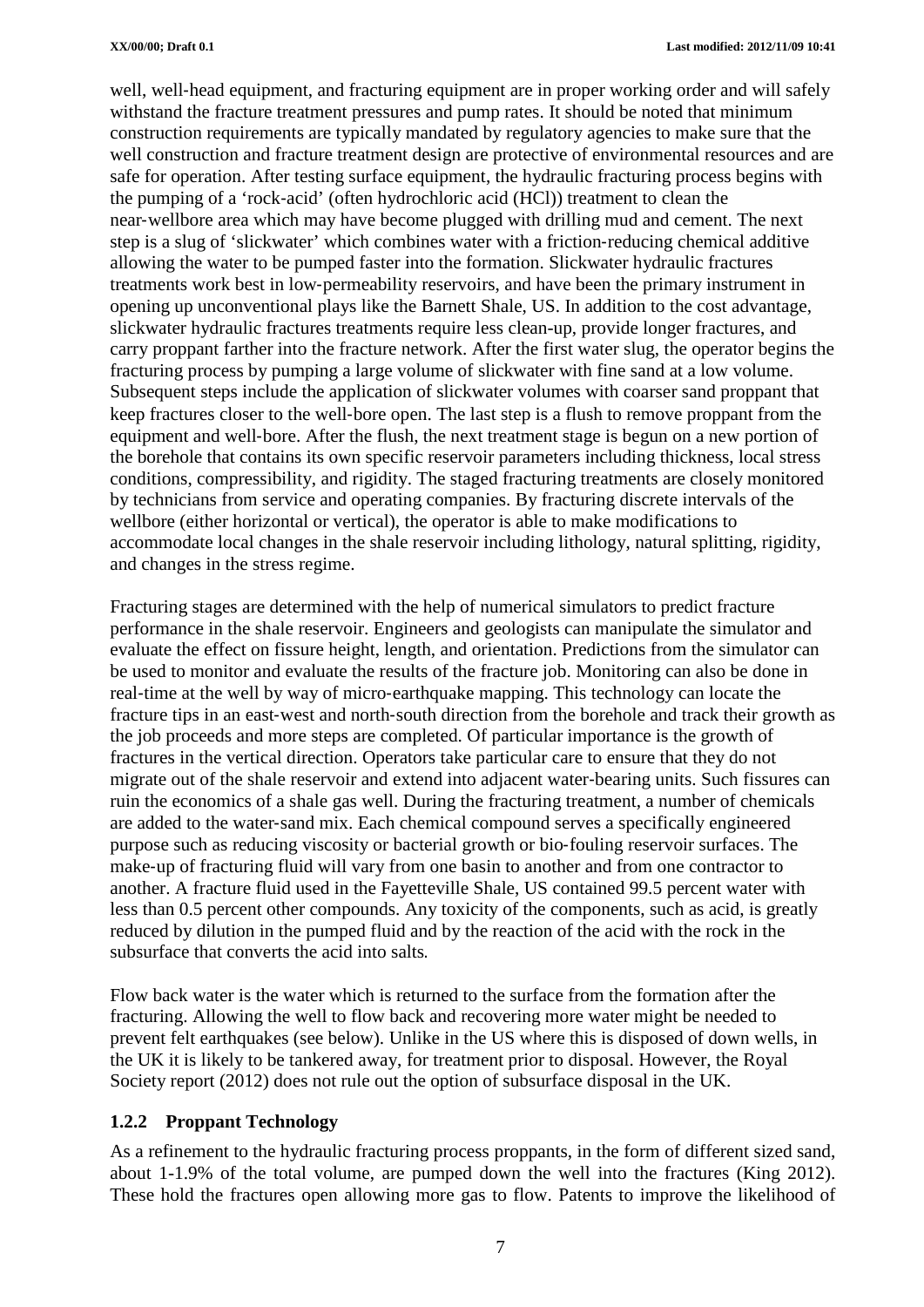these proppants remaining in the fractures were obtained in 1959 and 1973 and use has burgeoned subsequently in the US.

### **1.2.3 Horizontal drilling**

Vertical wells are the probable configuration of the first exploration well(s), in order to investigate known targets at different levels and any unknown targets which might be sampled also. Once the targets are more firmly established some form of horizontal drilling is likely to be required for production wells, either by deviation from the surface or laterals at the levels of the target shales or coals. Horizontal wells are shown to be more productive than vertical wells in US shales and UK coals do not produce at all from vertical wells. The reach of wells in the Marcellus Shale of the Appalachian Basin, US is up to 3000m (AEA 2012a).

Before drilling a well DECC reminds operators that, *inter alia*, they should seek access to the land, including that under which deviated wells are to be drilled.

### **1.3 PROBLEMS ENCOUNTERED IN PREVIOUS EXPLORATION AND PRODUCTION**

Problems encountered in previous exploration have been caused by accidents and poor practice in a number of US cases and the earthquakes near Blackpool were the first to have been shown to be caused by hydraulic fracturing during shale gas exploration. Some potential problems, flagged by concerned groups and individuals, have not been shown to be applicable. The various regulatory reports (AEA 2012a, b, The Royal Society 2012) should address most of these issues and make a robust regulatory framework which DECC, the Environment Agency and local planning authorities can apply to exploration and production. B&NES is only in a unique situation (compared to the rest of the UK), with regard to its hot springs. Exploration outside the B&NES area needs to be considered carefully to safeguard the flow to the hot springs.

Compared to the minimal problems associated with exploration problems are likely to magnify if a large footprint production is ever achieved (AEA 2012b). The US Department of Energy identified also community disruption during shale gas production and cumulative adverse impacts namely in water use and quality, land use, air quality, traffic and noise as well as the issue of waste water management. This scale of operation cannot be envisaged as likely to take place in the UK, based on present evidence.

#### **1.3.1 Subsidence**

Subsidence risk has been raised as a possible problem in the Blackpool area resulting from fluid (gas) withdrawal. Subsidence has been noted in a relatively small number of the world's conventional hydrocarbon fields but typically more common in some basins (e.g. in California, in the Po Valley of Italy, the central North Sea and Groningen gasfield in the Netherlands, Doornhof et al. 2006). The reservoirs in these fields all have very high porosity, in mostly Tertiary age sandstones and Upper Cretaceous Chalk. The Groningen field has a Permian reservoir. The subsiding area is restricted to the hydrocarbon field. Shale gas formation porosities, in contrast, are very low. Subsidence has not been shown to affect shale gas fields in US which have been in production for more than ten years. It is not expected that subsidence would occur over such relatively low porosity and permeability shale gas fields.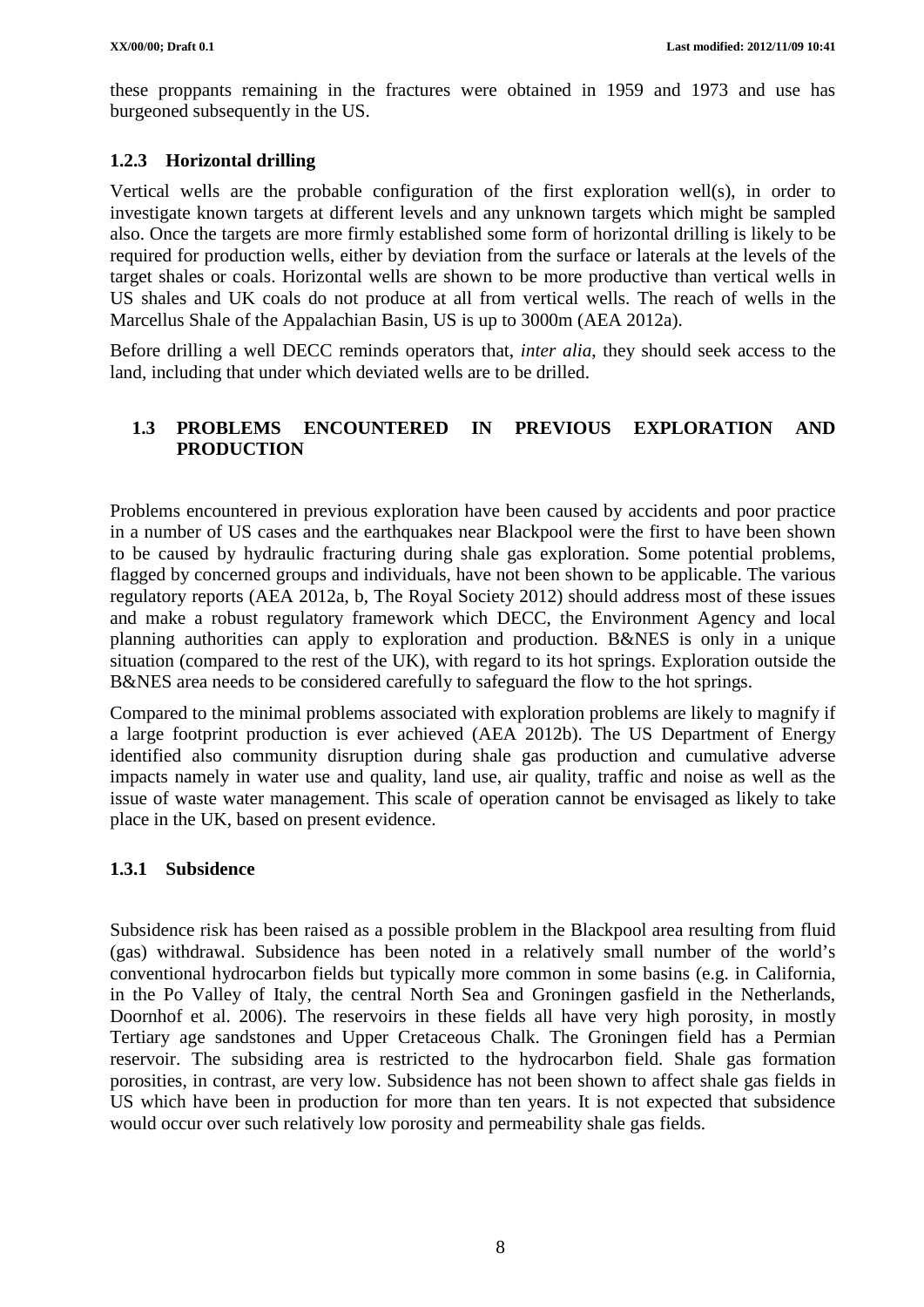### **1.3.2 Induced earthquakes**

Hydraulic fracturing caused two felt and other minor earthquakes in the Blackpool area. This resulted in assessments and advice for the company (de Pater & Baisch 2011), subsequently for DECC (Green et al. 2012) and a more general investigation by the Royal Society (2012). The recommendations of these studies now form a basis by which regulating agencies can control exploration in the UK and encourage best practices. If companies follow the guidelines of Green et al (2012) hydraulic fracturing would cease when a 0.5  $M<sub>L</sub>$  earthquake is generated. This derives from experience in the UK coalfields. Earthquakes of this magnitude will not be felt at the surface.

The Cuadrilla well Preese Hall was hydraulically fractured in March 2011 and produced 2 felt earthquakes and many smaller ones for a period after each fracturing phase (De Pater & Baisch 2011). BGS attributed the cause of the earthquakes to the fracturing having monitored similar felt and unfelt earthquakes in the geothermal project at Rosemanowes, Cornwall in the 1980s. Other worldwide geothermal projects have induced a large number of earthquakes (e.g. at Basle). De Pater & Baisch (2011) confirmed that the earthquakes in Lancashire were produced by the hydraulic fracturing phases but suggested ways in which the earthquake magnitudes could be reduced. This included using lower injected volumes of water for hydraulic fracturing, allowing increased flow back of the water and using an earthquake traffic light system to stop fracturing if earthquakes of (magnitude)  $M_L = 1.7$  occurred. A review of this work was completed for DECC (Green et al 2012) and suggested an even lower earthquake magnitude ( $M_L = 0.5$ ) to trigger abandonment of fracturing (using this traffic light system). These findings will be applied when fracturing recommences in Lancashire and, depending on how well it works, are likely to be applied to any future wells. In fact microseismicity (very much lower than any felt earthquakes) is used to map the development of the fractures and would be an essential monitoring tool if any hydraulic fracturing is permitted (see The Royal Society 2012, p31-32).

Prior to this all the US induced seismicity had been blamed on the process of shale water disposal, normally carried out near to exploration wells, but with injection into deeper reservoirs. This is also a known cause of induced earthquakes. This process is unlikely to be allowed by the Environment Agency in England. Hydraulic fracturing caused seismicity but, at present, it is unclear whether felt earthquakes will continue to occur in Lancashire in the Cuadrilla licence (now that a revised guideline requiring operations to be halted, if the defined earthquake magnitude of 0.5 is recorded, Green et al. 2012) and whether other areas would be similarly affected.

Large natural earthquakes, even those occurring on the other side of the world, can affect the productivity of water wells and are known to cause changes in hydrocarbon migration. The Lisbon Earthquake of 1755 caused a reddening of the Hotwells water at Bristol (Hawkins & Kellaway 1991). Also an earthquake in 1892 preceded, and perhaps caused, the appearance of oil in a water well at Ashwick in the Mendips.

Enhanced geothermal systems e.g. Basle in Switzerland, use hydraulic fracturing to increase permeability of rocks containing hot water, but the project there had to abandon operations after earthquakes up to 3.5  $M<sub>L</sub>$  were created (The Royal Society 2012). Basle is within an active rift, with historic earthquakes.

Other industries, which give rise to ground motion, measure vibration levels at the vulnerable site (The Royal Society 2012) which might be more applicable to the Bath area, with its possibly vulnerable hot spring pipes and other buildings. This might have been employed when the Spa project seismic reflection survey, using vibrator trucks on the roads, was acquired in the city.

Damage to well integrity also needs to be considered because the casing, near the base of the well in the already perforated section, was deformed in Preese Hall after hydraulic fracturing (de Pater & Baisch 2011).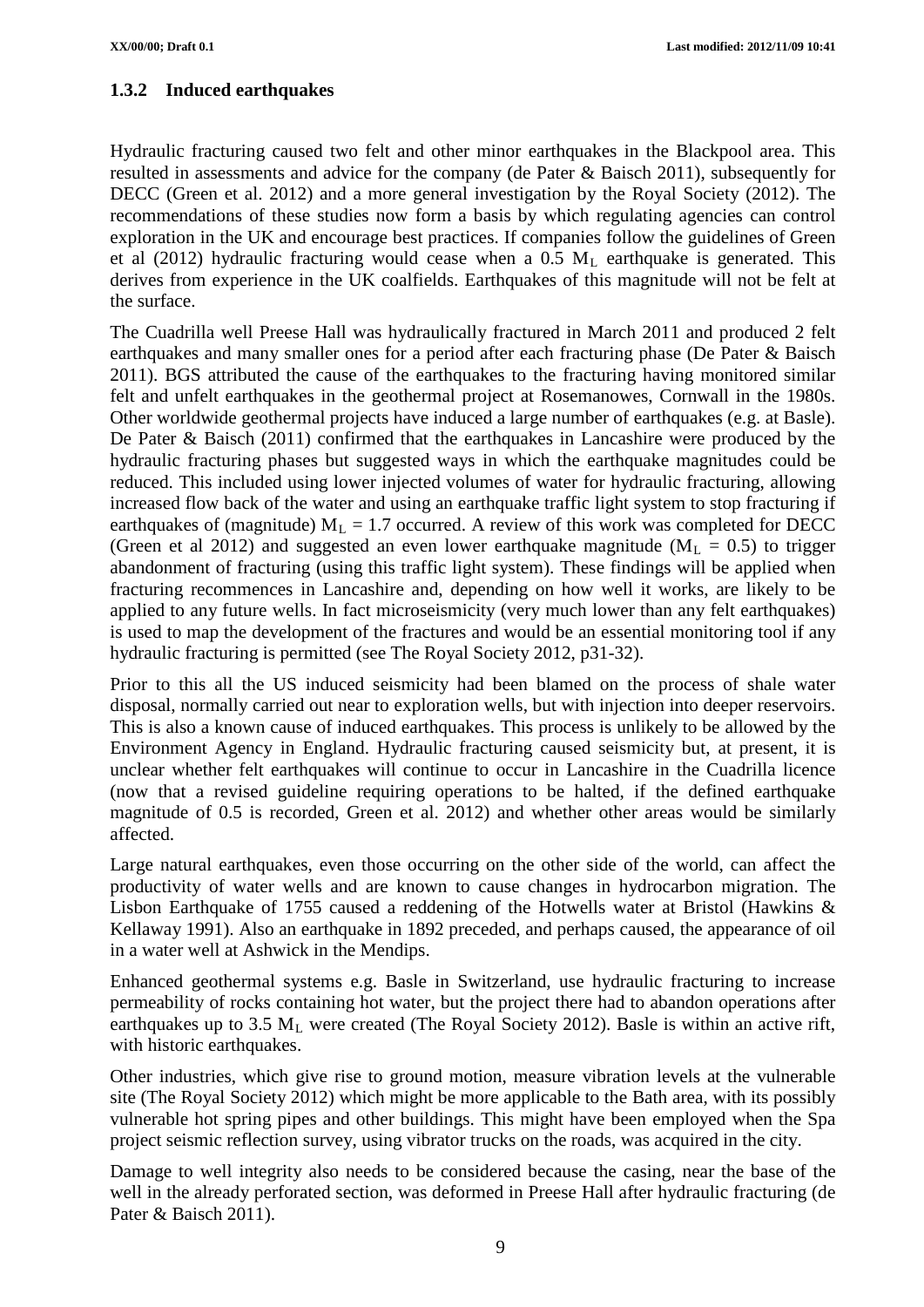#### **1.3.3 Water contamination by methane**

Subsurface waters frequently contain naturally produced methane and other gases (Darling & Gooddy 2006). The Bath Spa water has a methane concentration of 53µg/L (Edmunds et al. 2002), which is low. The source of this was considered to be biogenic. It is important to know the background levels prior to any exploration.

Hydraulic fractures have been shown to propagate 588m vertically from horizontal wells in the US (Davies et al. 2012) and it would seem prudent to expect a similar horizontal spread from any vertical well.

Leaks to the surface replicate natural surface gas seeps and may use natural (fault) or manmade conduits, for example channels in cement used to seal the well, formed by gas migration (King 2012). This might also happen because the well casing was not set properly, the cement failed in the exploration well or the cemented casing did not extend far enough below the aquifer and other problems related to well integrity (The Royal Society 2012, p24). It could also occur if exploration impinges too closely on pre-existing deep wells which themselves had not been securely completed. This scenario may occur in any old water wells and especially in old coal exploration. The B&NES and surrounding area has very few water supply boreholes but extensive (and old) coalfield drilling and shafts. It is vital to locate these prior to any drilling.

This is a potential risk at the drilling site but a properly cased and monitored well should be expected from professional drillers and engineers. A few improperly completed wells in the US leak methane but some of these are conventional hydrocarbon wells. The cement bond logs run to test the seals should be monitored, perhaps by independent experts. This might be stipulated as part of a planning consent. It is unlikely regulatory bodies would have the manpower do this routinely but there is provision for a well examiner to be commissioned and paid for by the operator (The Royal Society 2012: The Offshore Installations and Wells Regulations 1996). This report also recommends strengthening this role, improving its independence and laying down well integrity tests that are needed.

#### **1.3.4 Water contamination by chemicals used in hydraulic fracturing**

Surface spills, either when handling the chemicals or those contained within the flowback water, are more likely than leaks through the exploration well itself, based on research in the US. There is a trend towards 'greener' alternative chemicals in the US to minimize such problems (King 2012).

#### **1.3.5 Flowback waters containing Naturally Occurring Radioactive Material (NORM)**

Some of the most prospective shales have high gamma ray values, indicating higher uranium contents. Circulating water within these shales is perhaps more likely to scavenge NORM than conventional hydrocarbon wells. Conventional hydrocarbon well waste waters are already treated to remove NORM (The Royal Society 2012). These formation waters are also saline and may need treatment even in the absence of NORM. The trend in the US and, particularly, the Horn River in Canada is to both restrict flow back by shutting in the well and also to use a closed loop system, recycling produced water, acknowledging that former freshwater use was too high (King 2012). In the US the water is disposed of in deep wells and this practice has led to induced earthquakes (Frohlich et al. 2010).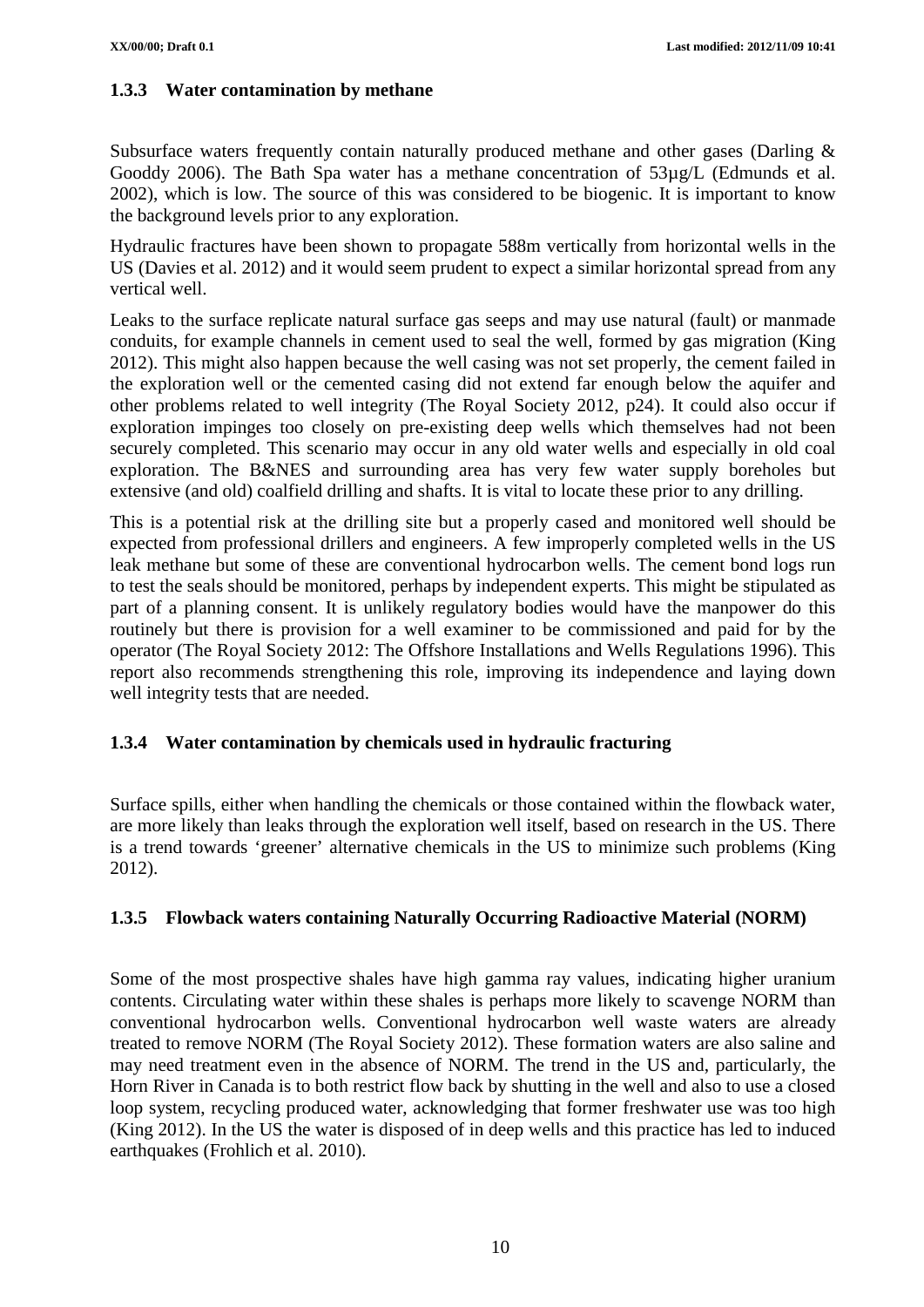#### **1.3.6 Air emissions around exploration sites**

Recommendations of the US Secretary of Energy Advisory Board Natural Gas Subcommittee on the reduction of emissions from shale gas operations have been taken up in the UK (The Royal Society 2012). This measurement would allow assessment of the total carbon footprint of shale gas compared to other fuels, rather than just a comparison with coal extraction. Local authorities are responsible under the Environmental Protection Act 1990 for monitoring of odour and noise associated with the venting or flaring of gas (The Royal Society 2012). So-called 'green completion technologies' (or Reduced emissions completion, RECs) should be used to capture and sell gas from testing wells, rather than flaring or venting. This will be mandatory in the US in 2015. A recommendation has been made that the Environment Agency require operators to monitor methane levels before, during and after well drilling and hydraulic fracturing on all wells as fugitive emissions are considered to be higher than for conventional hydrocarbon wells (AEA 2012a). Methane emission from flow back waters is the main source. Drilling with air rather than with mud may lead to higher emissions (research reported by AEA 2012b).

#### **1.4 FACTORS UNIQUE TO B&NES AND SURROUNDING AREA**

There is an active natural geothermal circulation system in early Carboniferous rocks which discharges within the city of Bath. In most countries for an artificially developed, or recently developed geothermal resource there is a licensing system for operating companies e.g Indonesia (to Panax), Kenya, Iceland (permits), Turkey, Macedonia, New Zealand, Nicaragua, Romania, Australia (57 companies involved). This licensing system offers exclusivity for operators.

The UK Energy Bill has an amendment (amendment 35, after clause 97, Feb 2011 in the Lords) regarding establishing a geothermal exploration licensing system:

<http://www.publications.parliament.uk/pa/ld201011/ldbills/033/amend/ml033-vi.htm>

The latest internet entry for this proposal (March 2011) suggests that primary legislation is needed for such a proposal, so the amendment may have been withdrawn.

## 2 Geological Setting

Along the northern margin of the Variscan orogen a number of European locations have thermal water springs. Mallow warm spring (Eire) is situated on the eastern margin of an E-W foreland basin north of the Variscan Front, in a very similar structural setting to Bath. Silesian strata occupy a syncline to the west of Mallow which has a pronounced N-S orientation northwards to the Shannon Estuary, structurally very similar to the Bath springs relative to the Radstock-Coalpit Heath Syncline. The cooler Taffs Well spring in Wales lies on the south limb of the South Wales Coalfield syncline, also part of the Variscan foreland basin. The springs of Spa (Belgium) and Aachen (Germany) are variants in that they emerge within the Variscan foldbelt and from rocks older than Lower Carboniferous limestones. Other warm springs in the UK also exploit the karstic Lower Carboniferous limestones in Derbyshire combining surface recharge, karstic subsurface flow and suitable faults to ascend to discharge. The hot springs of Bath and the warm springs of Bristol are on opposite sides of the Radstock-Coalpit Heath Syncline, which overlies the earlier formed Bath-Bristol Basin.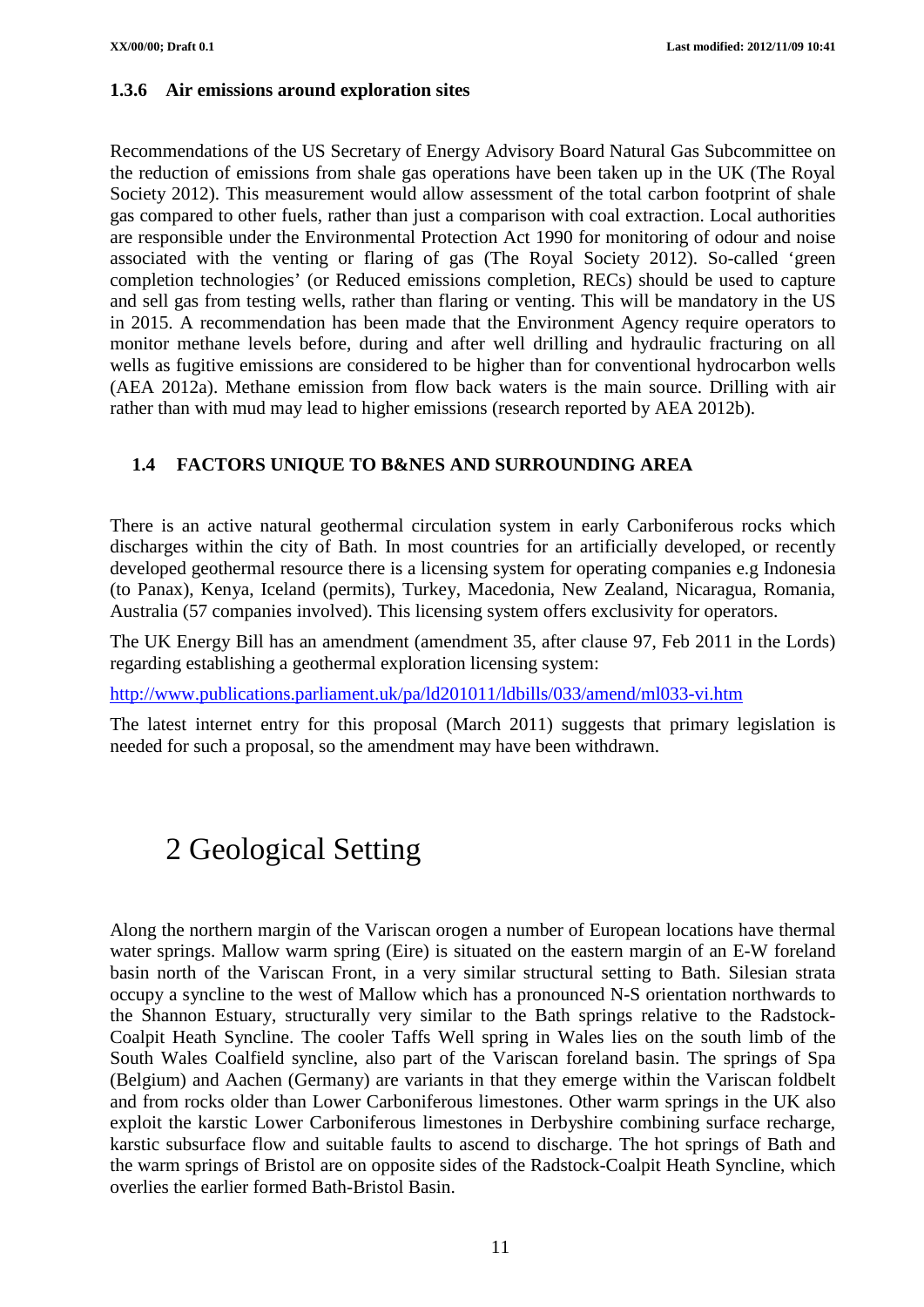### **2.1 BATH-BRISTOL BASIN**

The Bath-Bristol Basin (BBB, Fig.1) may have been initiated in early Devonian times, because on surrounding highs early Devonian strata are absent. Isopachs of Upper Devonian (including Lower Limestone Shale Group) and other Lower Carboniferous formations (Kellaway & Welch 1993, fig. 12) show that the basin thickens to the south. Westphalian Coal Measures also thicken southwards, an aspect typical of foreland basins. The relatively narrow E-W limit of the basin is atypical for foreland basins, even of Variscan age. The reason for this is the boundary to the east formed by the early Variscan uplift of the Worcester Graben (Smith & Rushton 1993), which along its westernmost limit is a prominent line of Lower Carboniferous inliers (e.g. Wick, Wickwar) and known previously as the Bath Axis.

#### **2.2 VARISCAN OROGENY**

The Variscan orogeny is traditionally dated as a late Westphalian thrusting and folding event which uplifted mountains in SW England and foothills in the Mendip-Bath area, limiting a Coal Measures foreland basin to the north of the main thrusting. Earlier events occurred on the eastern margin (Worcester Graben) and these probably determined the strong N-S orientation of structures (e.g. Bath Axis) which were modified by the final E-W trending Variscan thrusting and folding (e.g. Mendips).

The effect of these contrasting trends is seen in the structure of the Radstock-Coalpit Heath Syncline. This structure controls the locations of the Somerset and Bristol coalfields, separated by the E-W trending Kingswood Anticline. The N-S trending syncline is cut by several E-W trending thrusts, some of which crop out (e.g Northern and Speedwell thrusts, fig. 23 Kellaway & Welch 1993, Southern Overthrust), others largely concealed (Farmborough Thrust, Fig. 3) or occur in some boreholes. These thrusts serve to complicate the northward pathway of any migrating water. These thrusts extend at least as far north as the E-W trending Kingswood Anticline, which is affected by northward thrusting and separates the Pensford sub-basin from the Coalpit Heath sub-basin to the north (Kellaway & Welch 1993).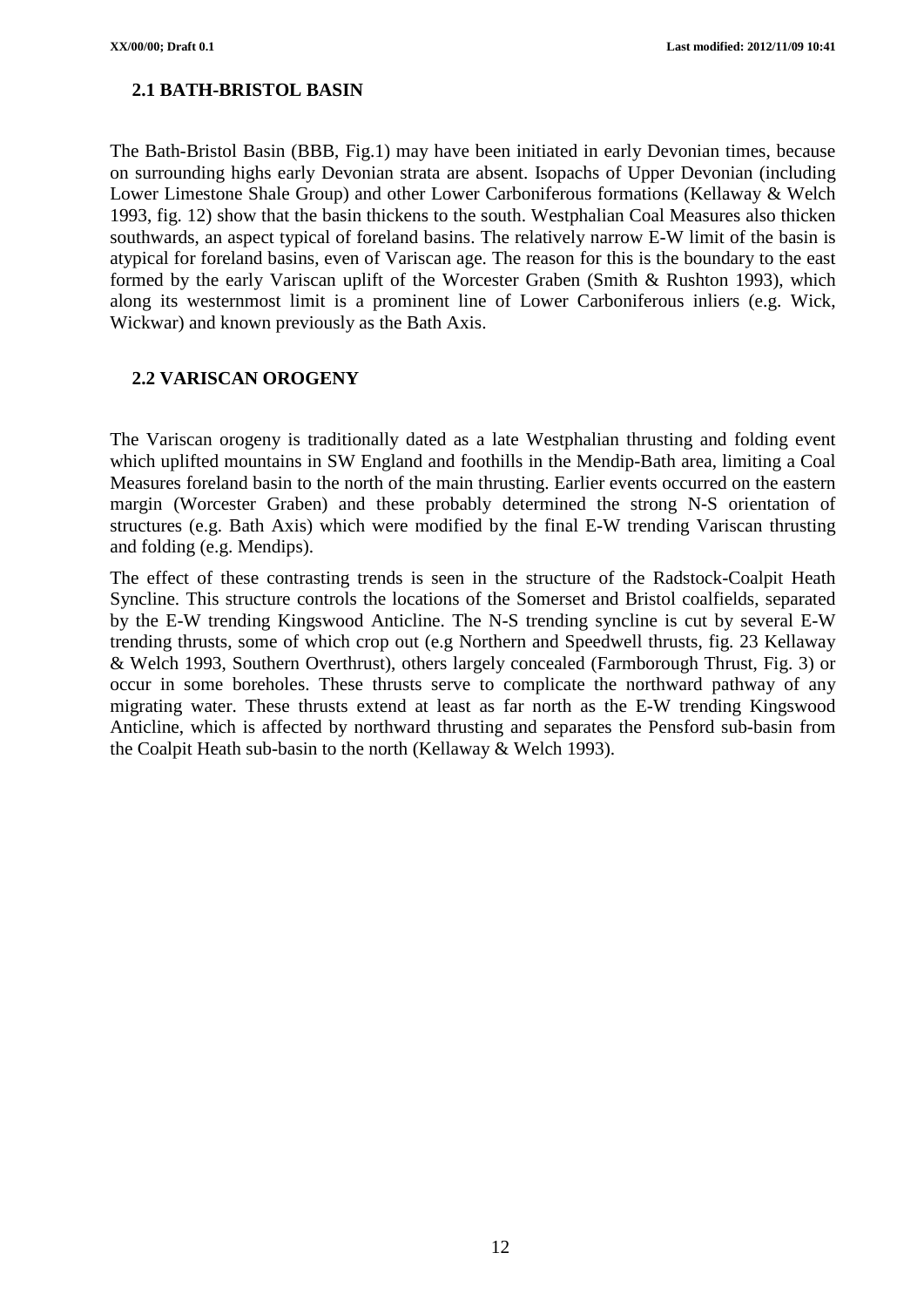

**Fig. 2 1:625,000 Geological map of the area surrounding Bath, with simplified legend**.



**Shales occur at the base of the Carboniferous Limestone, above its junction with Devonian and crop out in the Mendip Hills and other inliers. Namurian shales are poorly exposed, west of Bristol, and elsewhere are faulted out or unconformably overlain by Late Triassic strata. Palaeozoic strata strike E-W in the south, whereas Mesozoic strata strike NNE-SSW. Bath lies on Lower Jurassic and younger Mesozoic strata form the area to the SE.**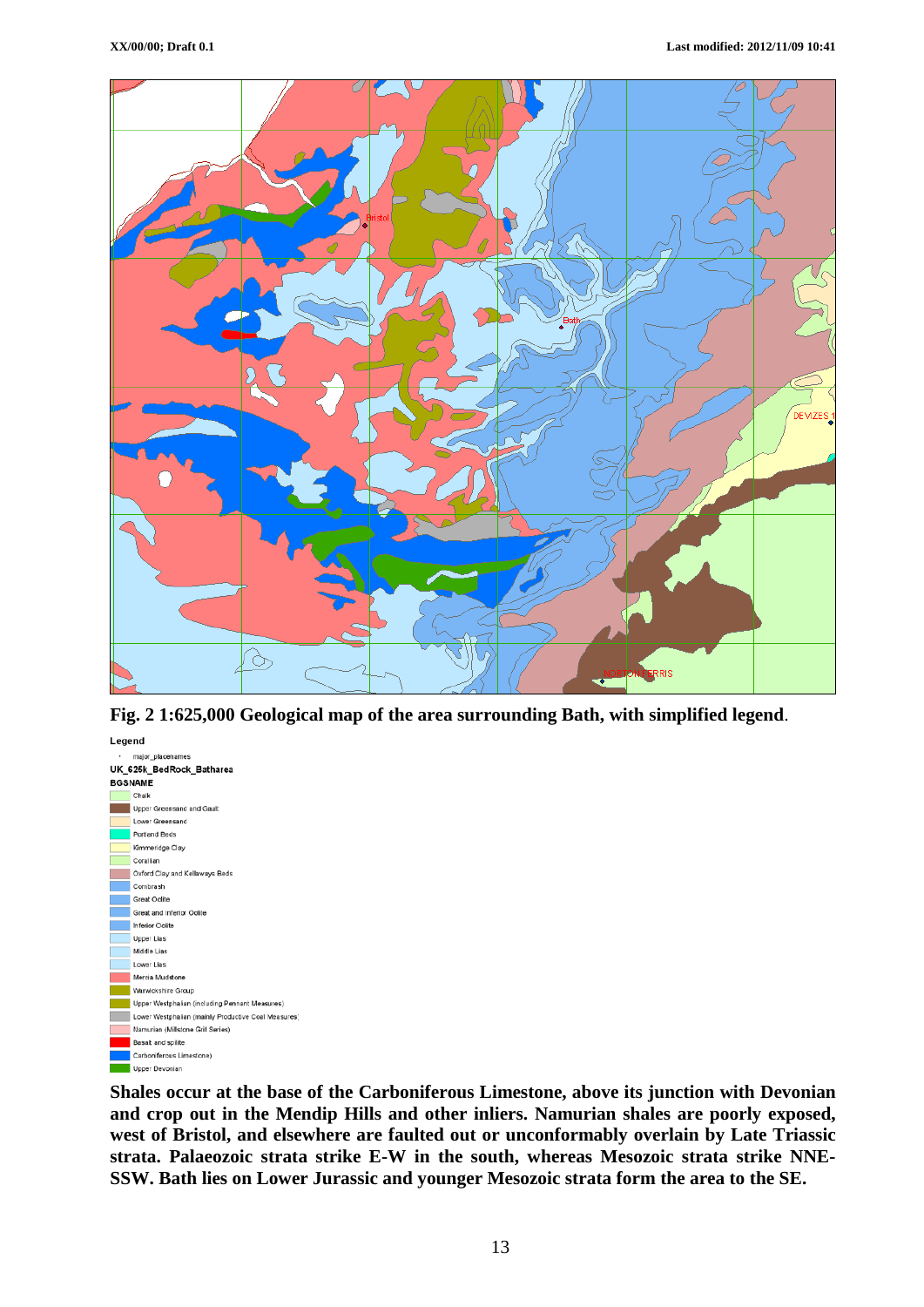| <b>Stage</b><br>Marsdenian- | Group                       | <b>Formation-Bristol</b>                   | <b>Central Mendips</b>                         |  |  |
|-----------------------------|-----------------------------|--------------------------------------------|------------------------------------------------|--|--|
| ?Kinderscoutian             | <b>Quartzitic Sandstone</b> | <b>Brandon Hill Grit</b>                   | absent                                         |  |  |
| ?Alportian-Pendleian        |                             | <b>Unnamed shales</b>                      | thin                                           |  |  |
| <b>Brigantian</b>           | <b>Hotwells</b>             | <b>Upper Cromhall Sandstone</b>            |                                                |  |  |
| Asbian                      | <b>Hotwells</b>             | <b>Hotwells Limestone</b>                  |                                                |  |  |
| Holkerian                   | Clifton Down                | <b>Middle Cromhall Sandstone</b>           | Clifton Down<br>Limestone                      |  |  |
|                             |                             | <b>Clifton Down Limestone</b>              | <b>Cheddar Oolite</b>                          |  |  |
|                             |                             | Lower Cromhall Sandstone                   | <b>Cheddar Limestone</b>                       |  |  |
| Arundian                    | <b>Clifton Down</b>         | <b>Clifton Down Mudstone (upper)</b>       |                                                |  |  |
|                             |                             | Goblin Coombe Oolite                       |                                                |  |  |
| Chadian                     | <b>Clifton Down</b>         | <b>Clifton Down Mudstone (lower)</b>       | <b>Burrington Oolite</b>                       |  |  |
|                             |                             | <b>Gully Oolite</b>                        | Vallis Limestone                               |  |  |
|                             |                             | Sub-Oolite Bed                             |                                                |  |  |
| Courceyan                   | <b>Black Rock Group</b>     | <b>Black Rock Dolomite &amp; Limestone</b> | <b>Black Rock Limestone</b><br>Lower Limestone |  |  |
|                             | Lower Limestone Shale       | <b>Lower Limestone Shale</b>               | <b>Shales</b>                                  |  |  |
|                             |                             | Shirehampton Beds                          |                                                |  |  |

**Table 1 Stratigraphic column of Namurian and older Carboniferous groups and formations, with the potential target formations for shale gas emboldened. Groups from Hotwells to Lower Limestone Shale comprise the Carboniferous Limestone Supergroup.**

#### **2.3 TOP CARBONIFEROUS LIMESTONE**

This is the key reflector to pick and depth convert from two-way travel time displayed on the seismic sections acquired specifically for the Bath Spa project (see Mann et al 1999, their brown coloured reflector). It corresponds to the top Brigantian of Table 1, or base Pendleian. Some Carless-acquired seismic profiles, SW of Bath, image thrust structures, also known from surface mapping and coal-mining (Kellaway & Welch 1993). These thrusts have the effect of uplifting the level of the top Carboniferous Limestone. Cursory interpretation reveals that nowhere in Bath Spa survey area is the top of the Carboniferous Limestone deeper than about 1200m. Unfortunately there are no coalfield or other boreholes which penetrate the Westphalian (and Namurian) sequence and the velocity of these rocks is also unknown (as there are no sonic geophysical logs), both hampering a robust interpretation. However, this information indicates that the migrating waters must continue to descend, north of these profiles, in order to reach the circa 3000m needed to heat the water sufficiently (Edmunds et al 2002). The level at which the waters are migrating within the Carboniferous Limestone is unknown, but this supergroup may be about 1000m thick. Ideally the base of the Carboniferous Limestone needs to be located from seismic reflection surveys because water may be migrating at lower stratigraphic levels within the supergroup. Kellaway (in McCann et al. 2001, fig. 3.21) compiled a section from Kingsmead borehole based on the Spa seismic showing a depth of the base at 2200m, at about 4 km to the SW, giving a thickness of just less than 1000m for the supergroup.

On Spa seismic line 9, south of Twerton, the top of the Carboniferous Limestone descends smoothly southwards to about 1120m depth. In the south faulting affects the level and it may be much higher based on interpretation of Carless profiles which tie to it (Fig. 3). To the east and north, and on all other Spa profiles, it is much shallower. A slightly deeper value of 1350m was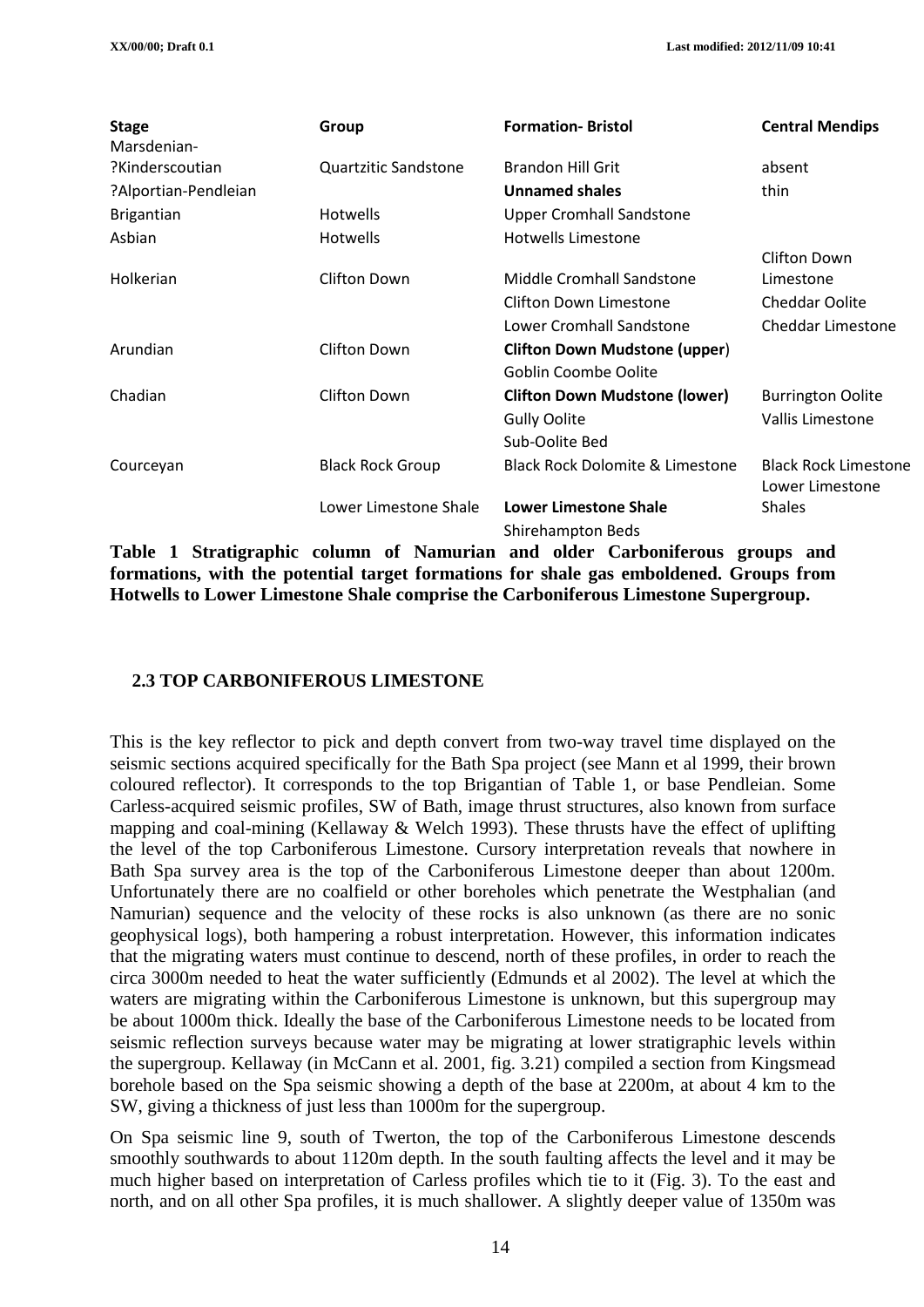calculated previously, using a higher velocity in the overlying Carboniferous (McCann et al 2001). There is no definitive depth until the velocity of the rocks is known.



**Fig. 3 Relationships of thrusts in the north of Camerton Colliery (Kellaway & Welch 1993, fig. 40), Bath control area and Tucking Mill borehole. Faults (red), Carless seismic profiles (brown), Bath control area (yellow), other seismic (brown spots).**

**Farmborough Thrust belt (red), north of Camerton Colliery probably crosses the first North-South Carless seismic profile (brown), south of where it joins the Bath Spa seismic (profile 09, not shown). Tucking Mill borehole may lie to the south, in an uplifted position, above this south-dipping thrust.**

#### **2.4 HYDROGEOLOGY OF THE BATH-BRISTOL BASIN**

Parts of the Bath-Bristol Basin (BBB) have been identified as potential shale gas and coalbed methane exploration targets. Much of the BBB falls within the boundaries of the Bath & North East Somerset Council (B&NES) area (Fig. 4). In addition to the usual concern that groundwater bodies could be affected by the drilling and hydraulic fracturing necessary to exploit the shale gas or coalbed methane, the existence of thermal waters in the basin adds an additional layer of complexity because of the importance to the area of the Roman Baths and Spa as a tourist attraction.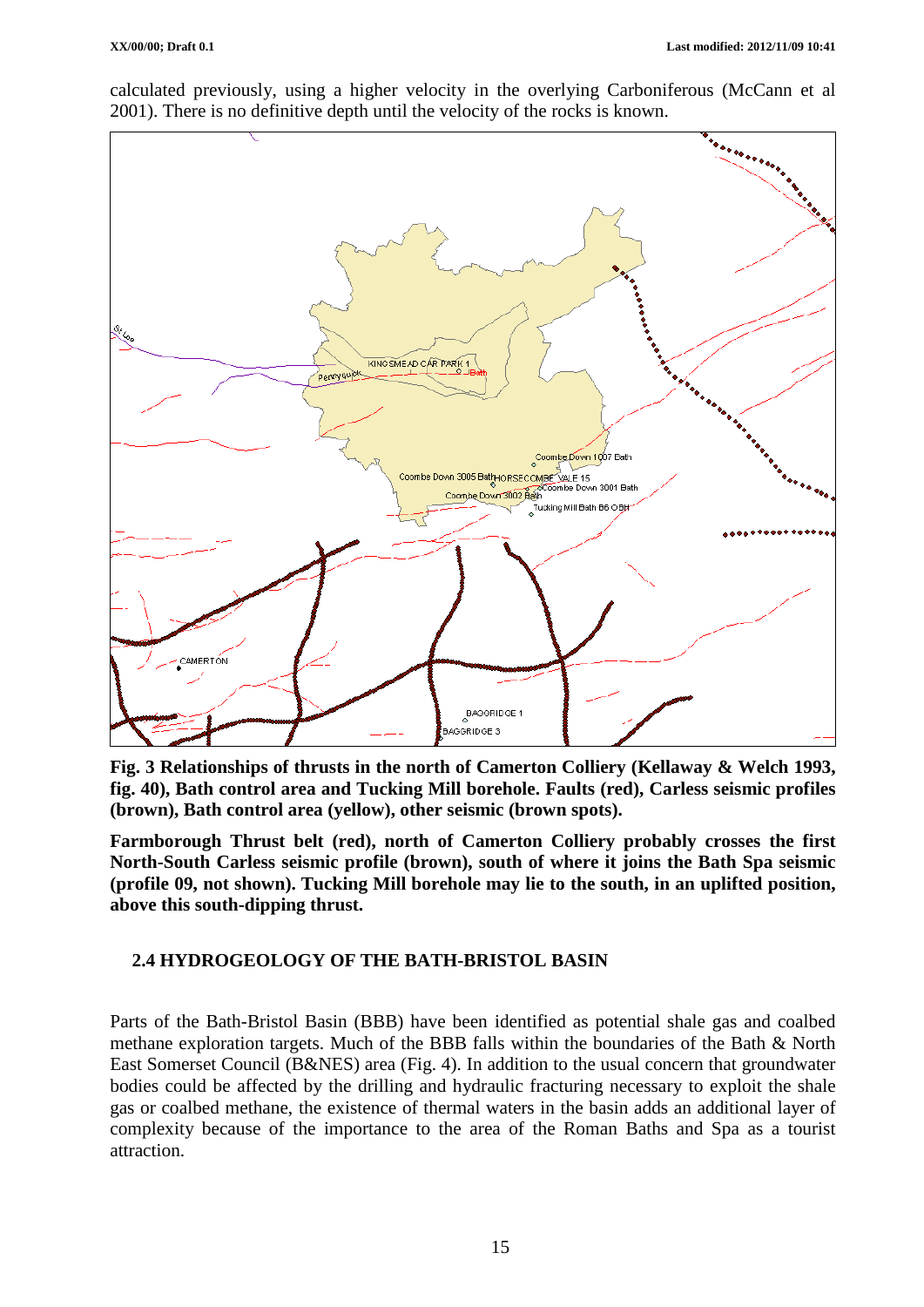

**Figure 4 Map of the Bath–Bristol area, with the approximate outline of the Carboniferous Bath– Bristol Basin shown by the dashed line.**

The hydrogeology of the BBB has not been extensively investigated to date probably because groundwater is only a minor component in the water supply of the area. For example, about half the water consumed in the Bristol conurbation comes from surface water reservoirs north and west of the Mendip Hills, while the remainder is derived from the River Severn via an intake upstream of the tidal zone. Groundwater within the basin is likely to be exploited via relatively low-yielding boreholes, predominantly for agricultural activities. Considerations of the effect (if any) of fracturing on potable water quality would therefore be a local rather than regional concern. However, the implications for Bath require greater consideration because of the uncertainty over the precise catchment area of the thermal waters.

The most comprehensive review of thermal water hydrogeology and hydrogeochemistry in the BBB was that published by Burgess et al (1980) as part of a more general review of the geothermal potential of the UK. The primary focus of their work was to develop a concept of how the Bath thermal spring system operates, while a subsidiary aim was to explain the existence of thermal water in the Hotwells area of Bristol.

Since the publication of the Burgess et al. report in 1980, the results of more recent studies or reviews have been published but these tend to be more restricted in scope. The following account is based on the findings of Burgess et al. report amended as necessary in the light of subsequent investigations.

#### **2.4.1 Physical Hydrogeology**

The Burgess at al. (1980) report focuses primarily on hydrogeochemistry. However, it did review piezometric levels in a number of boreholes across the BBB: six in the Mercia Mudstone succession (Triassic), three in the Pennant and Coal Measures series (Upper Carboniferous), five in the Carboniferous Limestone and Lower Limestone Shales (Lower Carboniferous), and one in the Old Red Sandstone (Devonian). Their findings were that only in the Mendips and the Broadfield Down areas (Fig. 4) which form an arc from the south to the west of Bath were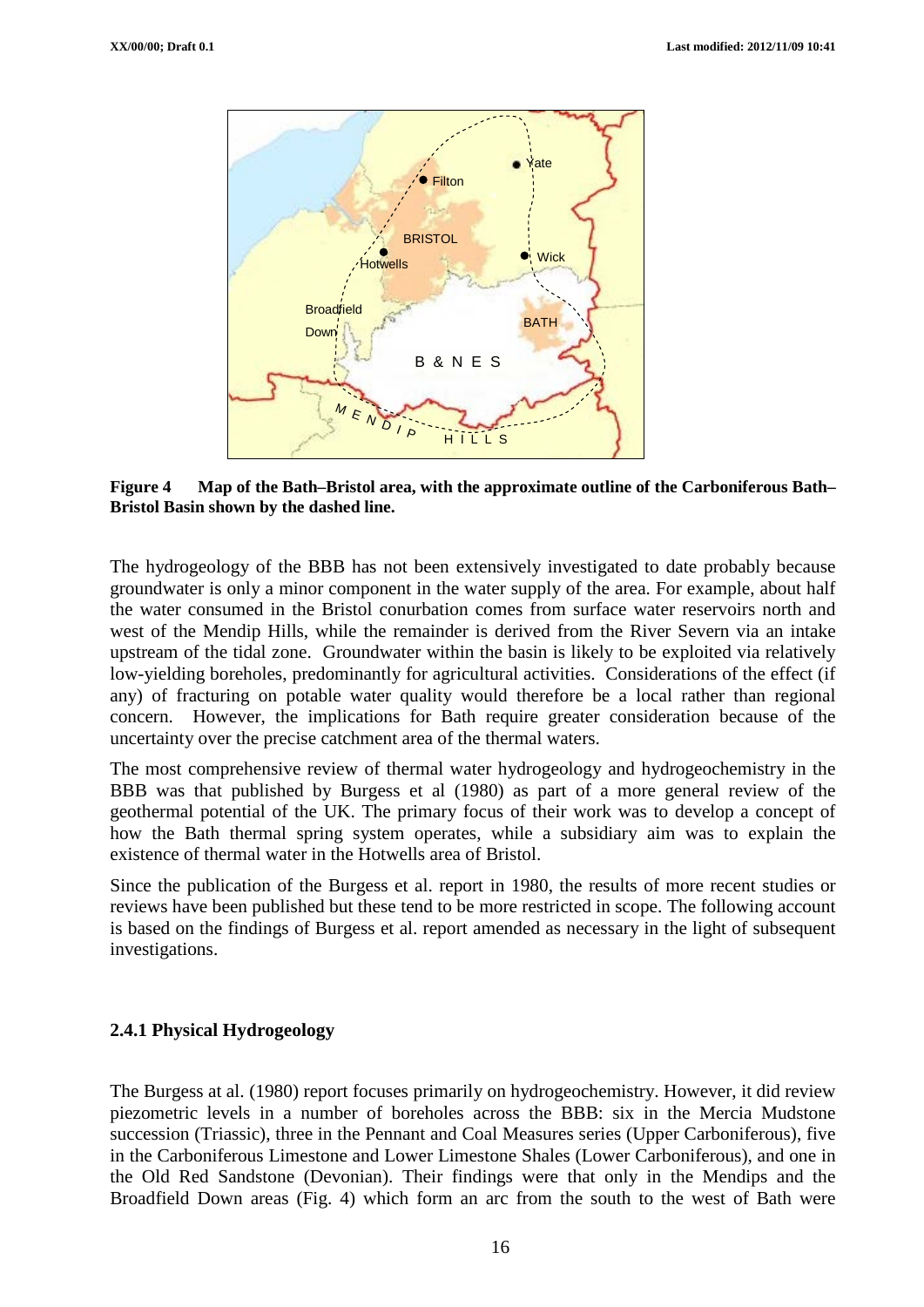piezometric levels high enough to give rise to the ~40 m OD artesian head calculated for the King's Spring. This was subsequently amended by Atkinson and Davison (2002) to a lower head of 27–28 m OD, which theoretically widens the possible direct recharge area for the Carboniferous Limestone to the whole rim of the basin (Gallois, 2007), although the Mendips and Broadfield Down have by far the greatest outcrop area. With one or two exceptions, piezometric heads in younger formations as measured by Burgess et al. (1980) were too low to allow recharge via leakage to the Carboniferous Limestone. The main exceptions were in the Upper Carboniferous, but on geochemical grounds Burgess et al. (1980) decided this route could be contributing a maximum of only a few percent of any recharge reaching Bath.

Even before the publication of the BBB report (Burgess et al., 1980), it seemed likely that most of the flow to the Bath springs results from recharge on the high ground of the Mendip Hills, and that it must be travelling through the deepest part of the basin beneath the Radstock sub-basin in which coal was formerly mined from the Upper Carboniferous, in order to acquire its elevated temperature. A possible difficulty with this hypothesis is the existence of Variscan tectonic modification of the strata, with tight folding and the formation of southerly-dipping thrust slices and overturning of strata in places to form klippen (Williams and Chapman 1986). However, the modelling of Atkinson and Davison (2002) suggests that tectonisation does not affect hydraulic continuity to any significant extent.

Atkinson and Davison (2002) modelled groundwater flow to Bath and Hotwells as separate systems, with the eastern Mendips as the main recharge area for Bath, and the western Mendips plus parts of Broadfield Down for Hotwells (Fig 5). Whether or not this is correct is impossible to prove without a great deal more piezometric data from the Carboniferous Limestone, mainly from the deep confined zone beneath the Coal Measures and therefore not obtainable for the foreseeable future. At this point it may be worth pointing out that according to Atkinson (1977), the combined outflows from Bath Spa and Hotwells are only 1.5% of the total recharge to the Carboniferous Limestone of the Mendips, so unless there are major unidentified outflows of thermal water along the Avon corridor, only a very small fraction of the recharge is flowing through the deepest part of the basin.



**Figure 5 The base-case simulation of Atkinson and Davison (2002) showing calculated contours of groundwater head in the Carboniferous Limestone, flow lines and major groundwater systems. It should be noted that the intra-basin hydraulic boundaries and flowlines depicted are assumed rather than proven.**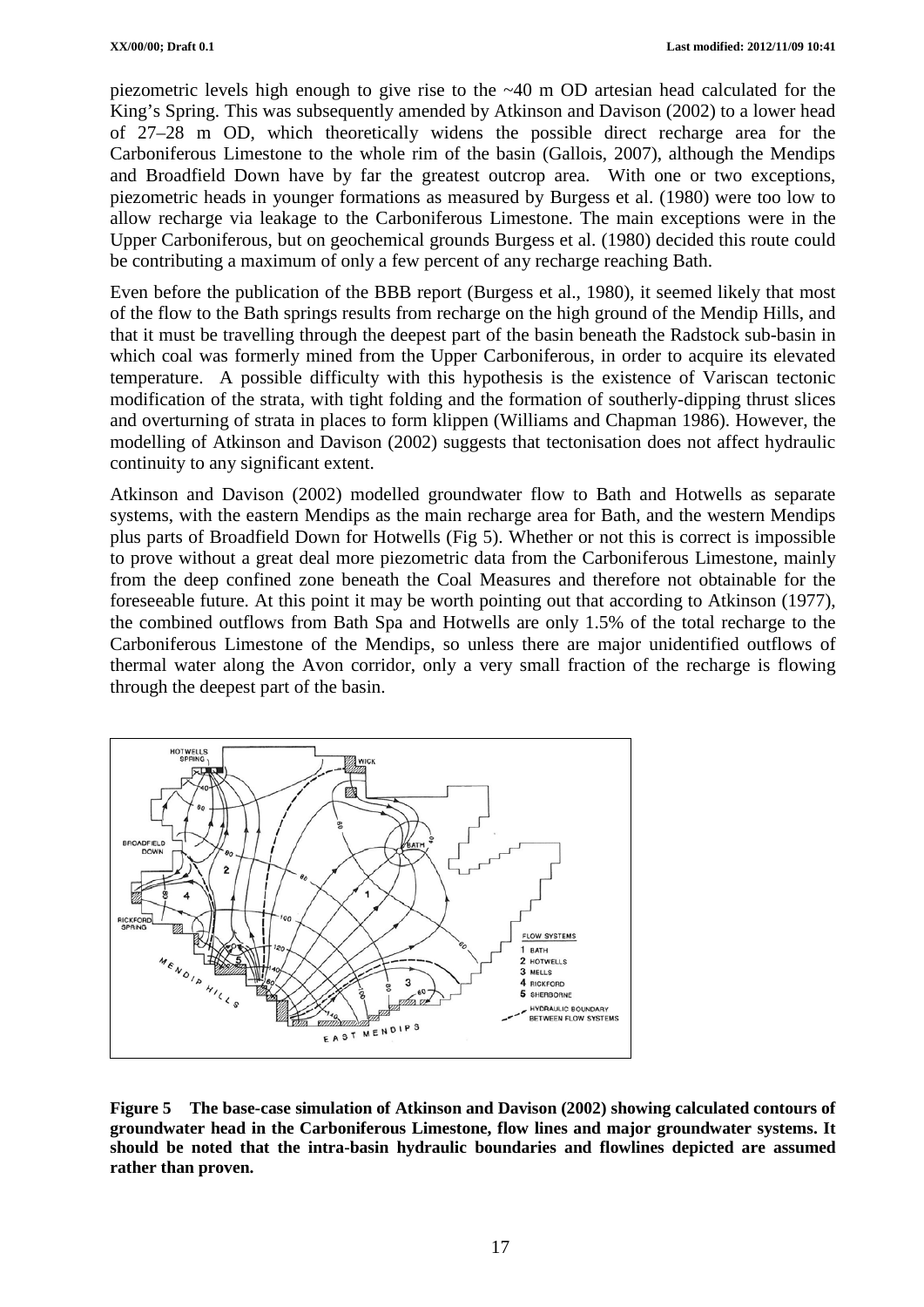Consideration of the regional geothermal gradient of ~20°C/km depth requires water to descend to depths in excess of 2500 m to acquire a sufficiently high temperature. According to Gallois (2007) about 100 km2 of the Carboniferous Limestone lies below this depth beneath the Radstock subbasin, providing a wide variety of potential flowpaths for the thermal water to travel towards Bath. However, a reflection seismic survey was carried out to explore the deep geology of the Bath area by McCann et al. (2002). They interpreted the data as indicating that in most directions from the city, the surface of the Carboniferous Limestone was at a depth not exceeding 300 m below OD, and therefore too shallow to be contributing a significant proportion of the heat load. Only to the south-west did they find a steep dip (30°), leading to the surface of the Carboniferous Limestone lying at 1350 m below OD at less than 4 km from the springs. It may not continue to deepen SW beyond this point because of the presence of the Farmborough Thrust at Camerton Colliery (see Kellaway & Welch 1993, fig. 40). No seismic profiles exist to the west and northwest of Bath, where it is also likely that the Carboniferous Limestone reaches similar depths. To the SE the Tucking Mill borehole shows that the top (eroded) Carboniferous Limestone is shallow at 185m BOD, but this might be in an uplifted position to the south of (the NE extension of) the Farmborough Thrust belt (Fig. 3).

#### **2.4.2 Hydrogeochemistry**

The main emphasis of the Burgess et al. (1980) report on the BBB was on the geochemistry of waters in the basin. An extremely comprehensive range of parameters was measured on the thermal waters, while representative cold sources were sampled across the basin to establish a groundwater quality baseline. Subsequent geochemical studies have centred exclusively on the Bath area, partly because this is by far the most important thermal manifestation, but also because sampling the Hotwells Spring, situated as it is in the mud of the tidal portion of the River Avon, is a major logistical undertaking. In this report, consideration of the geochemistry of the BBB groundwaters is divided into regional groundwater and thermal waters.

#### 2.4.2.1 REGIONAL GROUNDWATER

The cold sources sampled were from the Lias (Lower Jurassic), Mercia Mudstone (Triassic), Pennant and Coal Measures sandstones (Upper Carboniferous), Carboniferous Limestone including Lower Limestone Shales (Lower Carboniferous), and Old Red Sandstone (Devonian). The major ion data are given in Table 2. Four specimen data plots are shown in Fig 6.

| Location                  | <b>Formation</b>      | Ca  | Mg   | <b>Na</b> | K    | HCO <sub>3</sub> | $SO_4$ | Cl  | $NO_3$ -N TDS |      |
|---------------------------|-----------------------|-----|------|-----------|------|------------------|--------|-----|---------------|------|
| Monkswood Spr             | Lias                  | 127 | 4.3  | 7.6       | 1.4  | 322              | 56     | 19  | 4.9           | 542  |
| <b>Tucking Mill</b>       | Lias                  | 134 | 4.9  | 17        | 2    | 279              | 100    | 32  | 5.8           | 575  |
| Norton Malreward          | Lias                  | 155 | 13.6 | 22        | 5.1  | 392              | 159    | 18  | 3.3           | 768  |
| <b>Ston Easton</b>        | Lias                  | 141 | 3.4  | 7.6       | 3.4  | 349              | 42     | 17  | 10.5          | 574  |
| Kembery, Bath             | Lias                  | 131 | 5.1  | 8.8       | 1.4  | 313              | 82     | 17  | 3.9           | 562  |
| Fry's Keynsham No 2       | Mercia Mudstone       | 156 | 27   | 32        | 5.5  | 369              | 198    | 36  | 7.0           | 831  |
| Edford                    | <b>Upper Carb sst</b> | 87  | 21.9 | 19.4      | 10.2 | 334              | 50     | 19  | 0.4           | 542  |
| Hanham                    | <b>Upper Carb sst</b> | 103 | 17.3 | 35        | 27   | 248              | 132    | 54  | 6.1           | 622  |
| <b>Rickford Rising</b>    | Carb Limestone        | 102 | 6.2  | 6.6       | 14.5 | 295              | 22     | 17  | 5.3           | 469  |
| Filton                    | Carb Limestone        | 143 | 34   | 90        | 9    | 340              | 349    | 40  | 0.2           | 1005 |
| Winford                   | Carb Limestone        | 133 | 7.3  | 9.2       | 2.7  | 351              | 32     | 20  | 9.5           | 565  |
| Shepton Mallet            | Carb Limestone        | 96  | 19.4 | 8.4       | 2.5  | 368              | 20     | 14  | 3.4           | 532  |
| Gurney Slade              | Carb Limestone        | 114 | 8.7  | 10.6      | 2.1  | 338              | 36     | 13  | 3.7           | 526  |
| Priddy                    | Carb Limestone        | 76  | 4.8  | 6.6       | 1.6  | 219              | 17     | 9.5 | 2.6           | 337  |
| <b>Upper Charterhouse</b> | Carb Limestone        | 27  | 6.8  | 7.6       | 2.2  | 94               | 12     | 11  | 2.9           | 163  |
| <b>Burrington Combe</b>   | Old Red Sandstone     | 21  | 6.9  | 5.8       | 1.6  | 85               | 10     | 9.1 | 0.2           | 140  |
| Waldegrave                | Old Red Sandstone     | 53  | 5.8  | 8.6       | 1.9  | 153              | 25     | 15  | 1.3           | 264  |
| Three Ashes               | Old Red Sandstone     | 29  | 5.4  | 5.8       | 1.5  | 110              | 4      | 7.5 | 1.6           | 165  |

18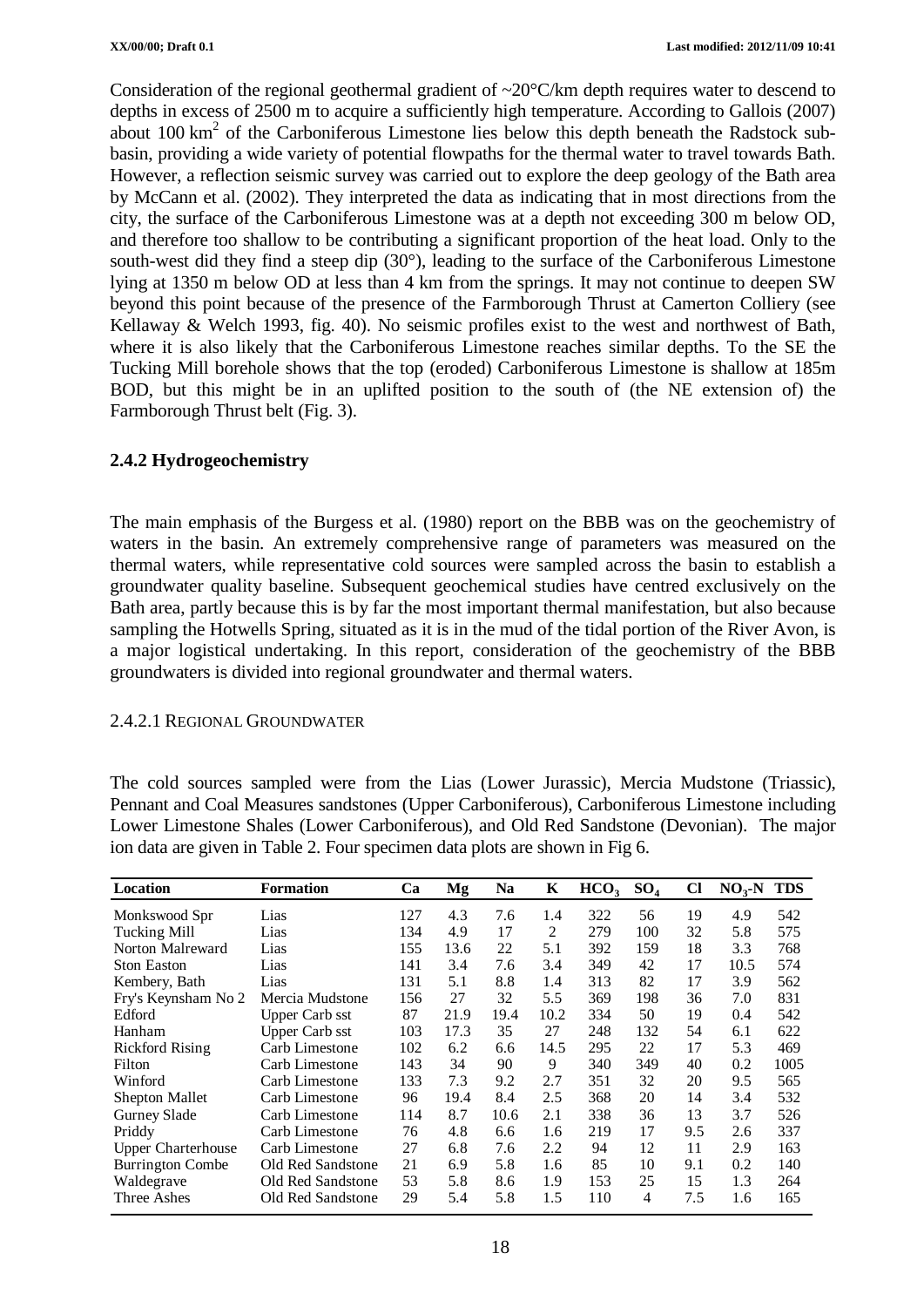#### **Table 2. Major ion data for groundwaters in the Bath–Bristol basin, from Burgess et al. (1980). All concentrations in mg/L.**

Virtually all the cold sources are  $Ca-HCO<sub>3</sub>$  waters, their chemistry being dominated by interactions between soil  $CO<sub>2</sub>$  and carbonate minerals, whether these form the rock matrix, as for the Carboniferous Limestone, or are present as cements in sandstones. In general, the TDS (total dissolved solids) content of waters increases with residence, simply because it takes time to acquire solutes from the rock. In the end this is controlled by the degree of saturation for particular minerals. Burgess et al. (1980) showed that nearly all the waters in Table 2 were slightly undersaturated with respect to the important carbonate minerals calcite and dolomite, and therefore have the potential to dissolve more of both minerals.



#### **Figure 6 Co-plots of various major ions illustrating the main processes giving rise to groundwater compositions found in the Bath–Bristol basin (see text). Data from Burgess et al. (1980)**.

Figure 6a shows a largely linear relationship between Ca and  $HCO<sub>3</sub>$ , consistent with the concept of simple water–rock interaction, albeit most likely with different rates of acquisition depending on the rock-type concerned.

Figure 6b shows a curving relationship between Ca and  $SO_4$ . This indicates that most of the Ca enters solution relatively rapidly, most likely from the dissolution of carbonate minerals, but that a small proportion is added more slowly from the dissolution of sulphate minerals, which are less soluble than carbonates. The sample from the Carboniferous Limestone borehole at Filton, the most northerly site sampled by Burgess et al., has the highest  $SO<sub>4</sub>$  value. The existence of sulphate minerals in the Triassic in the vicinity is well-documented, and indeed celestite (strontium sulphate) was mined until recently in the area at Yate. It is likely therefore that the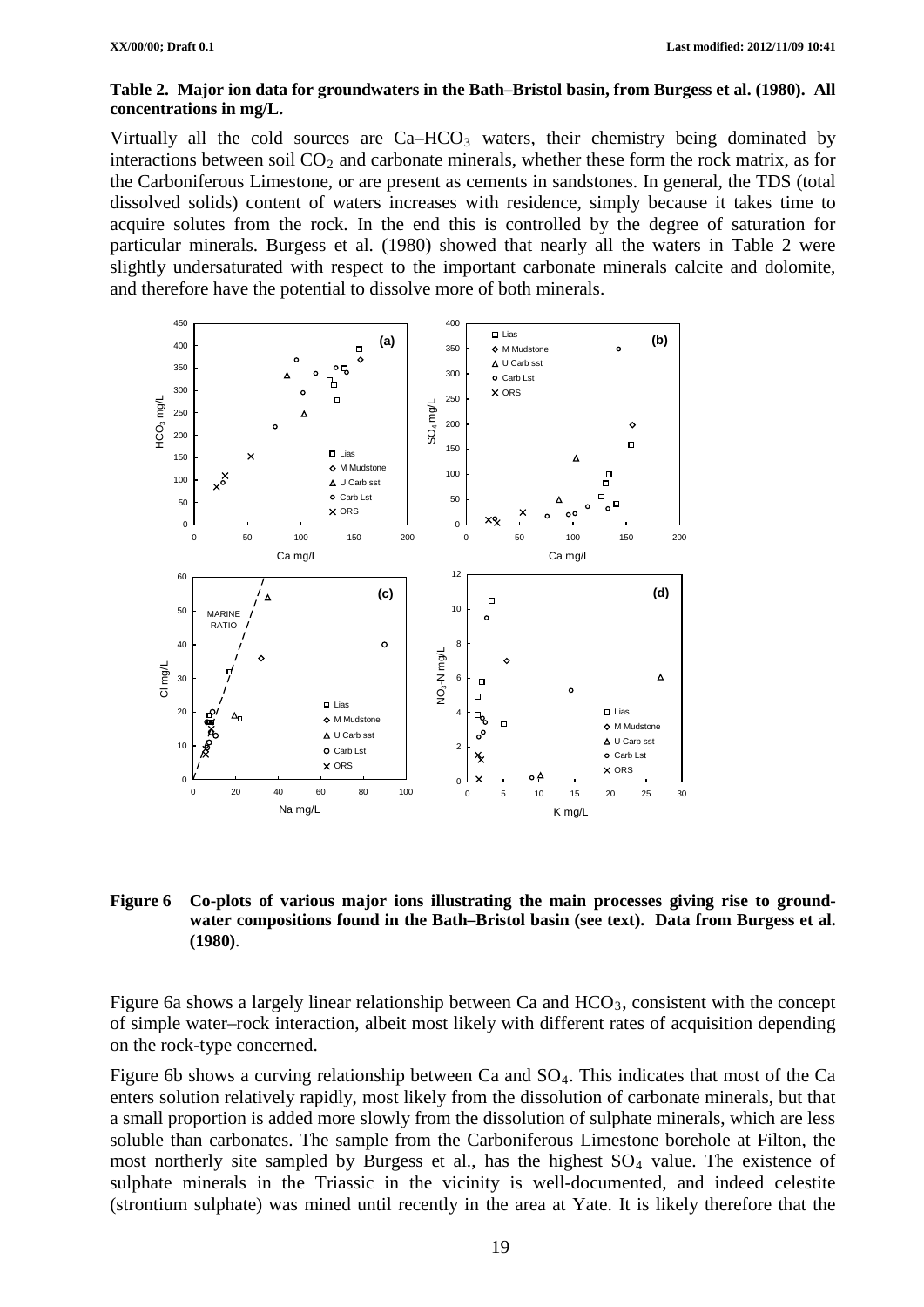sulphate in the Filton groundwater has been acquired by leakage from the overlying Mercia Mudstone. The saturation indices for Ca and Sr sulphates indicate that the all the BBB groundwaters are well below saturation level, but that Filton approaches most closely (Burgess et al., 1980).

Figure 6c suggests that the Na and Cl content of most waters is simply governed by the concentration through evapotranspiration of recharging rainfall, which carries Na and Cl derived from marine aerosols and gives rise to Na and Cl concentrations below ~20 mg/L . There are a few instances of waters acquiring traces of halite from the aquifer rock, but this does not exceed 55 mg/L, for the Coal Measures sandstone sample collected from a drainage adit at Hanham and therefore likely to be an 'evolved' (i.e. long-residence) groundwater. The relationship between K and  $NO<sub>3</sub>$  (Fig. 6d) is fairly linear for most groundwaters, suggesting that fertiliser inputs are controlling the water quality. Excesses of K are probably derived from water–rock interaction, from feldspar for the Upper Carboniferous sandstones, and by leakage from the Triassic for Filton.

In general the inorganic water quality across the basin appears to be good but, as mentioned above, it is exploited predominantly for local usage in the forms of light industry, agriculture and water supply for isolated dwellings.

#### 2.4.2.2 THERMAL WATERS

In the intervening three decades since the Burgess et al (1980) report was published, other investigations into the geochemistry of the Bath Spa waters have taken place. In contrast, little or no further work seems to have been carried out on Hotwells. This manifestation will be discussed first.

It was the opinion of Burgess et al. (1980) that the Hotwells thermal water represented a 1:2.3 mixture between a Bath-type hot water and locally-recharged cold water. In fact this really only applies for the cations, for which the ratios actually range between 1:2.1 to 1:2.9, with Cl and  $SO_4$  being nearer 1:5 and  $HCO_3$  being lower than unity, though this latter is basically controlled by carbonate equilibria which show the water is at saturation with respect to the likely controlling minerals calcite and dolomite. Figure 7 shows a plot of the major-element chemistry of Bath, Hotwells, the Carboniferous Limestone baseline and the water from the Carboniferous Limestone borehole at Filton. While a case could certainly be made for the Hotwells water being a mixture of a Bath-type thermal water with cold water, it is also very similar in composition to the Filton cold water. Therefore if Filton-type water could travel deep enough to acquire the observed temperature of  $\sim$ 24 $\degree$ C (i.e. to some 1000 m depth) it would appear almost identical to the Hotwells water. However, this seems unlikely because Hotwells is situated along the strike of the Carboniferous Limestone outcrop from Filton and water therefore would be unlikely to reach sufficient depth for heating to occur. It is also undoubtedly the case that the Hotwells water contains a high proportion of modern recharge on the basis of its tritium content (Burgess et al. (1980), so circulation to depth would be taking place far more rapidly (in decades) than is the case for Bath (thousands of years according to Edmunds et al., 2002). This leaves the mixing concept as the more likely explanation for Hotwells.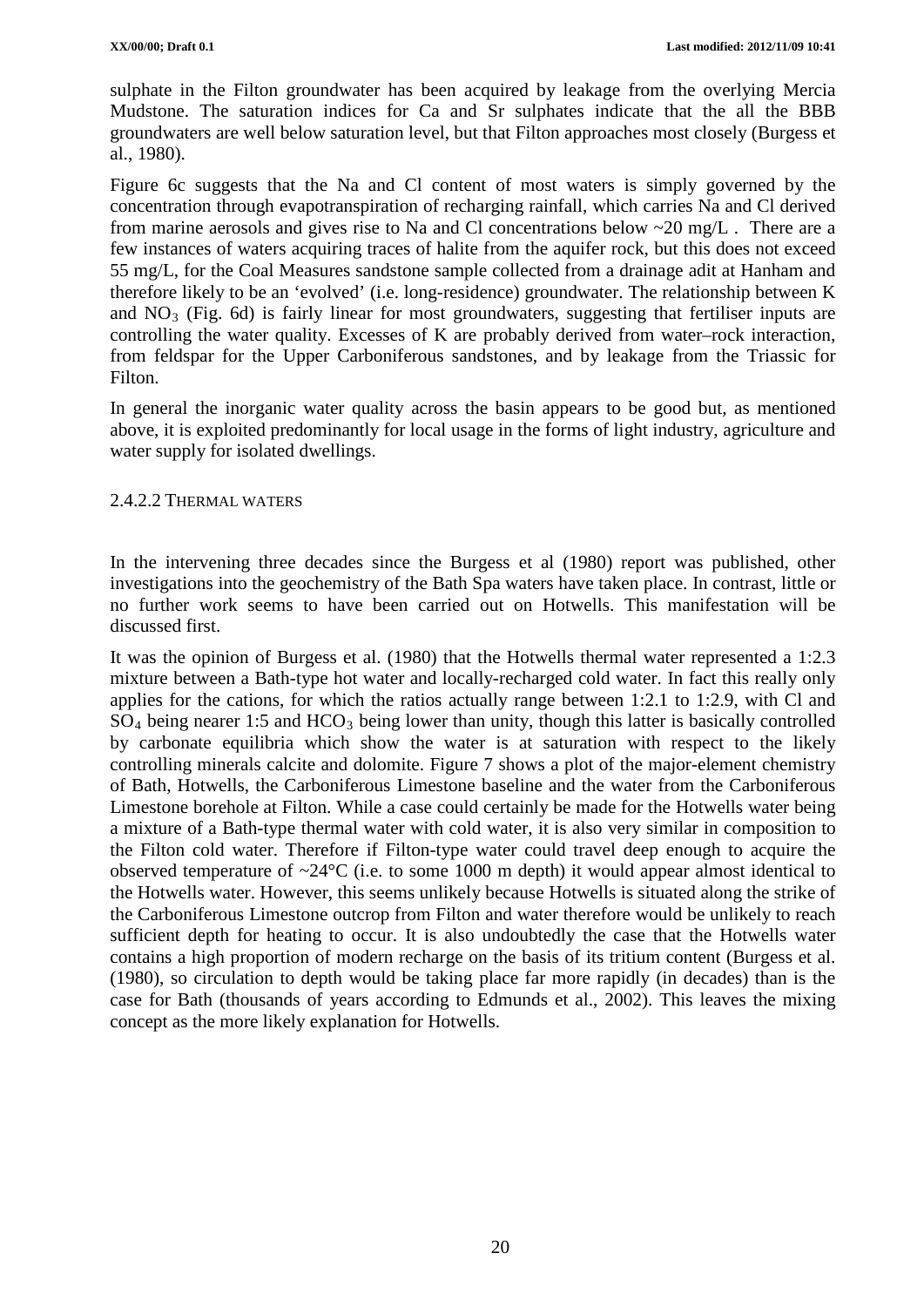

**Figure 7 Major ion concentrations (log scale) in the Bath and Hotwells thermal waters compared with the average for Lower Carboniferous sources south of Bristol and water abstracted at Filton, north Bristol. Data from Burgess et al. (1980).** 

The most comprehensive recent investigation at Bath was the sampling of the Stall Street (King's Spring) borehole in August 2000 for a wide range of geochemical indicators and age tracers (Edmunds et al., 2002). Up to that time, ascribing a recharge age to the Bath thermal water had been problematic, estimates ranging from a few hundred years on simple hydraulic grounds to >20,000 years by radiocarbon dating, depending on how much modern water was entering the spring: small amounts of tritium had persistently been detected during monitoring, so some modern high-activity radiocarbon would presumably be entering the system. The main aim of the sampling was to give a more definite 'bulk' age for the Spa water, and also a more quantitative figure for the amount of modern cold water entering the system presumably fairly close to the discharge in Bath.

In addition to more conventional hydrochemical and stable isotopic techniques, the August 2000 study used a variety of age tracers. Inputs of modern water were investigated by measurement of CFCs (chlorofluorocarbons) and the noble gas isotope <sup>85</sup>Kr. These are anthropogenic gases deriving from a variety of industrial activities, in the case of  ${}^{85}$ Kr from fuel rod reprocessing. Their build-up in the atmosphere is well characterised so, depending on a few assumptions about recharge temperature, they make ideal age indicators for water up to ~60 years old. The bulk age of the water was investigated using the noble gas isotope 39Ar. This has a half-life of 269 years, meaning that it is a good age indicator back to approximately 1000 years.

The findings, reported by Edmunds et al. (2002) were as follows. The use of <sup>85</sup>Kr and CFCs indicated that the discharge contains a proportion of up to 5% modern water less than two decades old, and probably derived from Mesozoic strata some 10–20 metres below the point of emergence, entrained in the permeable funnel of the spring chamber (Kellaway, 1991). This modern water contains traces of oxygen and is responsible for the precipitation of iron, colouring the waters on emergence. The modern water was intercepted formerly by the spring under natural discharge conditions, but apparently slightly more of this water has been intercepted since the drilling of the Stall Street borehole. Confirmation of mixing with modern water provides an improved explanation of the residence time and the source of the deeper, thermal component of the spring. The age of this water must be in excess of 1000 years, as indicated by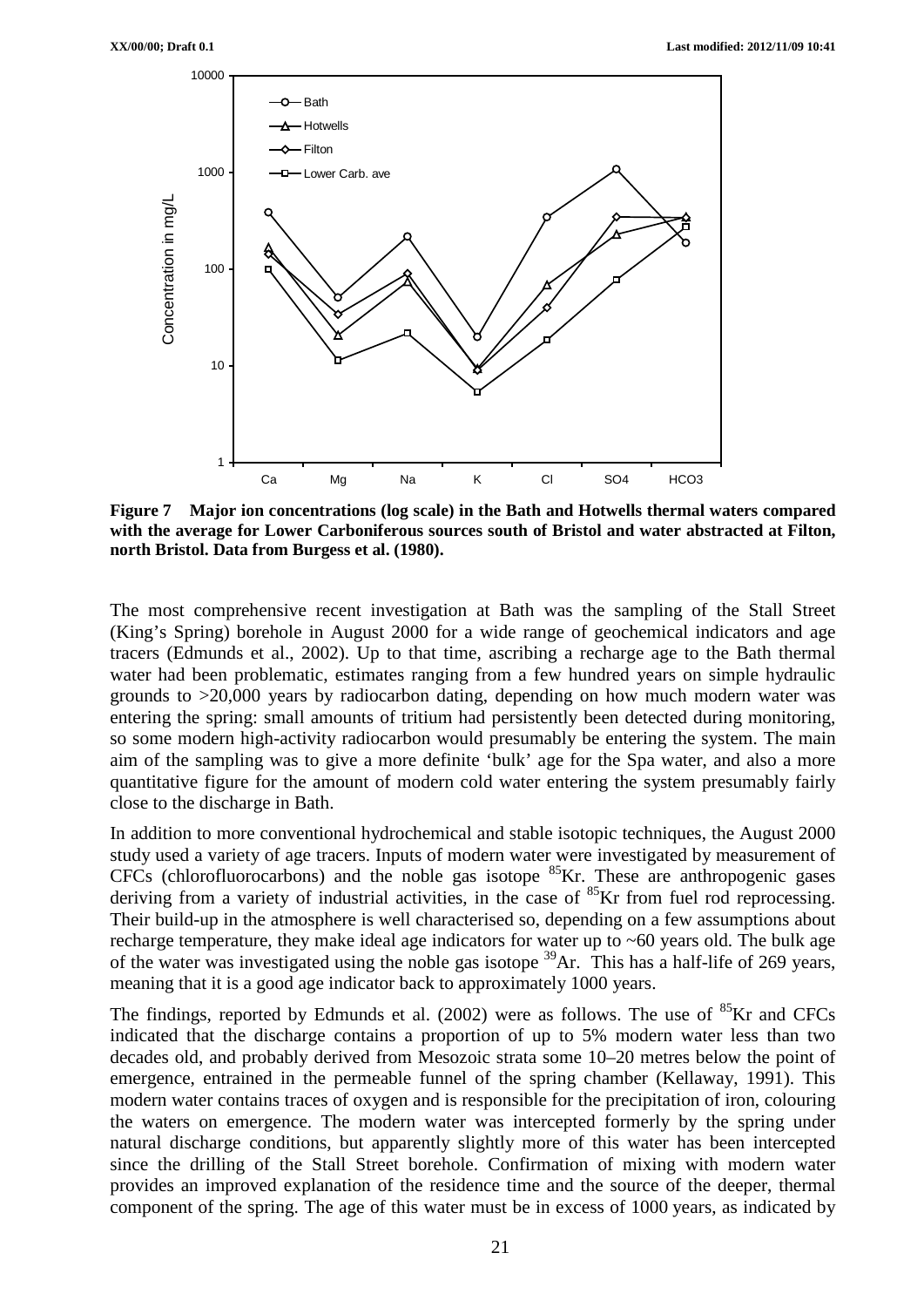the lack of detectable atmospherically-derived 39Ar signifying the elapse of at least four halflives. However it must be less than 10,000 years old on the basis of its dissolved noble gas and stable isotope contents, which indicate Holocene recharge temperatures. Qualitative evidence (for example enriched <sup>13</sup>C and a likely negligible, residual <sup>14</sup>C) suggests the water to be nearer the upper age limit, and therefore an age in the range of 6–10,000 years was proposed.

As part of their investigations, Edmunds et al. (2002) measured the methane content of the thermal water from the Stall Street borehole which they found to be present at a concentration of 53 µg/L. This is not an elevated concentration by comparison with other waters in the UK (Darling and Gooddy, 2006). Ethane was present at a molar concentration some two thousand times lower, which suggests that the methane has been biogenically produced by acetate fermentation. No other groundwaters in the BBB have been measured for methane as far as is known.

# 3 Risk assessment of different exploration and completion

#### **3.1 REGIONAL GROUNDWATER**

If the sites sampled by Burgess et al. (1980) are typical of groundwaters in the BBB, then the consequences of any mixing of waters from different formations brought about the fracturing process itself, or drilling operations in general, would be minor since they share similar hydrochemical properties (Table 2). However, the most likely source of poor-quality water, the Coal Measures sandstones, have not been extensively investigated, the sample from the adit at Hanham being the only site measured by Burgess et al. (1980). While it is the case that mining ceased in the Radstock sub-basin in 1973, thus allowing four decades for natural dilution and dispersion to attenuate poor water quality brought about by mining operations (e.g. the exposure of pyrite to atmospheric oxygen and the consequent acidification of groundwater), there may still be pockets of poor-quality water contained within the strata. Against this, groundwater usage in the BBB is local in nature so the effects of any hydraulic fracturing-related contamination would not have a widespread impact on public water supply. In any case, the following of good engineering practice should minimise such a risk.

In the southern part of the BBB, in the Mendip Hills, karstic features within the Carboniferous Limestone are a major tourist resource. Some of the caves contain flowing water. While any detailed plans for proposed hydraulic fracturing in the Mendip area are not known, it seems unlikely that they would have an impact on cave system hydrology because this is essentially a surficial process.

Contamination of water resources by introduced fluids during hydraulic fracturing operations cannot be ruled out. This could involve anything from the leakage of surface storage tanks to the contamination of water at depth by chemicals contained in gels and foams. Various recent reports have provided guidelines, which, provided they are followed by companies, should minimize the risk (AEA 2012a, b, The Royal Society 2012).

#### **3.2 THERMAL WATERS**

In the context of the Bath Spa water dating study conducted by Edmunds et al (2002), the simulation of groundwater flow in the Carboniferous Limestone developed by Atkinson and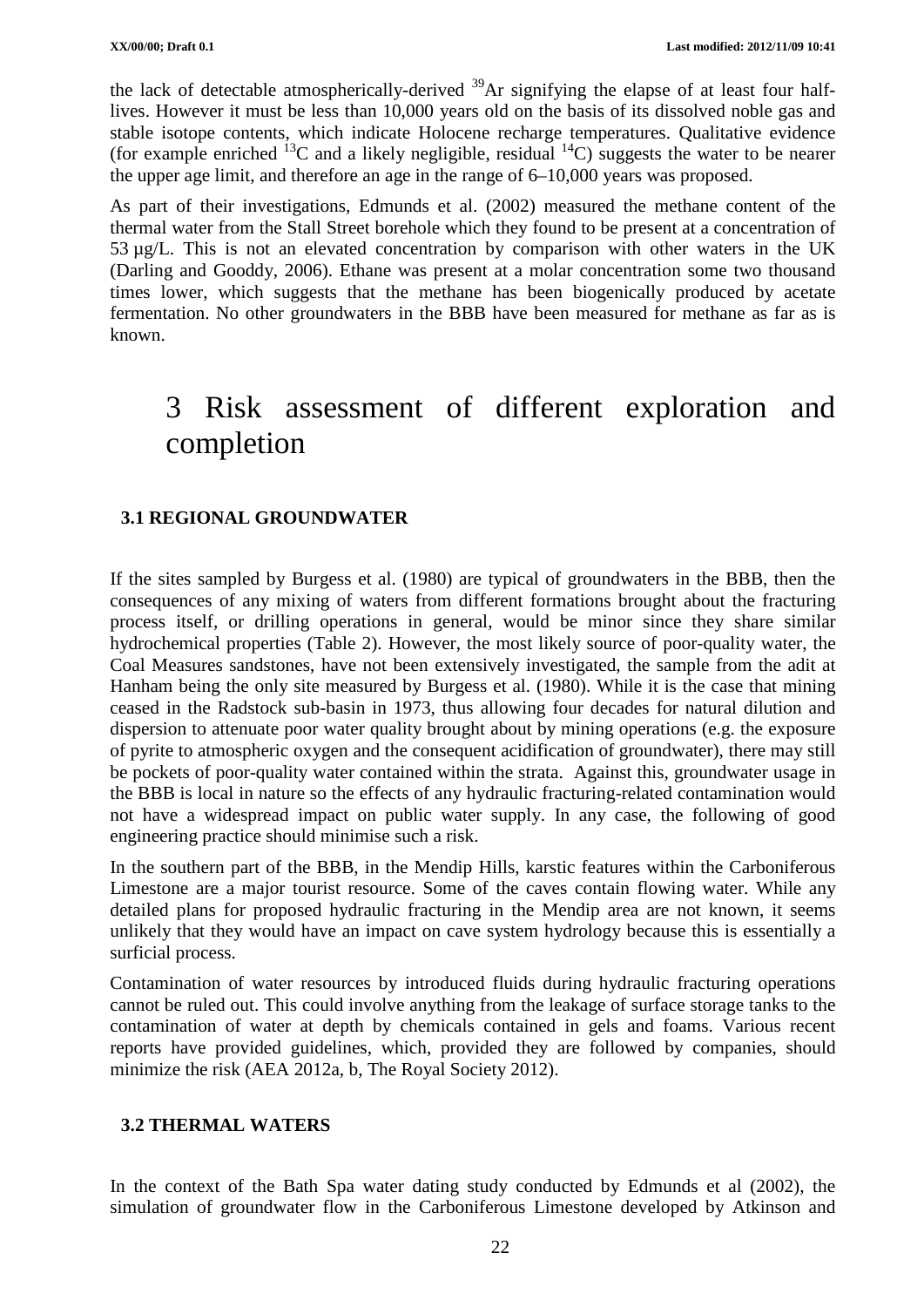Davison (2002) and reproduced in Figure 5 is a plausible representation of what may could be occurring in the BBB. If the age estimate of 6–10,000 years is correct, then on any reasonable figure for Carboniferous Limestone porosity, much of the volume of the BBB must be involved in storage of the deep thermal water (Edmunds et al., 2002). The flowlines in Figure 2 suggest that while the recharge to the Bath thermal water does indeed take place over something like the arc of a 30° segment centred on Bath proposed by Andrews (1991), the flowlines to Bath actually extend well beyond the boundaries of the hypothetical segment, implying a much greater capacity for storage. Thus the bulk age of the Bath thermal water may well be disguising an exponential distribution of travel times about a mean.

In contrast to the Bath situation, Figure 5 shows the flowlines to Hotwells commencing in the western Mendips and on average shorter than those to Bath, with much less storage. This would indicate that Hotwells does not share the same thermal reservoir as Bath, which would perhaps explain some minor discrepancies observed between the two thermal waters, such as the difference in stable isotope values (Burgess et al., 1980). However, there is uncertainty over the position and even existence of the intra-basin hydraulic boundaries and flowlines depicted in Figure 5.

Possible impacts on Bath are now considered using the base case simulation of Atkinson and Davison (2002) reproduced in Figure 5 as a representation of the likely derivation of the thermal water. While this remains speculative, it appears to be the only published representation of groundwater flow in the BBB. Impacts can be divided into three categories: those in the recharge area, at depth in the basin, and in the discharge area.

#### **3.2.1 Recharge area**

Dewatering of Carboniferous Limestone quarries in the eastern Mendips has locally lowered water tables to close to OD over the last three decades. Atkinson and Davison (2002) modelled the possible effects on Bath, but these were very speculative because of the uncertainties involved, e.g. such dewatering was likely to be very transient, especially in the context of a thermal water residence time of thousands of years. While it is true that pressure effects can be transmitted through water bodies at a faster rate than the groundwater itself is transported, it remains unlikely that the hot springs would be subject to any noticeable effects within the foreseeable future from any consequences of hydraulic fracturing in the recharge area.

Not everyone is agreed about the recharge areas: William Smith and Kellaway held differing views to those now preferred, including derivation from recharge in the north of the BBB. However there is no subsurface evidence for Kellaway's proposal for an Avon-Solent Fracture zone in seismic reflection data BGS has interpreted to the SE of Bath.

#### **3.2.2 Basin or synclinal depocentre**

The main threat to the thermal water system that could be envisaged deep in the basin is the introduction of waters from the overlying Coal Measures. This would have two likely effects: lowering of temperature, and deterioration of water quality. The temperature effect would probably be relatively small since the Coal Measures themselves would be at a significant depth and therefore at a similar temperature in the Radstock and Pensford sub-basins. Deterioration of water quality is harder to predict, given the lack of information from the coal mines, although there were reports of saline waters at depth in the mines (McMurtrie, 1886). Given the apparent amount of storage in the Carboniferous Limestone aquifer, this would act as a very large buffer against the local introduction of poorer-quality water. There is also the likelihood that piezometric levels in the Carboniferous Limestone are generally higher than in the overlying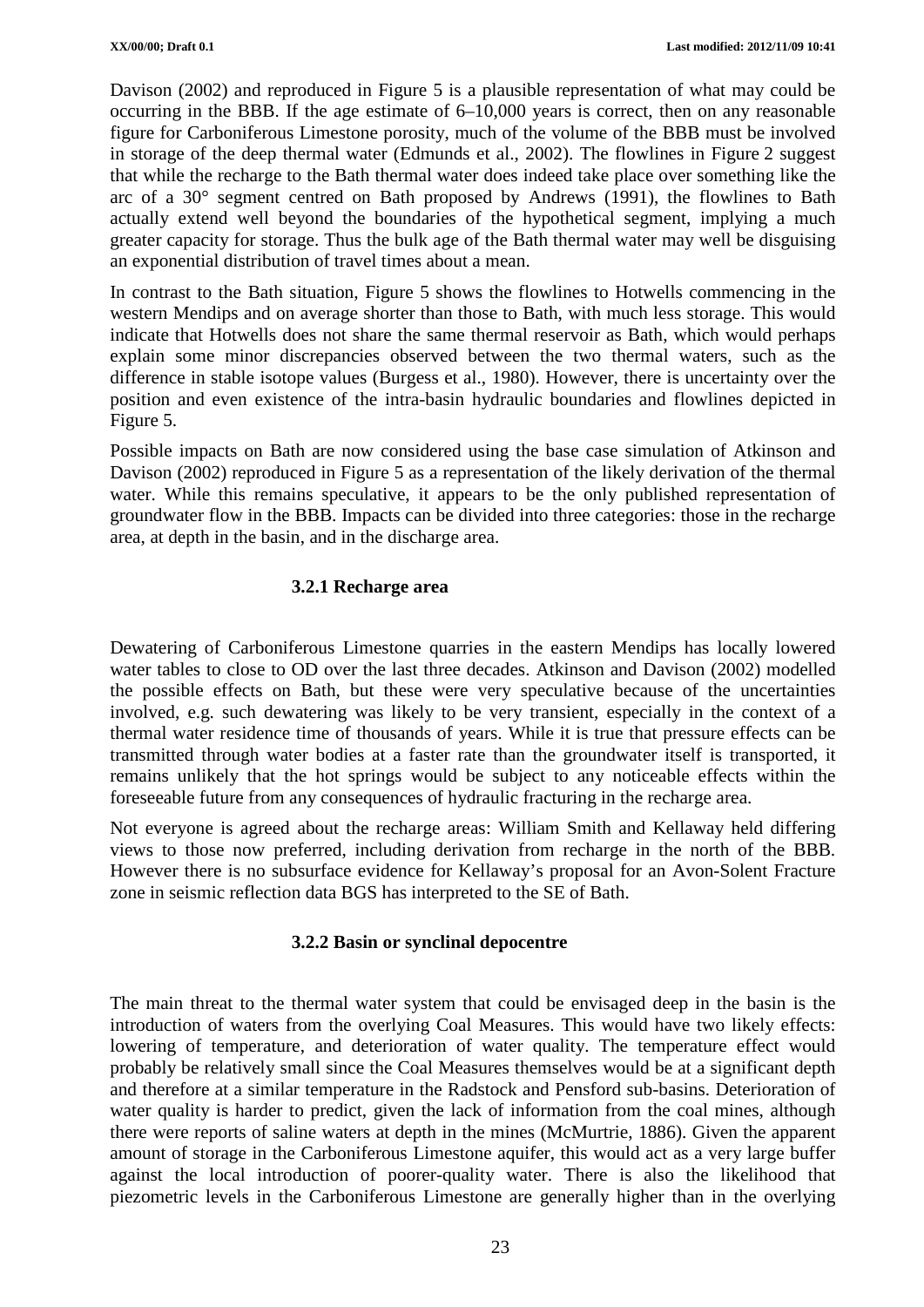strata, which would act against the introduction of water from above. It therefore seems unlikely that hydraulic fracturing activities in the centre of the basin would have a significant effect on the thermal water in terms of temperature, quality or flow rate.

#### **3.2.3 Discharge area**

As mentioned earlier, the results of the study by Edmunds et al. (2002) leave no doubt that a small proportion (a few percent) of the water pumped from the Stall Street borehole consists of modern cold water mixing with the thermal water presumably in the relatively shallow subsurface. Atkinson and Davison (2002) observed that this was about the percentage of flow calculated to be derived from recharge on the Wick inlier rather than the Mendips, but it is not possible say whether the cold inflow is exclusively derived from this area, or indeed any particular area. In this context, any disturbance to deeper strata, or extraction/addition of deep fluids at or near Bath could have the potential to cause admission of more cold water to the flow system, which would reduce the thermal water temperature proportionally and could affect the water quality in unpredictable ways, not so much in terms of inorganic hydrochemistry as in the addition of contaminants.



**Fig. 8 Geology of Bath area with Avon Act zones A (pink), B (green) and C (yellow) superimposed. Seismic lines in green, wells shown as circles (with colours of Carboniferous strata of Fig. 2 key).**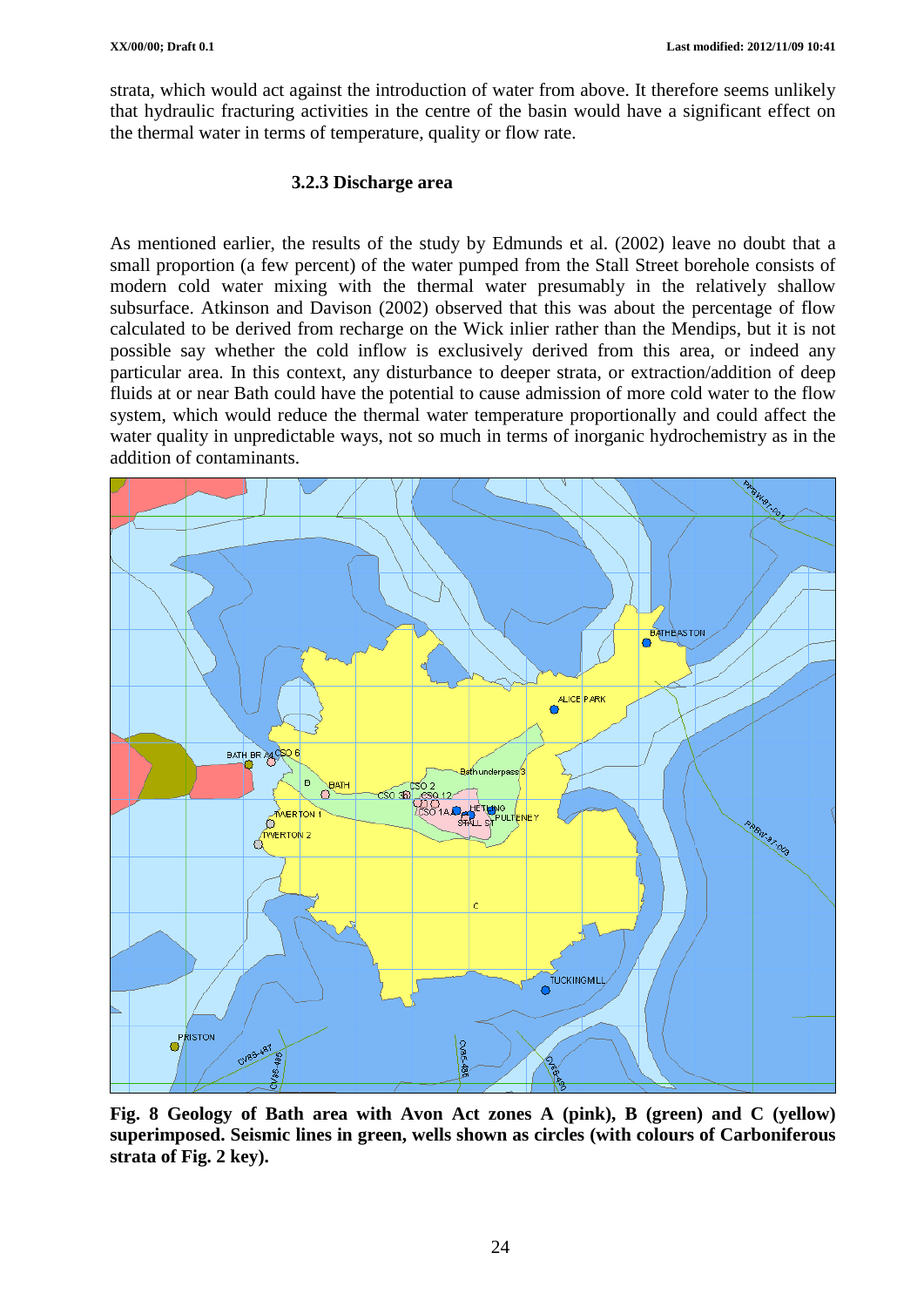How far the at-risk zone extends beyond the Bath urban area is impossible to say with the present state of knowledge. There is as yet no evidence that three decades' worth of quarryingrelated dewatering in excess of 20 m in the Wick area has reduced flow at Bath though monitoring may not have been sensitive enough to pick up the calculated ~3% reduction in flow (Atkinson and Davison, 2002). An 'exclusion zone' around Bath already exists (Fig. 8) but does not provide any control in the recharge and deepest hot water area (Figs 1  $\&$  2).

At least three instances of local disruption have occurred to the hot springs during the  $19<sup>th</sup>$ Century. The first, in 1810, was reported by Phillips in his 1844 memoirs of William Smith (Torrens 2003). In this case the flow had been diverted into a new channel, according to Smith and he was able to rectify the problem. What caused this is unknown now and probably also in 1810, although earlier problems of blockage with detritus are known (Kellaway 1991). We do not know how this was solved either. Although blamed for the first partial failure of the springs the concurrent sinking of a coal shaft at Batheaston was not responsible. However pumping at Batheaston shaft (Zone C, Fig. 8) did affect the time taken to fill the Cross Bath, and William Smith became aware of this problem having acted as consultant in both enterprises (Kellaway 1991). This appears to show that the reservoir is in connection both to the NE (Batheaston) and west (Pinch's well) of the hot springs.

The third disruption occurred in 1835 when a well at Pinch's brewery (250m W of the hot springs, Zone A, Fig. 8) was deepened from 79' to 170'. This well encountered water of temperature 99°F (37°C) and flowed at about 164,000 gallons/day (746,000 litres). Both the Hetling and Cross Bath springs were affected by the deepening of Pinch's brewery well. This led initially to a court case. A large engineering project to plug the premature escape of hot water to the surface at this site eventually succeeded in about June 1838 when, after sealing the Pinch well, the hot water gradually re-established its flow to the baths (Armstrong 1838).

Stanton (1991, fig. 8.1) showed a map of the accidental proving of waters with elevated temperature and depths at which it was encountered, in the Bath area. The wells range from 19<sup>th</sup> century water for a brewery to very shallow drilling associated with site investigation work for Bath's redevelopment. This map showed two boreholes near Bath Spa station, one south of the river and a high temperature one at Bathwick Brewery to NE, the latter two for which BGS has no record. Batheaston coal shaft, to the NE of the city (sunk 1804-1813) tapped warm water which still continued to flow from a 60' deep adit in 1888 (Etheridge 1888) and when pumped in the early  $19<sup>th</sup>$  Century affected the flow at Cross Bath. However, this latter fact was forgotten when Councillor Mr Handel Cosham, M. P. suggested the old shaft as a source of drinking water for Bath (Kellaway 1991). Etheridge did not even have a proper log of the shaft. We can only learn from history if we keep proper records.

A few minor variations, carefully monitored, are also listed (for February 2012) on the Bath Spa website:

- $\bullet$  Decreases in flow at Great Drain, Stall Street Borehole and Cross Bath on 8, 9 and 10<sup>th</sup> are due to drilling works.
- Gradual decrease in flow from 1<sup>st</sup> to 6<sup>th</sup> at Great Drain, Hetling Spring and Cross Bath due to flow testing of the Hot Bath Street Borehole.
- ♦ Change in pressure at Cross Bath inclined borehole, Kingsmead borehole, Stall Street Borehole and Hetling borehole on 8, 9 and  $10<sup>th</sup>$  due to drilling work.

All the examples in this section are within the areas regulated by the Avon Act (Fig. 8).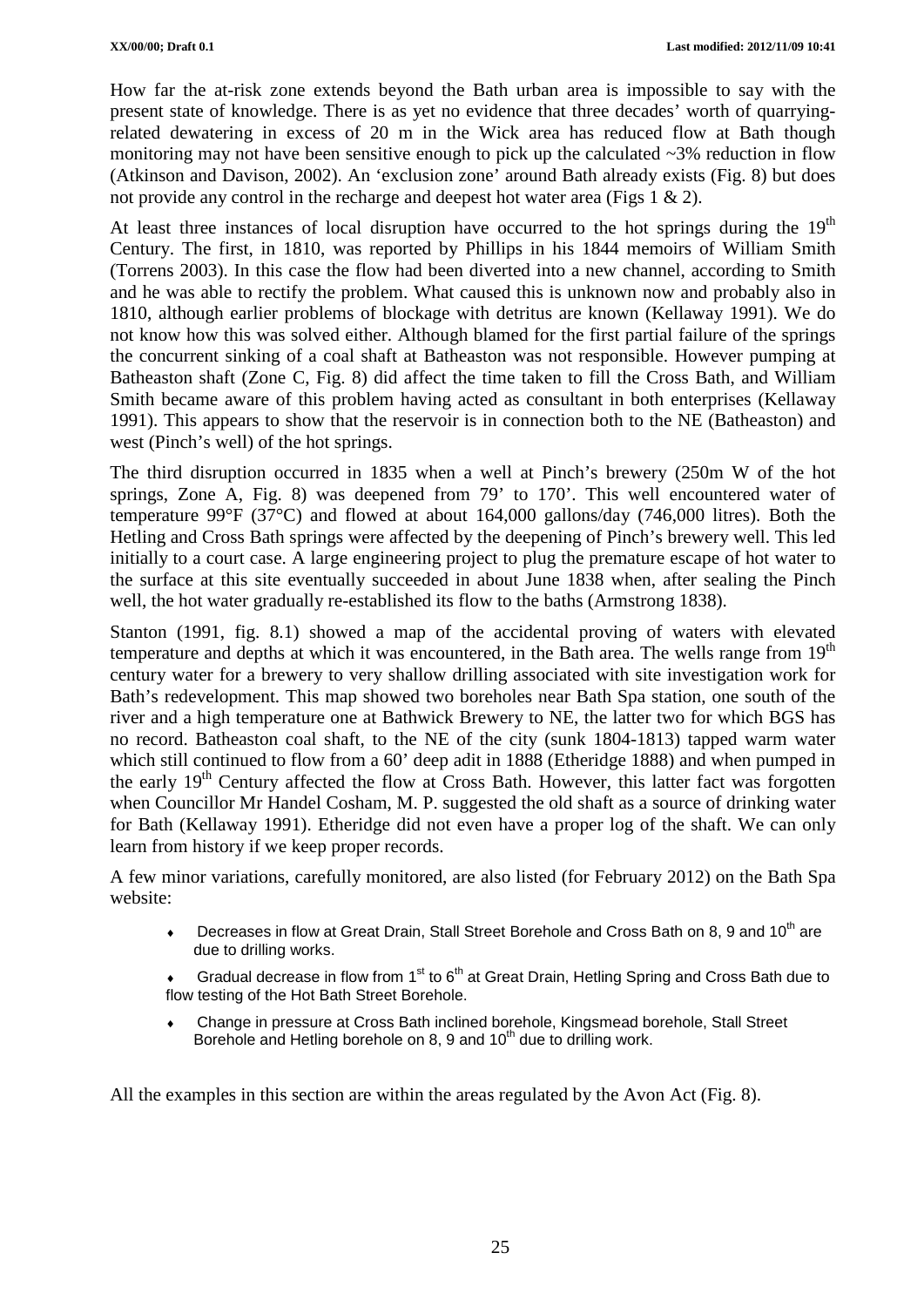# 4 Conclusions

It is believed the main threat to the hot springs is provided by the near-field area of Bath City (see above also), where engineering boreholes and deeper wells drilled for various purposes have already encountered warm or hot water accidently. This is mainly from inadvertently diverting the flow, as happened twice in the  $19<sup>th</sup>$  Century and allowing colder surface waters to invade. The cold, recent water amounts to about 5% of the total (Edmunds et al. 1991), with a maximum residence time of 18 years (Edmunds et al. 2002).

Problems in the near-field area are shorter term, within our lifetimes and easier (but expensive) to resolve. Any problems in the far-field would not probably appear for thousands of years, but it is unlikely we could resolve them, at least not with current technology.

Coalbed methane exploration should not affect the migrating waters because there is no evidence the hot waters have come into contact with Westphalian strata (Edmunds et al 2002). Properly conducted CBM exploration should not pose any problems to the hot springs. Because the structure in the southern part of this syncline is so complicated by thrust faulting (Fig. 7, area where existing Carless CV prefixed seismic profiles are located, Fig. 9) and even more structurally complicated south of the B&NES planning control area no exploration drilling activity is likely here. Exploration is more likely to take place, further north within the area of Bath & NE Somerset Council planning control (Fig. 7), still within the Radstock-Coalpit Heath Syncline. B&NES needs to ensure that the operator takes all steps to avoid making contact with old boreholes or shafts. Seismic reflection surveys are needed to map faults, particularly any thrust faults, which may modify the assumed structure in undrilled areas. Hydraulic fracturing of coal seams is not considered such an invasive process as with shale gas. Monitoring of methane levels before, during and after drilling and fracturing is required (AEA 2012a).

There is a very low risk level from vertical shale gas exploration wells in the Mendips or deeper parts of the Radstock-Coalpit Heath Syncline, but if located at closer locations to Bath these might pose a risk if hydraulically fractured. Locations close to Bath are less likely to be chosen because the attractive locations are where the formations are thickening southwards away from the city. Vertical wells drilled through the Carboniferous Limestone need to be very carefully sited, planned and properly completed. We consider acquisition of seismic reflection data, properly tied to boreholes to be an essential element of a thorough exploration programme.

If shale gas production from horizontal wells were to be attempted on a large scale, between Bath and the recharge areas, this would target formations possibly both above and below where the hot water is migrating from its recharge area. Whereas companies would not wish to extend their fractures into the strata in which the hot waters are migrating their stratigraphic levels of interest would make it difficult to guarantee that this would not occur. The Namurian shale may directly overlie the topmost Carboniferous Limestone, where migration of water may be occurring. The Lower Limestone Shales underlie the limestones in which some of the water may be migrating. It would be preferable to see a cottage industry type development of shale gas here rather than the HVHF slickwater-type methods.

The Reservoir company licence is mainly located over the southern Mendips and south of the Mendips (Fig. 1), but the intended targets are less obvious here and the subsurface flow in most of this licence is likely to be southwards.

Until wells are drilled there is no way of knowing whether there is a potential for field development but both the coalbed methane and shale gas targets are not in areas with conventional gas production or significant shows (DECC 2010a,b). This would make them exploration ventures with a high risk of failure by comparison both with the US and other UK areas with conventional hydrocarbon production. Companies would probably plan initial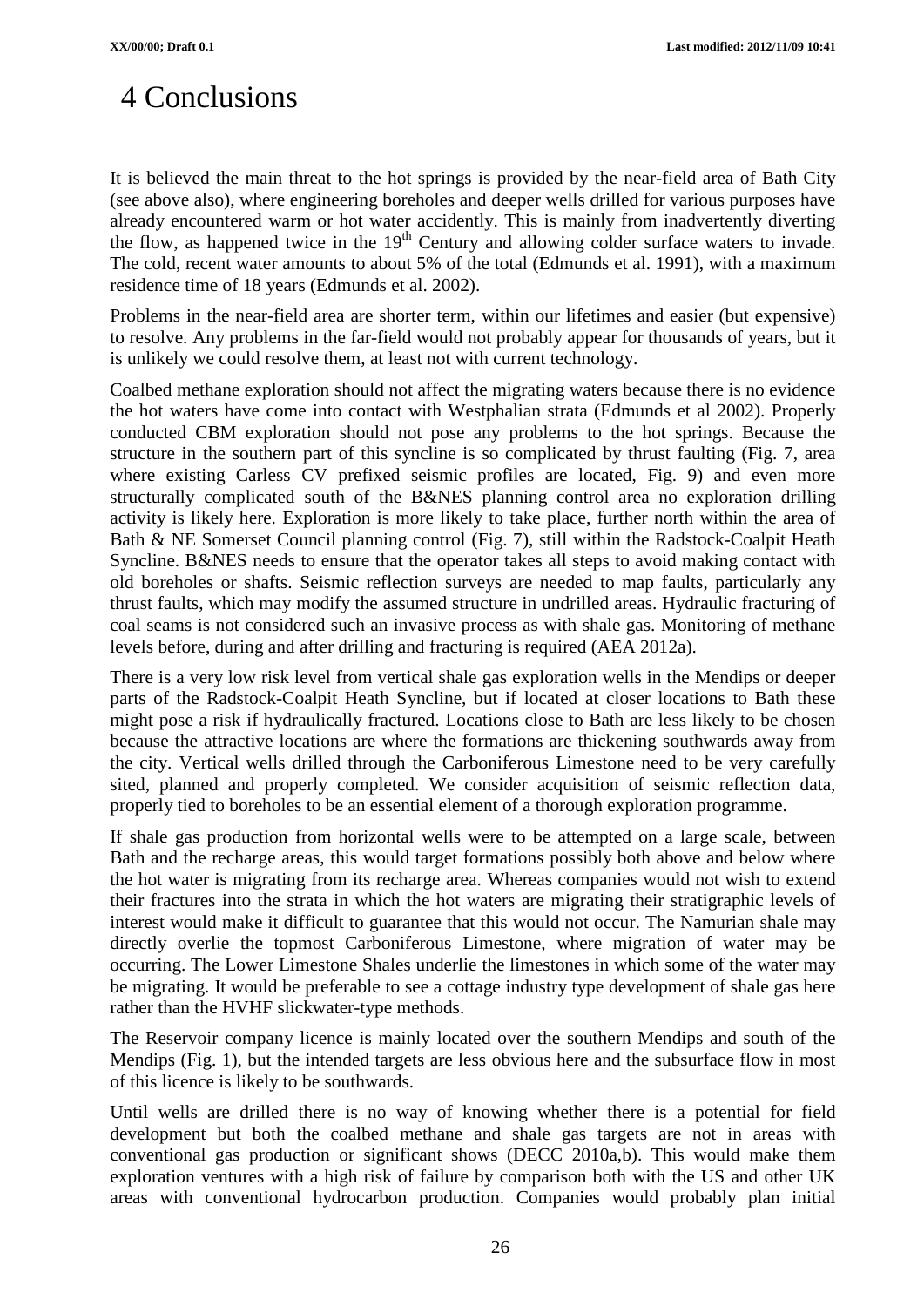exploration, in the form of a vertical well, which would target both CBM and shale gas. By choosing a location within the Radstock-Coalpit Heath Syncline coal cores can be cut within the Westphalian sequence and cores would also be taken in early Namurian and Lower Limestone Shale Group (Table 1), in addition to any other shales found to be promising but not prognosed prior to drilling.

Geothermal exploration is the most serious threat to migrating hot water. If licensing provisions in amendments to the Energy Bill are enacted companies are likely to be interested in nearby areas. Any such exploration along the preferred migration route shown in Figure 5 could jeopardise the preservation of the hot springs. There is no assurance that exploring companies could give about the protection of the springs.

The risks to the population, infrastructure and habitats and land-take are covered extensively (AEA 2012b). Their table 5 shows that in the exploration phase groundwater and surface water contamination is considered high risk and that the other risk factors increase only with multiple sites. This report has presumed only a HVHF model for production.



**Fig. 9 Bath hot springs (pink Zone A), zones of Avon Act and Bath & NE Somerset Council planning control area**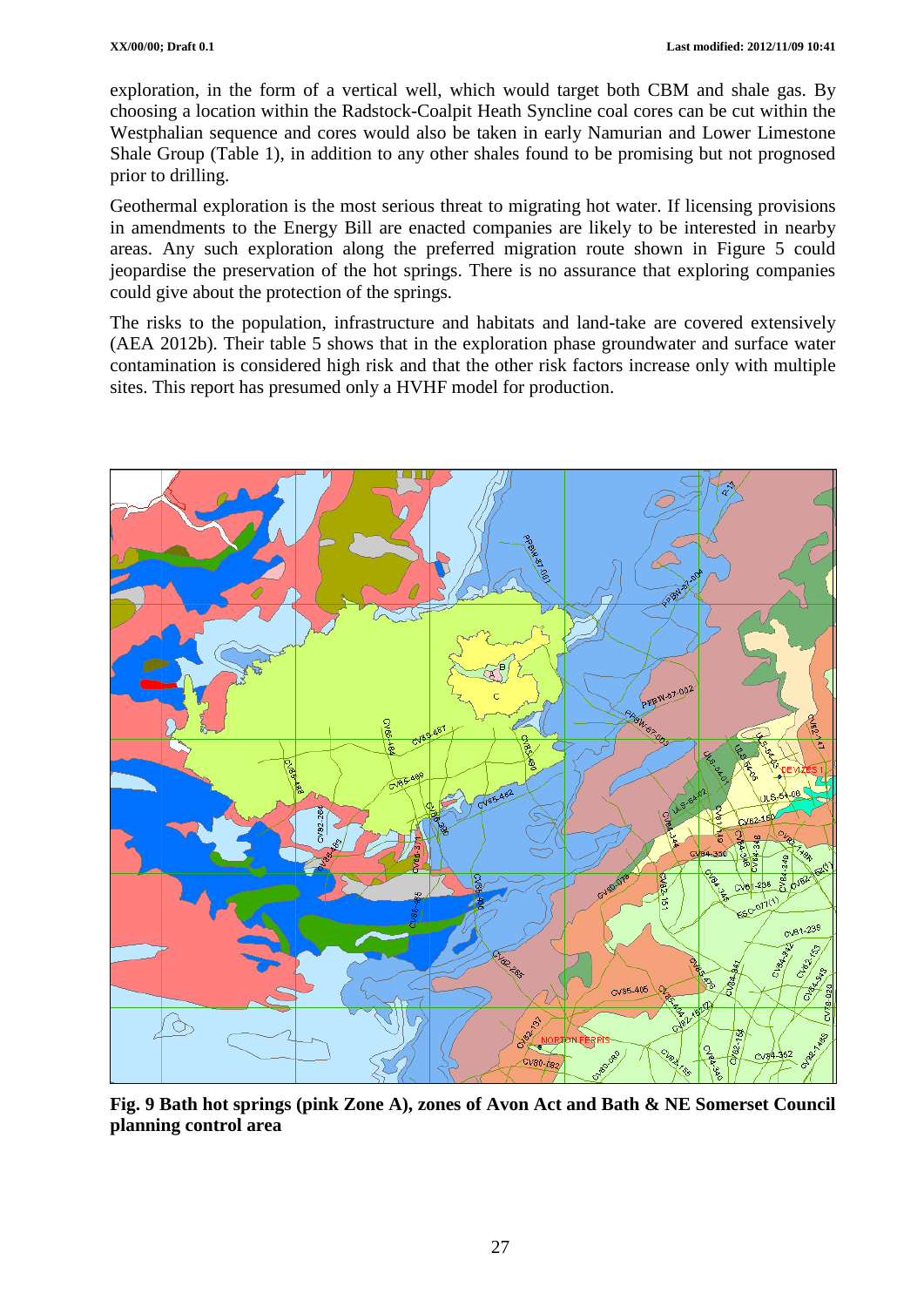# 4.1 Recommendations

This report has used previous research to define the most likely area where recharge, migration, storage and ascent to the surface are occurring, but we have to stress that the geological data needed to make a definite interpretation of the pathways does not exist. All production could be prevented in this area, if DECC were to be persuaded, but the area identified is currently a very vague area. There is no way of being able to better define this area, with current knowledge.

DECC could be requested to ensure that companies liaise with B&NES if and when exploration takes place within this area. This could be part of the agreed work programme of any future licences if DECC are asked to include it. Companies undertake work programmes which they agree to in advance of drilling with DECC, when obtaining licences and it would seem appropriate to try to include such instructions, at this stage, for these wider areas. For example the most common is a drill or drop provision, whereby the licence has to be relinquished if no drilling takes place before the expiry of the licence. The  $13<sup>th</sup>$  Round licences expire in 2014, if there is no drilling. These concerns would need to be addressed by the company at the planning application stage anyway. If this strategy fails it is suggested that establishing close cooperation with exploring companies would be beneficial.

In addition, with DECC's agreement acknowledging the commercial importance of the hot springs and the embarrassment of causing problems to a World Heritage site, it could be suggested that permitted exploration and production should be limited to the cottage industry style used in the US until the 1980s. This would eliminate hydraulic fracturing of shales, but other completion techniques were used, and successful wells based on this former exploration system were more sustainable, with lower flows, but over long periods of time. Of course, it may be that UK shales will not flow under these conditions.

There has been a recent tendency in the UK to explore for CBM without seismic reflection, making concealed highs and faults impossible to locate prior to drilling. No such data, west of Bath, has been acquired either for hydrocarbon or NCB purposes. At the planning stage it could be suggested that these data are acquired.

If the Energy Bill becomes law with the amendments from the Lords (the provisions are for licensing to begin 18 months later) or in some later act of Parliament B&NES could apply for the geothermal licence between the Mendips and Bath or, preferably, the total exemption of this area from geothermal licensing. B&NES would probably need to get in the position of a consultee, when this is being set up (see below).

### **4.1.1 Precedents for engaging with DECC prior to licences being offered**

It would be to everyone's benefit, at the earliest stage possible, to deter fruitless exploration costs for companies. A precedent exists in the offshore hydrocarbon licence areas, where the Ministry of Defence has obtained exclusions before licence areas are awarded.

The Ministry of Defence is a consultee on the licensing of marine developments and the extraction of hydrocarbon resources in the UK continental shelf area, to ensure offshore developments and activities do not affect strategic defence interests or inhibit the use of designated Danger and Exercise areas supporting military training and weapon trials. This results in many areas being excluded for hydrocarbon exploration, prior to offering in licensing rounds. DECC could not recall any such precedents onshore but similar arrangements are expected, for example, around nuclear power stations. However, this approach could discourage exploration in the far field areas and we understand that local MPs have suggested this course of action. It is unlikely, though, that this can alter the status of current licence holders. There is a low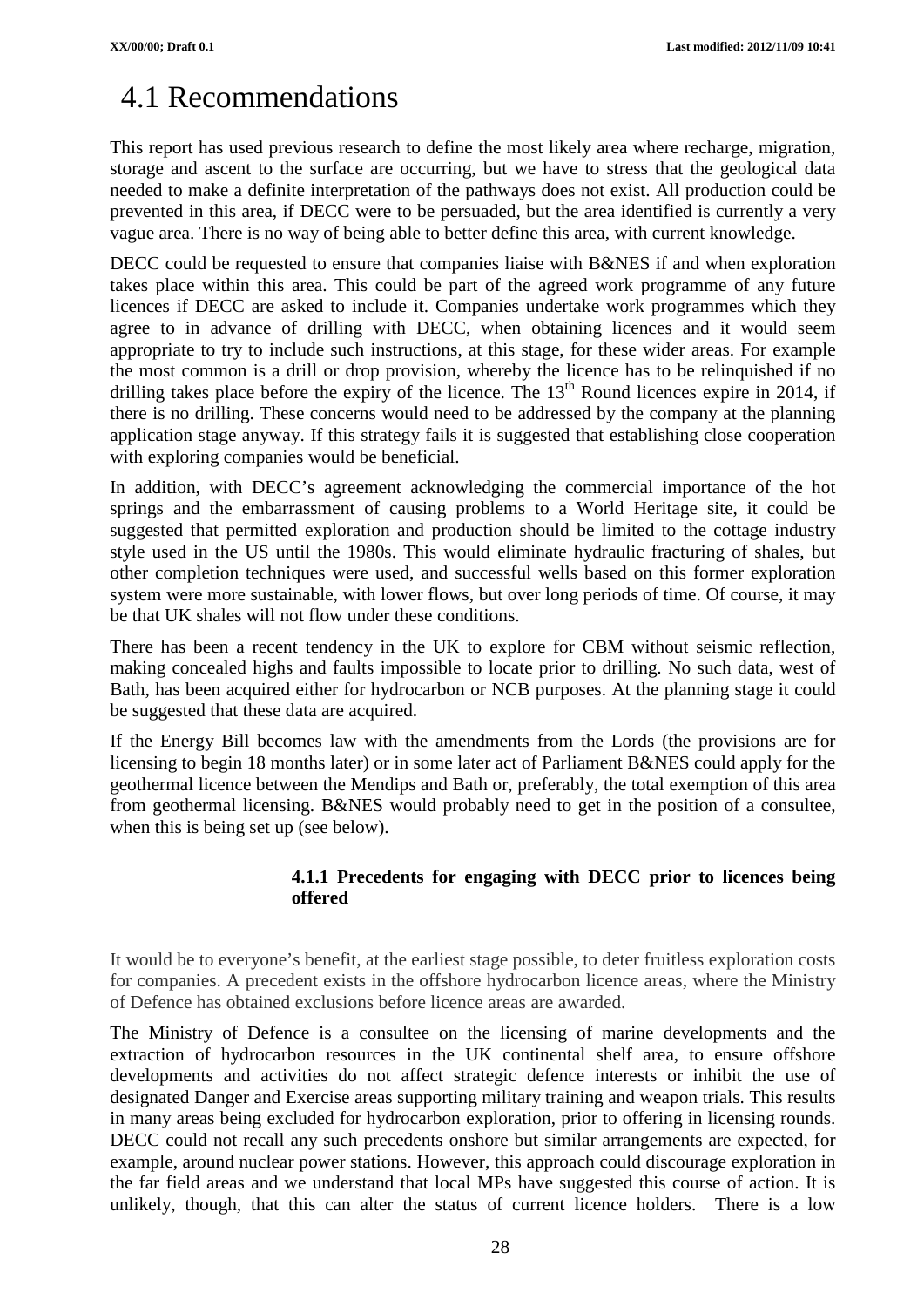probability that shale gas production will be achieved in this area. CBM production is unproven here, but likely to be a similar struggle to obtain commercial flows as is the case elsewhere in the UK.

#### **4.1.2 Local planning authorities and Environment Agency**

The existing licences are unlikely to be withdrawn by DECC because they seem to consider that the planning stage can prevent certain types of drilling. This does not necessarily apply to the B&NES position because drilling outside their boundaries might be possible, yet still cause problems for the hot springs. The companies may eventually relinquish their licences, after collecting some data and drilling, but small companies tend to hold acreage when new plays (like shale gas) are being developed in the hope that they attract larger companies to buy their companies or farm-in to the operation. It is unlikely that it would be in their interest to cause a lot of bad publicity, because this would put off potential farm-ins or sales of the licences. Close cooperation is needed with adjacent planning authorities so that conditions can be imposed on drilling. It is not reasonable to ban seismic reflection acquisition and all drilling, and we believe these types of exploration will contribute to knowledge about the subsurface which will improve knowledge of the springs. However, it should be possible to preclude certain developments, particularly hydraulic fracturing and extensive horizontal drilling in formations adjacent to the Carboniferous Limestone.

The Environment Agency (EA) issue permits where there is a specific risk and have powers to control and prohibit dangerous activities. They work closely with DECC, the local authorities and HSE to ensure professional industry practice and there are now several published guidelines on which to base informed decisions (AEA 2012a, The Royal Society 2012, AEA 2012b). It would be sensible to have discussions with the EA, especially as their staff are knowledgeable about subsurface water.

#### **4.1.3 County of Avon Act 1982**

Bath was charged with responsibility for the Hot Springs in a Royal Charter of 1591 granted by Queen Elizabeth I and this duty passed to Bath & North East Somerset Council (B&NES). The springs are further protected by the 1982 County of Avon Act.

Section 33 of this Act requires the consent of the council for any works which extend to more than 5 m below the natural ground surface within area A, 15 m within area B and 50m within area C (Fig. 7). However boreholes drilled on behalf of the railways and utilities appear to enjoy an exception clause. The greatest risk to the springs, in our lifetime, concerns activities within the Bath area, while those under the coalfield are a more long term risk and those in the vicinity of the recharge an even longer risk amounting to thousands of years.

This Act confers on B&NES a similar arrangement with respect to exploration (mostly site investigation type exploration envisaged in area A) as that in which the Coal Authority is required to be notified if coal seams are expected to be encountered in wells.

## References

Most of the references listed below are not held in the Library of the British Geological Survey at Keyworth, Nottingham. Copies of references, which are held, may be purchased from the Library subject to the current copyright legislation.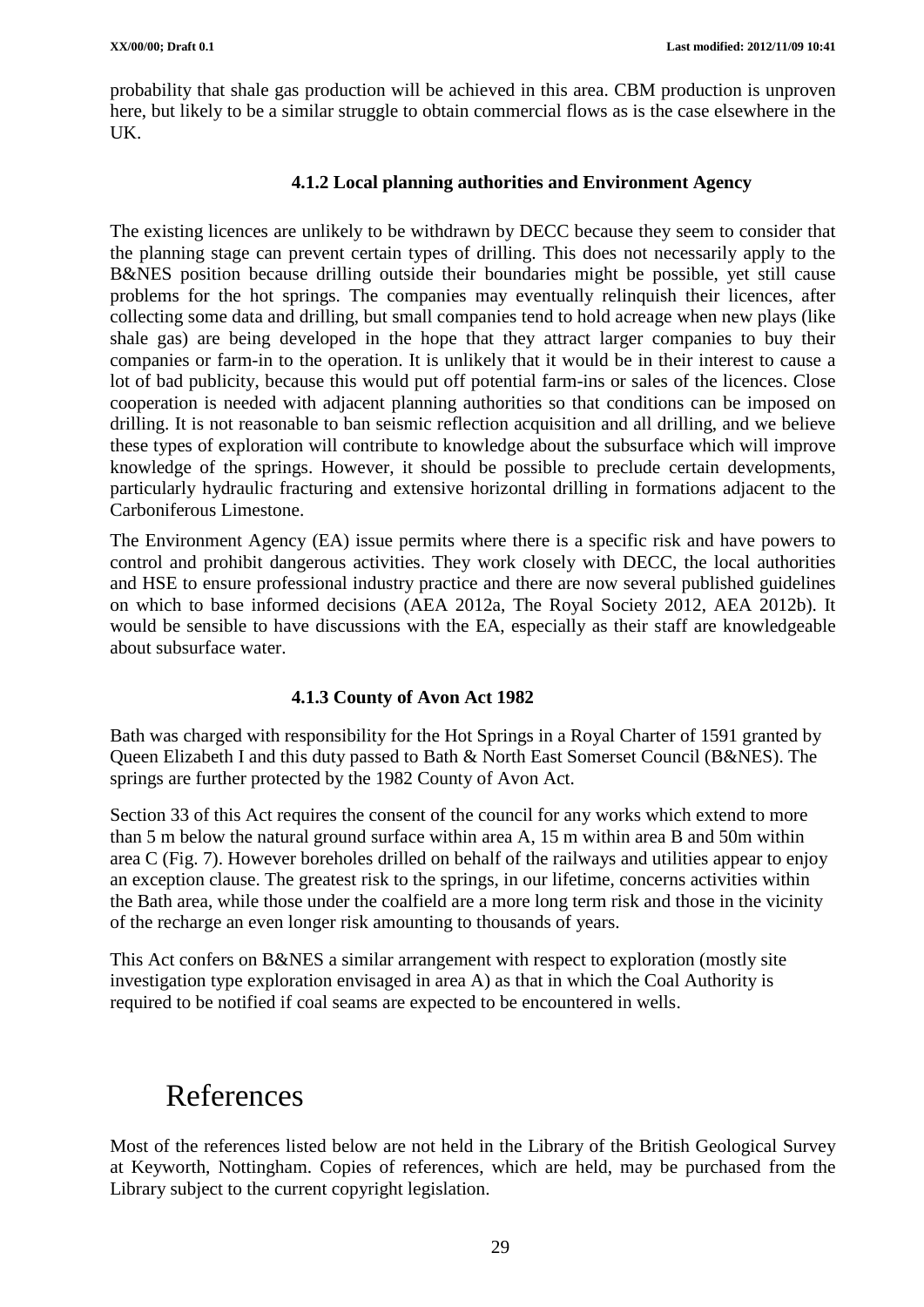AEA. 2012a. Monitoring and control of fugitive methane from unconventional gas operations.

Report for Environment Agency, Bristol, UK. 116pp.

AEA. 2012b. Support to the identification of potential risks for the environment and human health arising from hydrocarbons operations involving hydraulic fracturing in Europe. Report for European Commission DG Environment, 292pp.

Andrews, J. N., Burgess, W. G., Edmunds, W. M., Kay, R. L. F. & Lee, D. J. 1982. The

thermal springs of Bath. *Nature*, **298**, 339-343.

Andrews J N. 1991. Radioactivity and dissolved gases in the thermal waters of Bath. In: Hot Springs of Bath (ed.G A Kellaway), Bath City Council, pp. 157–170.

Armstrong, W. 1838. *An account of tapping and closing the spring of hot water at Mr Pinch's Brewery, Bath*. John Wright, Bristol. 16pp.

Atkinson, T. C. 1977. Diffuse flow and conduit flow in limestone terrain in the Mendip Hills, Somerset, Great Britain. *Journal of Hydrology*, **35**, 93-101.

Atkinson T C and Davison R M. 2002. Is the water still hot? Sustainability and the thermal springs at Bath, England. In: *Sustainable Groundwater Development* (eds Hiscock K M, Rivett M O & Davison R M), Geological Society of London, Special Publication 193, 15–40.

Burgess W G, Edmunds W M, Andrews J N, Kay R L F and Lee D J. 1980. The hydrogeology and hydrochemistry of the thermal water in the Bath-Bristol Basin. Report in the series Investigation of the Geothermal Potential of the UK, Institute of Geological Sciences, 114 pp.

Darling W G and Gooddy D C. 2006. The hydrogeochemistry of methane: evidence from English groundwaters. Chemical Geology 229, 293–312.

DECC 2010a. *The unconventional hydrocarbon resources of Britain's onshore basins- coalbed methane* 

DECC 2010b. *The unconventional hydrocarbon resources of Britain's onshore basins- shale gas*

[http://og.decc.gov.uk/en/olgs/cms/explorationpro/onshore/onshore.aspx#](http://og.decc.gov.uk/en/olgs/cms/explorationpro/onshore/onshore.aspx)

Doornhof, D. et al 2006. Compaction and subsidence. *Oilfield Review*, 50-68.

Edmunds, W. M. & Miles, D. L. 1991. The geochemistry of the Bath thermal waters. In: *Hot Springs of Bath*. G. A. Kellaway (Ed.), Bath City Council, 143-156.

Edmunds, W. M., Darling, W. G., Purtschert, R. & Corcho, J. 2002. The age and origin of the Bath thermal waters. *British Geological Survey Commissioned Report*, **CR/01/263**.

Frohlich, C., Potter, E., Hayward, C. & Stump, B. 2010. Dallas-Fort Worth earthquakes coincident with activity associated with natural gas production. *The Leading Edge*, **March**, 270- 275.

Gallois R. 2007. The formation of the hot springs at Bath Spa, UK. Geological Magazine 144, 741–747.

Green, C. A., Styles, P. & Baptie, B. J. 2012. Preese Hall shale gas fracturing: review and

recommendations for induced seismic mitigation.<http://og.decc.gov.uk/assets/og/ep/onshore>

/5075-preese-hall-shale-gas-fracturing-review.pdf

De Pater, C. J. & Baisch, S. 2011. Geomechanical study of Bowland Shale seismicity. *Report for Cuadrilla Resources Ltd*. 57pp.